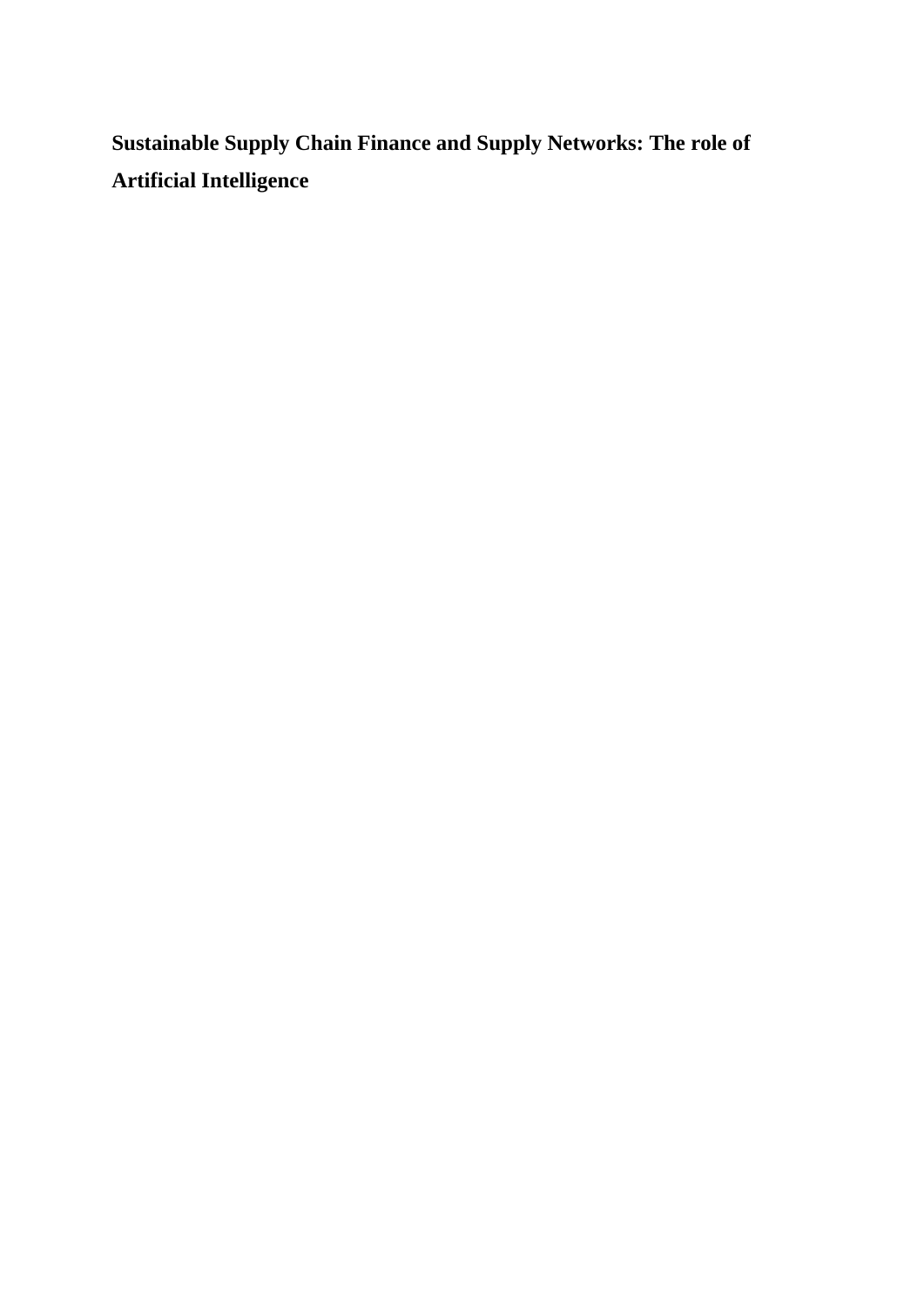# **Sustainable Supply Chain Finance and Supply Networks: The role of Artificial Intelligence**

#### **Abstract**

Supply Chain Finance (SCF) is receiving increasing awareness in research as a result of uncertainties in the global financing for supply chain (SC). There are limited and fragmented studies in the implementations of financial services in supply chain management. This study builds on recovery from the financial crisis of 2008 and posts COVID-19 pandemic, where uncertainties crippled SCF providers and brokers services. At the same time, cutting-edge technological advancements such as artificial intelligence (AI) are revolutionizing the processes of business ecosystem in which SCF is entrenched. This study thus adopts a fuzzy set theoretical approach to unpack the entities relationship validity for sustainable SCF mate-framework, and the originality of AI concepts to sustainable SCF to identify the issues and inefficiencies. The results indicate that AI contributes significant economic opportunities and deliver the most effective utilization of the supply networks. In addition, the study provides a theoretical contribution to financing in SC and broadens the managerial implications in improving performance.

**Keywords** supply chain finance, supply chain network, artificial intelligence, supply chain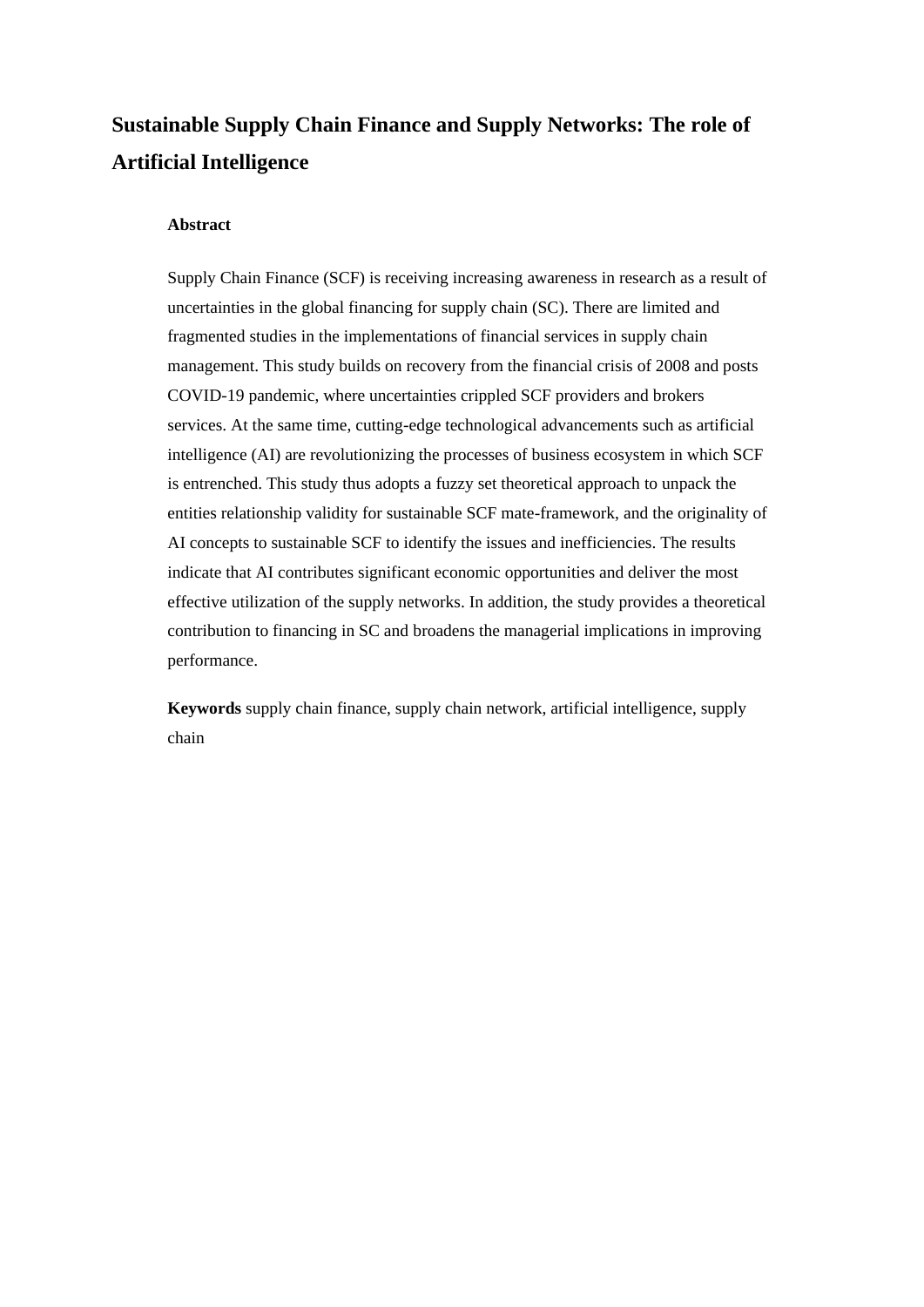#### **1. Introduction**

In the last two decades, technological advancements in supply chain (SC), underpinned by Computerized Shipping and Tracking (CST), Enterprise Resource Planning (ERP) and Big Data, are still emerging with innovations contributing not only to human intelligence, data analytics, and system thinking but efficiency of supply chain management. In particular, the potentials of supply chain networks as assets for supply chain companies, combining technologies and systems applications to the SC modules. However, the application of artificial intelligence (AI) technologies in SC is rather too slow or limited while the distribution of enterprise environments is at a higher stage of implementation in their operations [1]. Conventionally, supply chain finance (SCF) focuses mainly on financial aspects of supply chain management, particularly defining inventories as cash flows in view of an application for financial services in this sector of global business [2]. Furthermore, AI is one of the enablers of global financing in business services, hence the role of AI in building a relationship between SCF and supply chain networks [3-5]. The introduction of AI technologies, according to Du, et al. [6] primarily reduces SCF and SCN challenges such as lack of consideration of operations assets available in supply networks during application for financing limits the capacity of SCN. Nevertheless, with the emerging opportunities through AI-enabled SCN, sustainable financial services can be implemented [4, 7-10] Thus, SC operations exist in multiple environments categorized by technology, organizational culture, and systems that vary depending on the policies in the region where they operate [11]. Therefore, in terms of major challenges that exist in the SCF and supply chain networks environments such as increasing regulations imposed by financial providers, AI can provide pathways to overcome these barriers by analyzing information and data flow and providing alternatives in SC operations. In addition, SCF has become the hub for processing global supply chain financial services in this age of digital transformation. Global markets and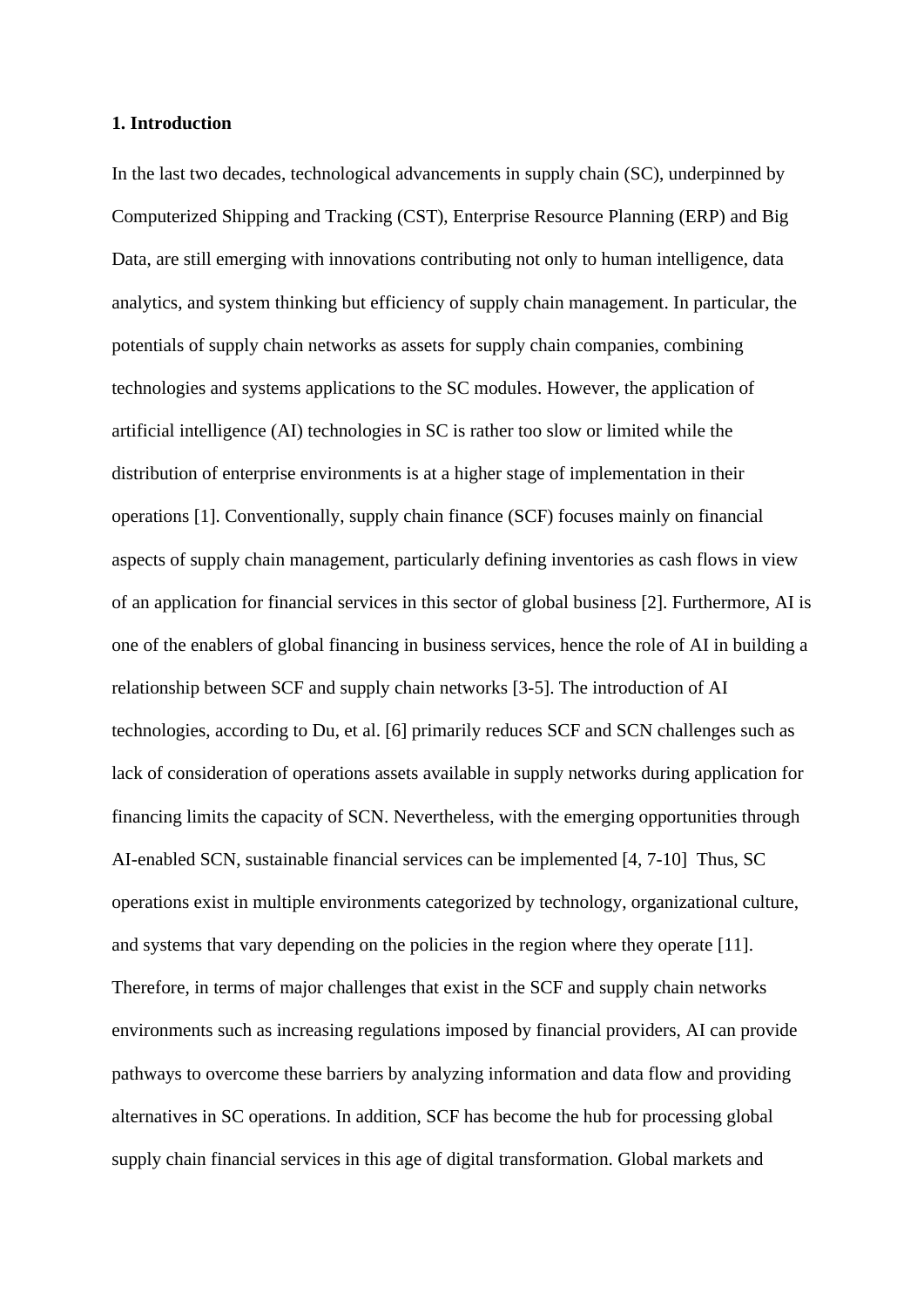supply chain operations now face the challenges of developing innovations and technologies to integrate supply chain networks with financial services.

Past SCF studies have examined the impact of the last economic recession on financing in SC, they proposed inter-organizational management of financial flows and the advantages of infrastructure sharing as working models for SC [12, 13]. Most of the previous work focused on inter-organizational SCF however supply chain networks and technological advancements such as AI have very limited considerations, as supply chain networks continue to grow, leveraging technology-driven financing methods such as procure-to-pay, which integrate both financing functionalities and purchase management systems are becoming prefer alternatives for SC financing [14]. Furthermore, large financial brokers and institutions are supporting these emerging initiatives worldwide, AI systems from current studies are projected as the tool to advance the course of financing in the supply chain management post COVID-19 pandemic, offering more reliable partnerships between the financier and the supply chain companies [15]. Furthermore, supply chain networks act as a single colossal system of interconnecting supply chain companies and financial institutions/brokers, providing a link to control and manage financial services, tracking, and cash flows. Nevertheless, gaining continuous access to the supplier's networks requires direct relationships with companies' operations, and a higher level of SC integrations, which also has a direct impact on the independence of an individual supplier's security. The role of AI as a technological tool is to bridge and stimulate SC financing through existing supply chain networks, minimizing complications experienced by valuable supply chain companies as a result of tougher financing application requirements, understanding the designs and operations of supply chain networks [4, 5, 16, 17]. Thus, this study investigates the theoretical research on SCF, supply chain networks, and AI in supply chain management, which leads to two primary research questions: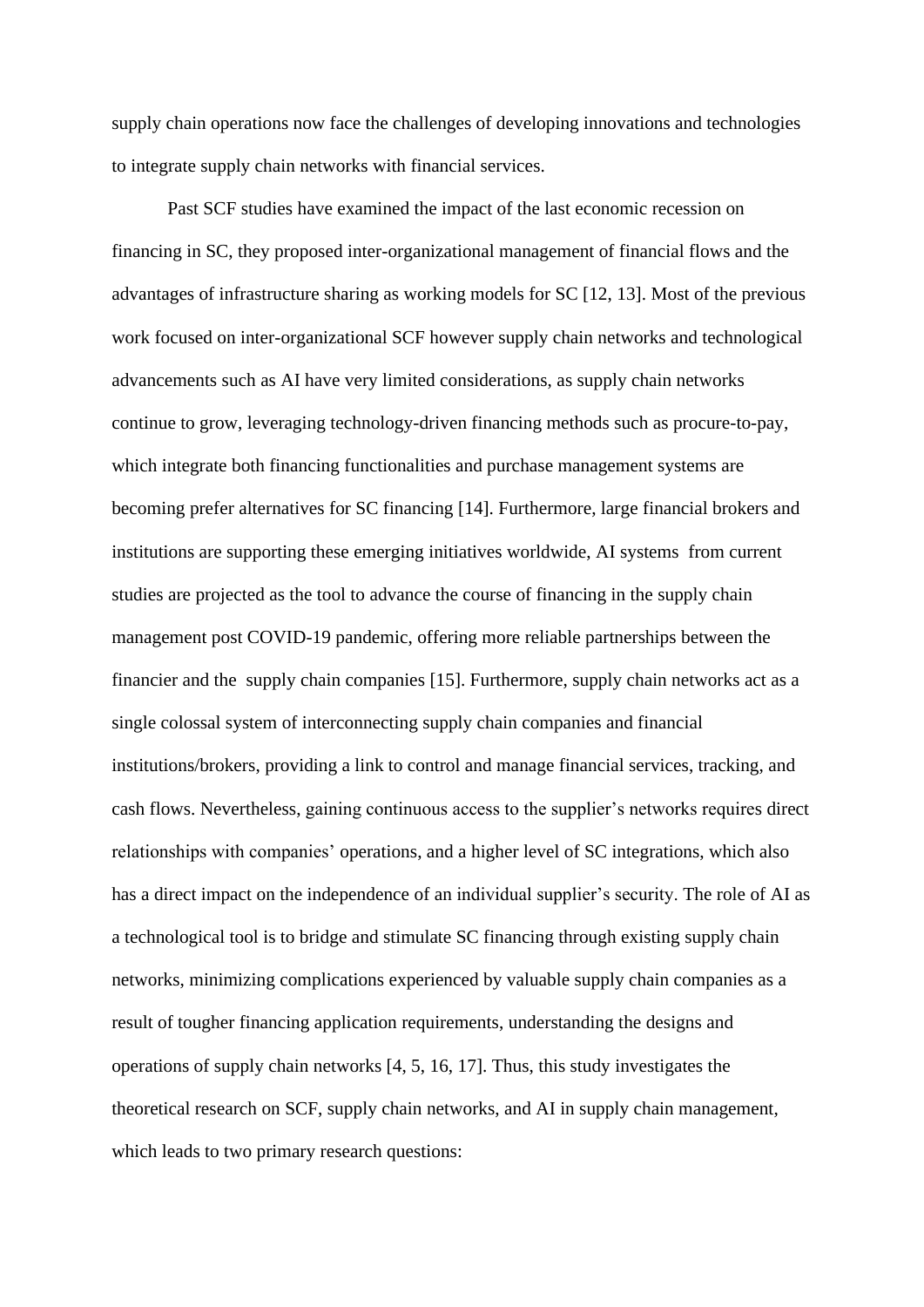*RQ1*. What are the components of SCF and supply chain networks that are required for an AI system?

*RQ2*. Can AI simplify SC financing by understanding the relationship between SCF and supply chain networks?

To achieve the objectives in this study, a fuzzy set theoretical approach for complimentary and equifinality of entities relationship as proposed in the conceptual metaframework because it can evaluate consistency and coverage threshold among the criteria. This research responds to the need for theoretical insights to SC financing and the importance of supply chain networks . This paper first explores the theoretical background, then presents an in-depth study, data analysis, and the findings. Lastly, the paper concludes with a discussion of the implications of this paper for research and practice, limitations, and future research directions.

#### **2. Theoretical Background**

Sustainable SC financing as a continuous process tackles the challenges posed since the 2008 economic recession and post COVID-19 pandemic by holistically connecting financial institutions and brokers with supply chain companies, past studies argued for collaborative resources sharing, financing models and government grants for SC sector. As prior studies examined single factors of SCF risks [18], SCF opportunities [19], and SC firms [7], this section provides an in-depth review of SCF, supply chain networks, and AI with a perspective on a conceptual meta-framework.

## *2.1 Sustainable Supply Chain Finance*

According to past studies, there is a common phenomenon in SC that information, products, and financial flows are relevant factors in theories and to practitioners in understanding how to improve financing across supply chain companies [12]. According to Caniato, et al. [20],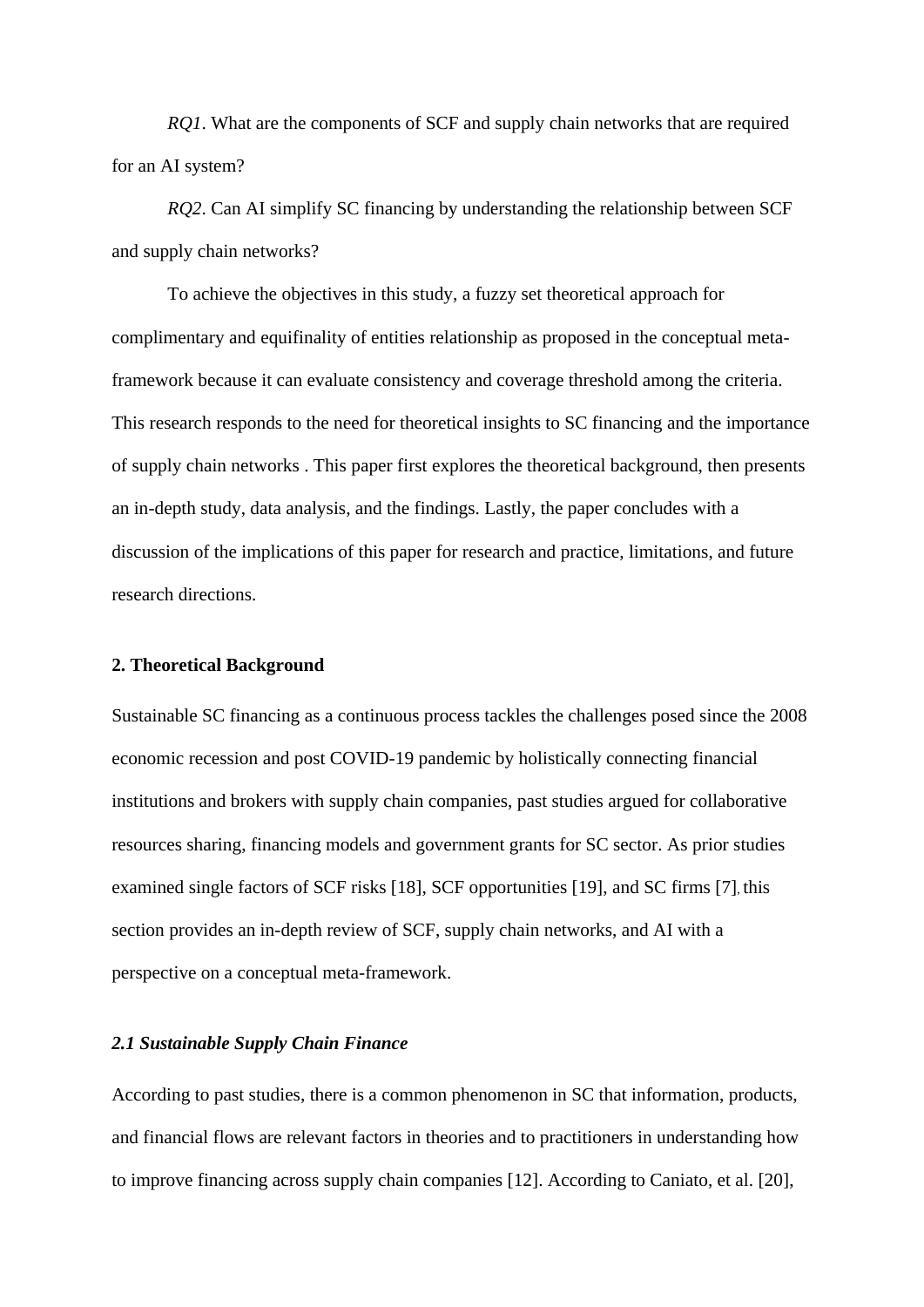supply chain companies consist of entities that operate in supply chain management which include suppliers, transportations, retailers, etc. Based on this understanding, considerable efforts were devoted to studying product mobility and data flows [21]. However, this does not apply to financial flows, where advanced optimization around product mobility and data flows is not up to date in terms of the integration of supply chain operations and financing. In general, a new stream of literature is emerging on some related topics to bridge this gap in the research.

In this age of digitalization, supply chain companies are facing enormous pressure regarding the operations of their business activities and processes, providing the best service without disruptions and meeting the needs of their customers [22]. The evolving innovation in information technology (IT) provides a new paradigm for SC operations, and some challenges for supply chain companies are becoming manageable [7]. Nevertheless, the recent financial crisis and COVID-19 pandemic led to various difficulties for supply chain companies, customers' demand has skyrocketed with a limited turnaround time, creating the need for supply chain companies to seek more financial resources to meet the ever-growing demand in the market [23]. Tactlessly, with the last financial crisis, financial institutions and brokers raised the standards and requirements for financing applications [12], making it extremely difficult to access financing for companies with inadequate cash flows.

Furthermore, to meet the level of demand, supply chain companies require consistent and stable cash flows for sustainable and efficient daily operations. Carnovale, et al. [24] argued that SCF driven by technology is an innovative method that solves the problems of financing for supply chain companies by considering cash flows and other activities in their operations. In addition, Hugo [18] further explains the principle of SCF as a fundamentally integral component of financing in SC processes, financial institutions and brokers provide some credit and trade financial services to facilitate and support supply chain companies'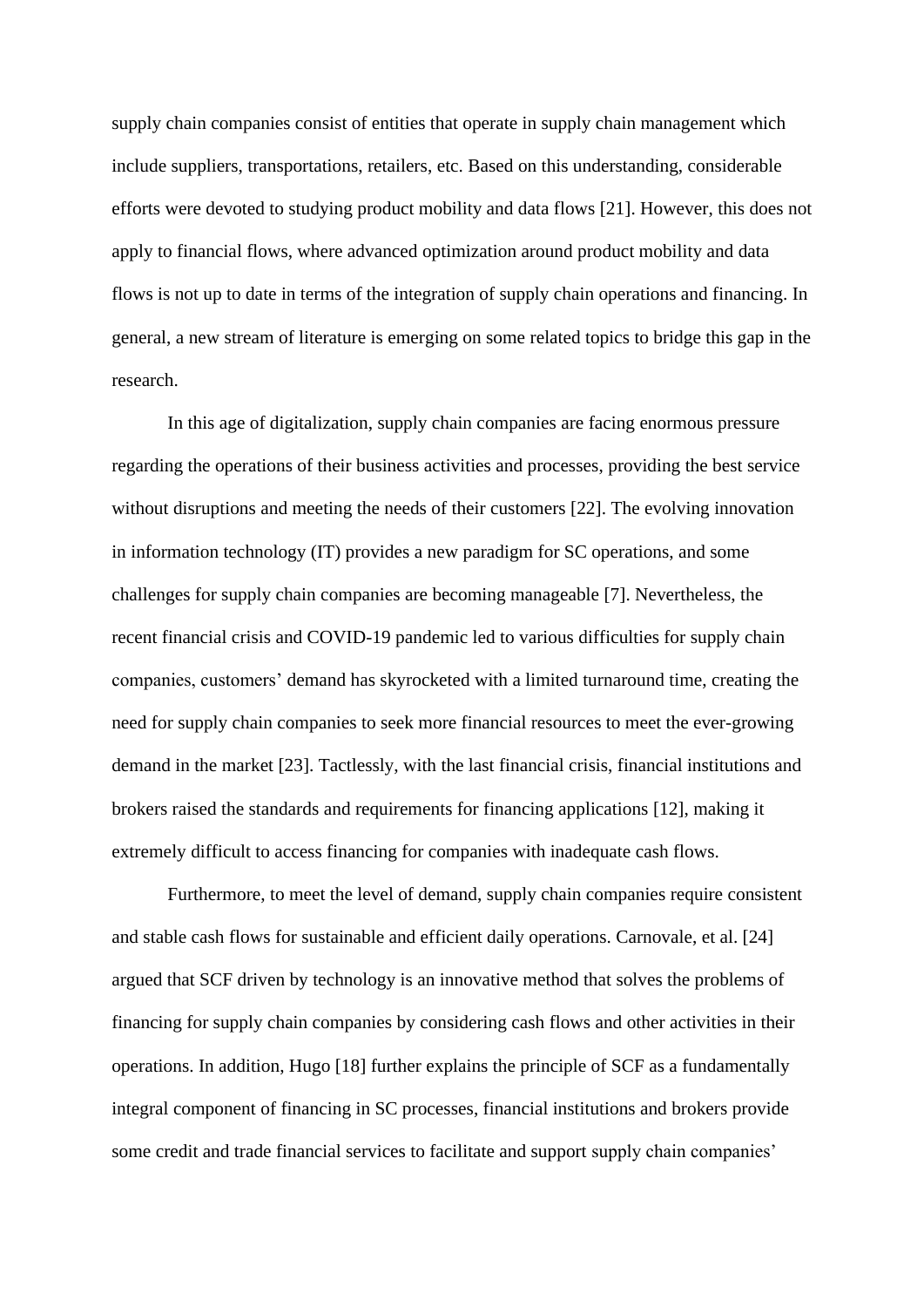operations, another study [25] argued that SCF as a financing solution for SC provides alternative solutions for credit issues improving supply chain companies performance by working in partnership with other companies and leveraging joint resources to reduce the risks of interruptions while supporting financing and operations opportunities in SCs.

Hence, SC financing can take advantage of the commercial finance environment by combining technological advancement and financial solutions into a single system for financial and operational integration. Osadchiy, et al. [26] argued that SC financing such as business-2-business (B2B) also known as trade credit and crowdfunding, in practical terms, are expanding as their customer networks grow at an exponential rate. Nonetheless, the challenge of cash flow deficiency remains as supply chain companies' financial and operational problems. Hence, exploring technological innovations for SC financing is not just important for research, also SC cash flows as supply chain companies are constantly seeking ventures from multiple sources from the financial capital market and stakeholders to sustain their operations and improve their partnerships [27].

As SCF is the most important financing solution for most supply chain companies that are struggling with access to steady and readily available cash flow, Zhao and Huchzermeier [28] further categorize SCF into collateral SCF, time-based SCF, and credit SCF. According to financial economics theory, supply chain companies have the ability to achieve specific organizational goals and excel when there is a financial mechanism in place to support their goals and objectives [29]. Spyridon and Serrano [25] provided a detailed outline of the role of financial institutions and brokers in granting financial facilities to supply chain companies by managing the information asymmetry in cash flows.

#### *2.2 Supply Chain Networks*

Supply chain networks represent the new integrative innovation in the SC financing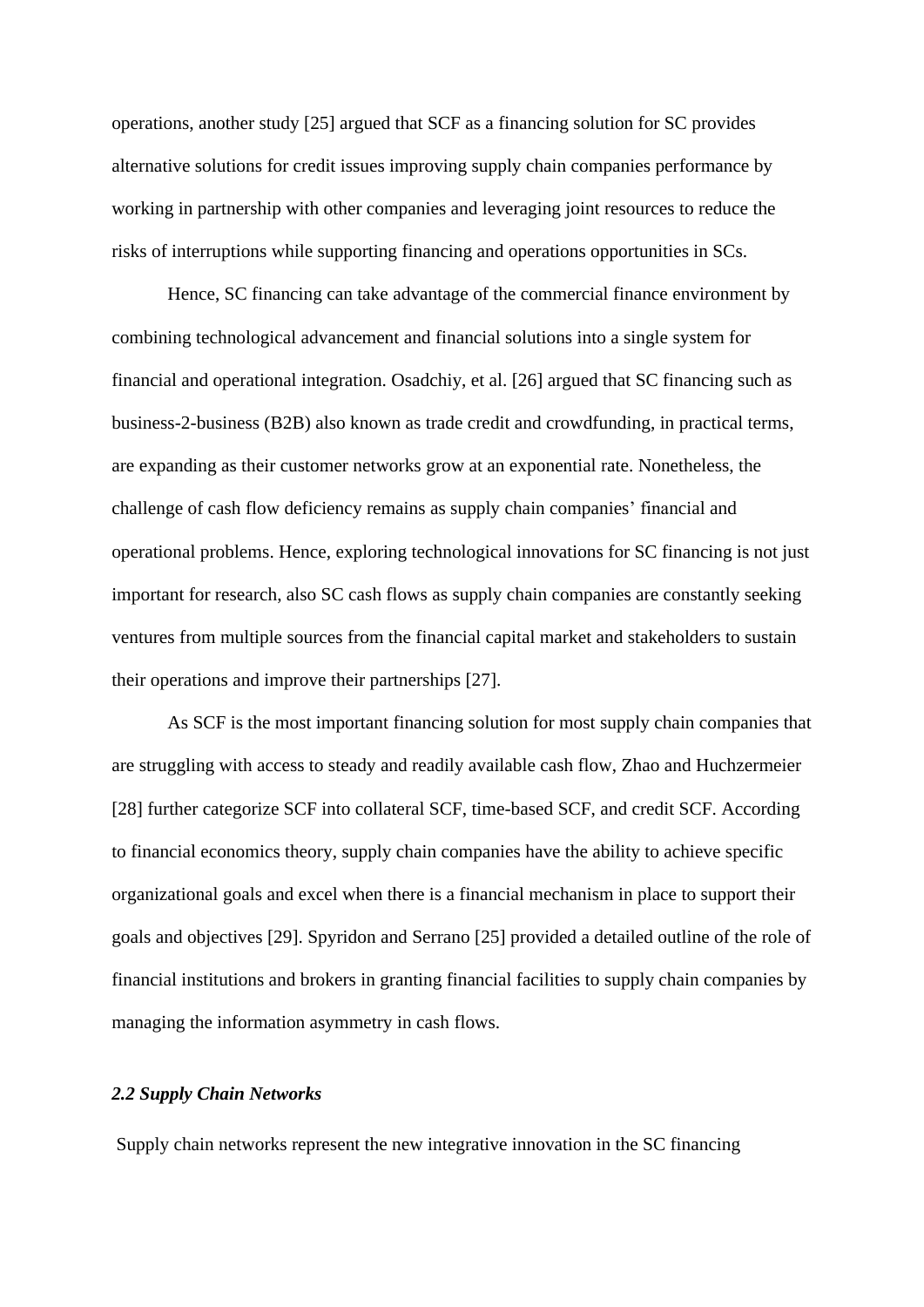processes for SC partnerships working towards a beneficial pool of resources and improving products and services, supply chain companies are investing in innovative processes, as their operations are directly linked with financial services [30]. In supply chain management context, the environment is fundamental for supply chain networks, most especially when supply chain companies inter-link both their associated suppliers and customers [31, 32]. Consequently, the relationships among partners (supply chain companies, suppliers, and customers) in the definition of the overall structure for a sustainable supply chain networks, assuming the significant integration of new structures with existing interconnections. Scholars discussed how supply chain management studies are continuing to improve supply chain networks theory and helping to tackle SC challenges [33].

The need to establish sustainable supply chain networks for SC financing led to the search for more knowledge through research on supply chain networks-based theories and applications. Studies on supply chain networks explored SC procurement and sourcing networks and found that they can have a positive effect on SC suppliers and customers responsiveness [34, 35]. Building on the fundamental research output showing the history of supply chain networks' structure and development, there are opportunities to construct SCF networks and future advancements in supply chain networks, these new opportunities such as sustainable financing depends on innovations. Hence, supply chain networks-based theories proposed new network perspectives that revealed innovative network structures and compositions in global SC financing [36, 37]. Prior studies showed significant connections between supply chain networks structures and supply chain companies' operations implementation, following a similar line of inquiry presented by the role of network brokerage [38]. Specifically, supply chain companies have the ability to expand supply chain networks structure globally when network features grow with advancing technologies and information flows, the important role of supply chain companies positions in the operations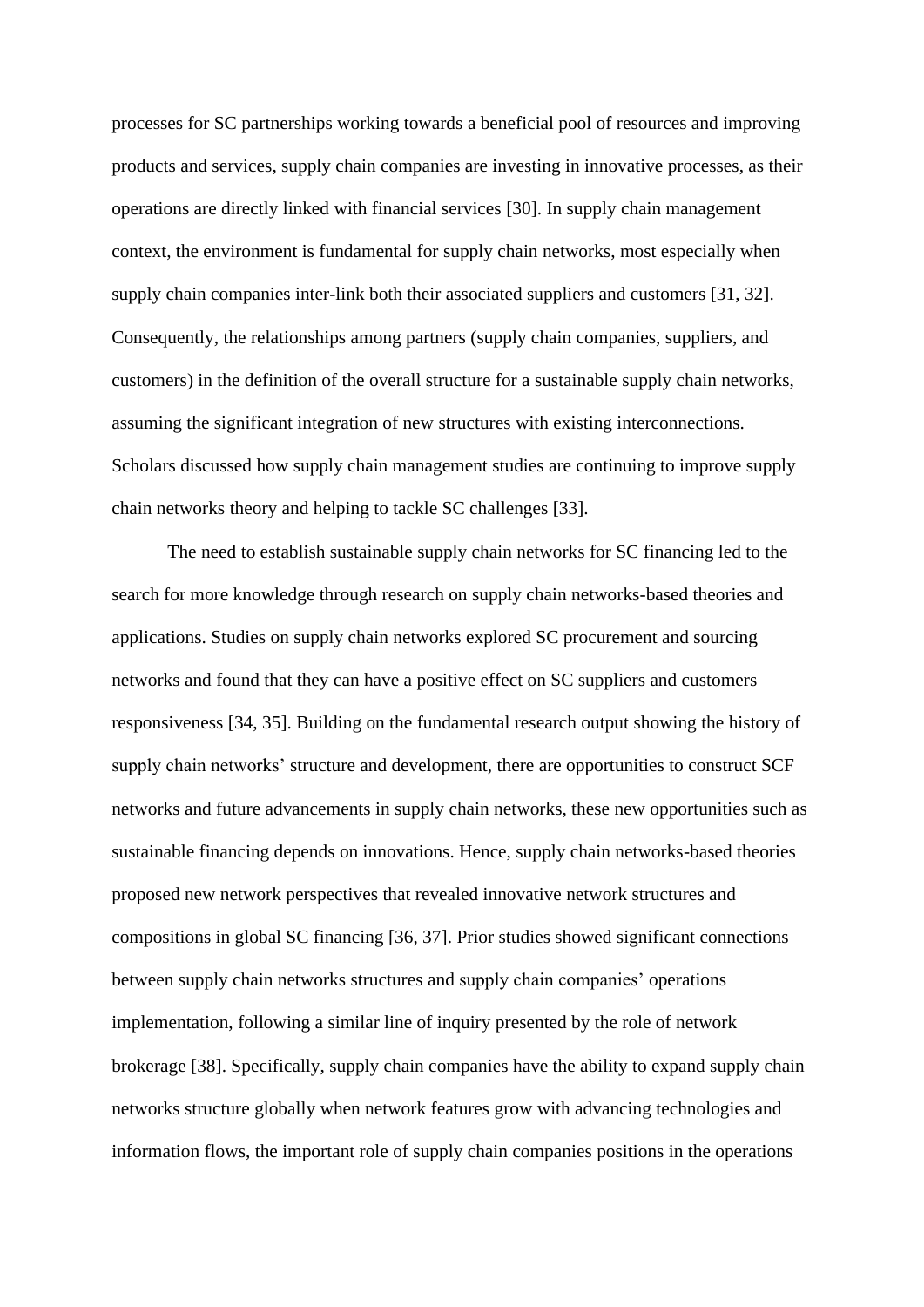of networks is that it can increase the company's governing and negotiating power and facilitate financing through financial institutions and brokers [39].

supply chain companies that maintain a consistent, reliable, and operational set of activities within the supply chain networks experience momentous advantages and benefits in obtaining resources such as funding through crowdsourcing [40]. Predominantly, from the view of resource dependency theory, supply chain companies struggle to operate autonomously, as they require networks to accommodate the interdependencies in product and service flows, resource flows, and information flows [41]. These dependencies in SC markets create opportunities for supply chain companies to use the links to make considerable commitments in building sustainable technology driven supply chain networks. Some studies indicated that the interdependencies can either positively or negatively affect SC operations, and highlighted opportunities for further research [42]. According to Pfeffer and Salancik [43], interdependence is a continuous process in which supply chain companies can foster inter-corporation based on resource and information sharing. However, further studies demonstrated that the degree of interdependence is also a risk in resource dependency theory, so putting mitigating parameters in place to address disconnections within the network is an important condition. Basole, et al. [31] discussed that as supply chain networks is a global emerging field, risk management and business continuity packages are rolled out simultaneously. Therefore, the initial concerns raised [26] are considered in global supply chain networks.

Supply chain companies are taking advantage of the SC structure, practices, and resources in a single network, however with multi-layered hosts in the supply chain management databases, particularly SC financial institutions and brokers. The extensive research on supply chain management supports this concept, suggesting that supply chain companies are competent at managing high levels of operational and risk controls, including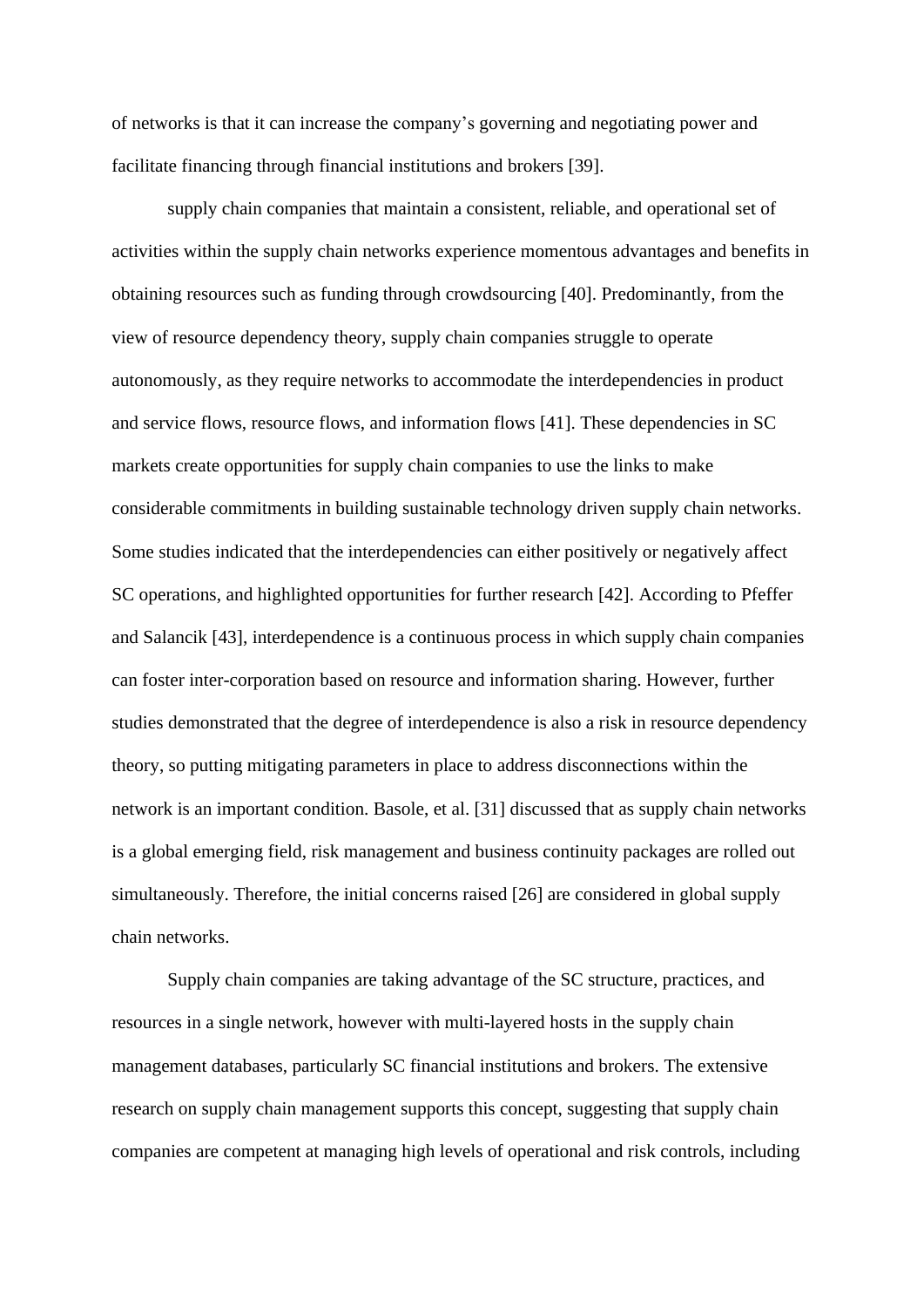the ability to forecast SC echometric trends [44]. Furthermore, recent research showed that the direct financial outcomes associated with supply chain networks, such as cost saving, result from networks sharing brings together supply chain companies and customers in a technologically driven platform [45]. Certainly, this study [31] found that in purchasing, there is increasing support for supply chain networks in implementing resource management and distribution at the early stage. In addition, it is significant to understand whether or not there are benefits for supply chain companies that operate in a shared global supply chain network. However, few studies showed that there are strategic performance rewards, such as financial benefits, in a single multi-layered supply chain networks that connects supply chain companies in a unified technology driven resource system [33, 36, 39].

#### *2.3 Artificial Intelligence in Supply Chains*

supply chain management is encountering complex supply financial challenges such as cash flow shortages and tougher access to financial credits. SC success is rooted in the company's ability to innovate, implement, and operate new ideas that benefit the entire supply chain networks with end-to-end SC operations and information flows [46]. Thus, the introduction of AI to SCF and supply chain networks support technological advancements in supply chain management, such as technology driven materials acquisitions, digitalized cash flows systems, and automated networks to meet customer demand [47, 48]. The significance of digitization in supply chain management is that it enhances end-to-end SC operations and processes. Cutting-edge SC innovations can create the foundation for implementing AI and gaining the benefits of enriched data analytics tools consisting of intelligent networks and systems [49, 50]. SC financing is becoming more data driven and focuses on alternative asset evaluations in which inventory, equipment, and warehouses become real substitute data [51, 52]. In addition, increasing significance of information in supply chain management, SC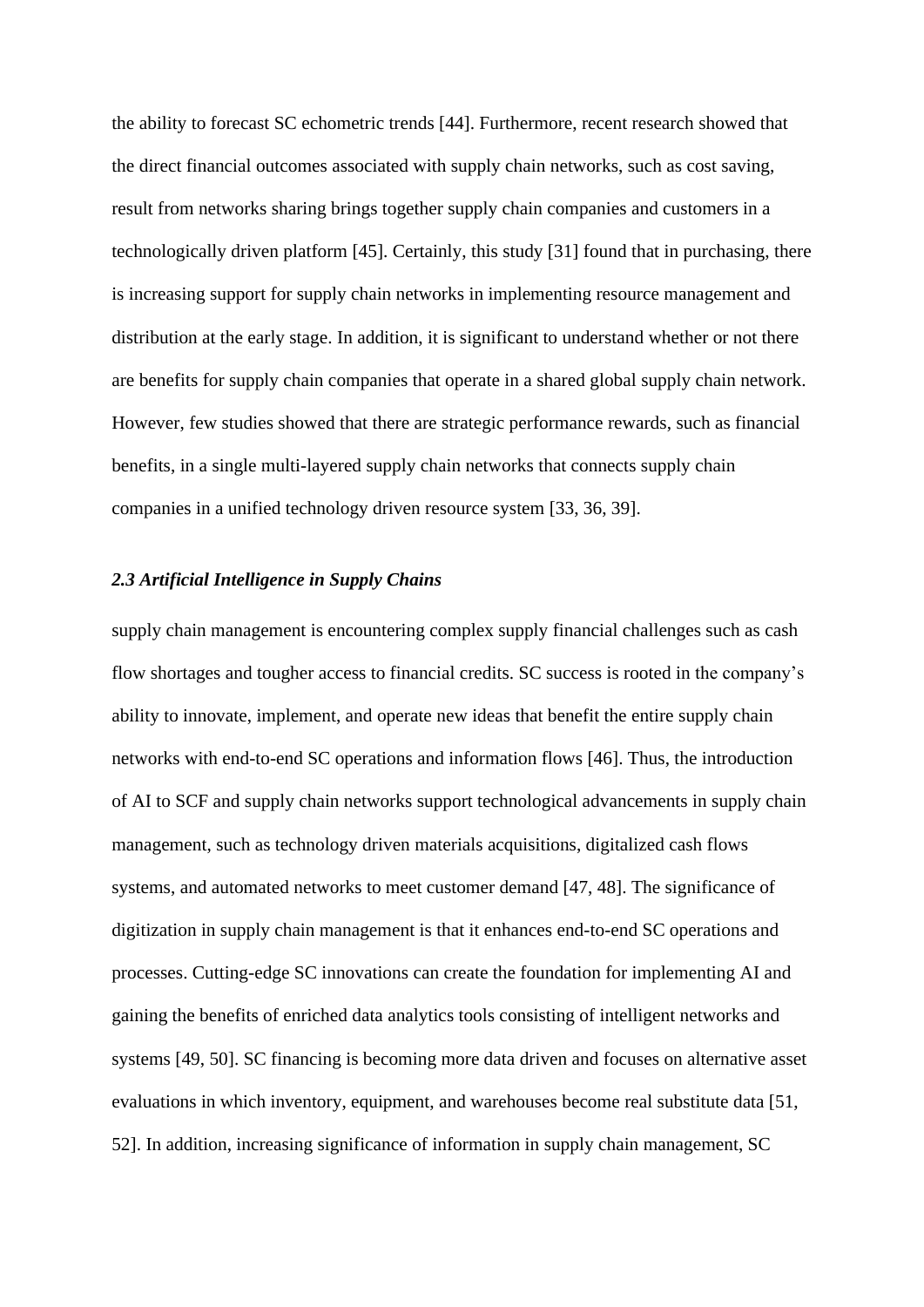researchers and experts must continue to explore the benefits and challenges of managing large amounts of information [53, 54]. According to Martínez-López and Casillas [51], AI has existed for decades, though it has not reached its full potential, especially for the supply chain management sector of the global economy.

However, it is worth noting that cyber risks such as cyber-attacks, malicious spying, and tempering are common to technology advancements such as AI, most of these cyber risks are invisible to detect in SC [55]. According to studies carried out by Radanliev, et al. [56], cyber systems such as AI technologies are transactional environment for exchange of valuable information on products and services, the safeguarding of interactions and information in essence is significant to supply chain companies. Furthermore, technology advancements such as AI, Big Data, and the Internet of Things are continuously investing in the security of data and developing new methods of shielding companies' valuable information from cyber risks and increasing confidence in AI technologies.

#### *2.3.1 Artificial intelligence networks*

The theory of artificial neural networks (ANNs) was developed to reflect the human brain, which uses the analogy of brain cells (neurons) in the design [57, 58]. Building on this concept, AI networks are connected like human memories and have the ability to learn and improve over time, which characterize its experience, distinct features, and complex analysis processes [59]. ANNs consist of several nodes that represent human neurons [60] with multiple links connecting these nodes, where each link has a set of algorithms programmed into it for efficiency and to process complex commands. Furthermore, these links connecting the nodes have weights that are the core for long-term memory storage, data processing, and data analytics. AI networks process data with systemic methods where the output of one neuron is transformed into the input for another, making every single process a pre-requisite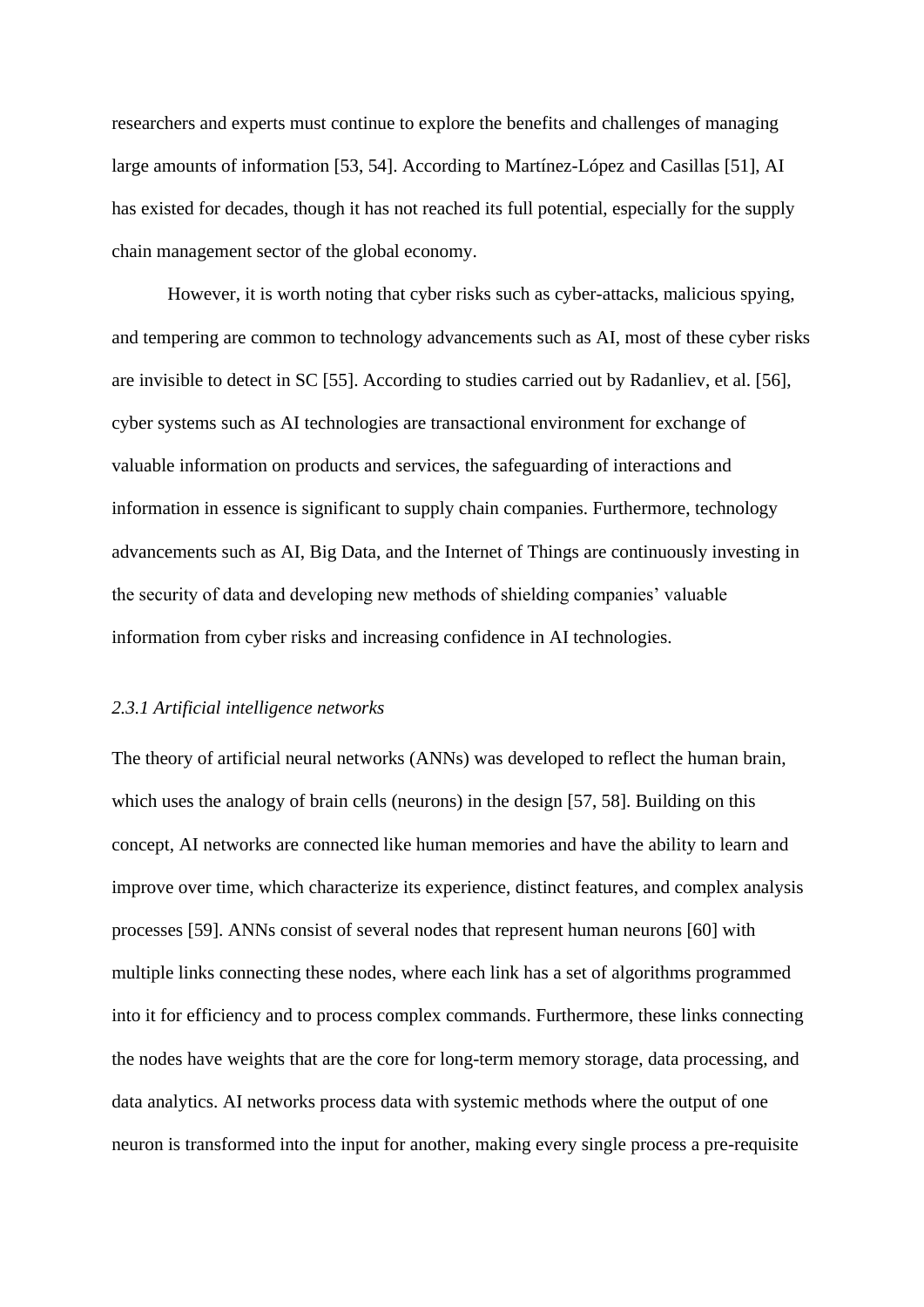for a new process [61]. According to Russell and Norvig [58], one of the functions of the weights in AI networks is to determine the strength or weakness of data passing through the links. The links provide an environment that hosts the values of the combined weights to form an AI process for learning. AI networks learning capabilities create an opportunity for deployment in the supply chain management sector, specifically by integrating SCF, supply chain companies, and suppliers' data, and creating patterns for interrelationships among data [62]. At the initialization of the AI networks, the system continues to improve its intelligence and performance with built-in learning algorithms by understanding SC operations and analyzing the optimum efficiency and required resources.

#### *2.3.2 Artificial intelligence systems*

AI systems are technologically driven systems with the ability to simulate human cognitive skills such as analyzing complex problems, visual analytics, optimum performance, and providing solutions [63]. Cheung, et al. [64] reported that AI systems have the capacity to perform analytic reasoning in complex problem-solving in contrast to human expertise problem-solving abilities. There are three fundamentals in AI systems: (1) knowledge networks, (2) interface engines, and (3) user interfaces.

Knowledge networks are the depository for data, facts, and rules of engagement during human activities, and are the basis for the resources that build AI systems [34, 37]. The interface engine is a collection of algorithms for problem-solving reasoning, which is also referred to as the brain of AI systems and is primarily responsible for conduction complex analyses such as solution search, algorithm reasoning, and providing an interface for the knowledge networks to leach on in an AI environment [65, 66], while the user interface connects the users with the system and supports user queries for interaction and communication [67].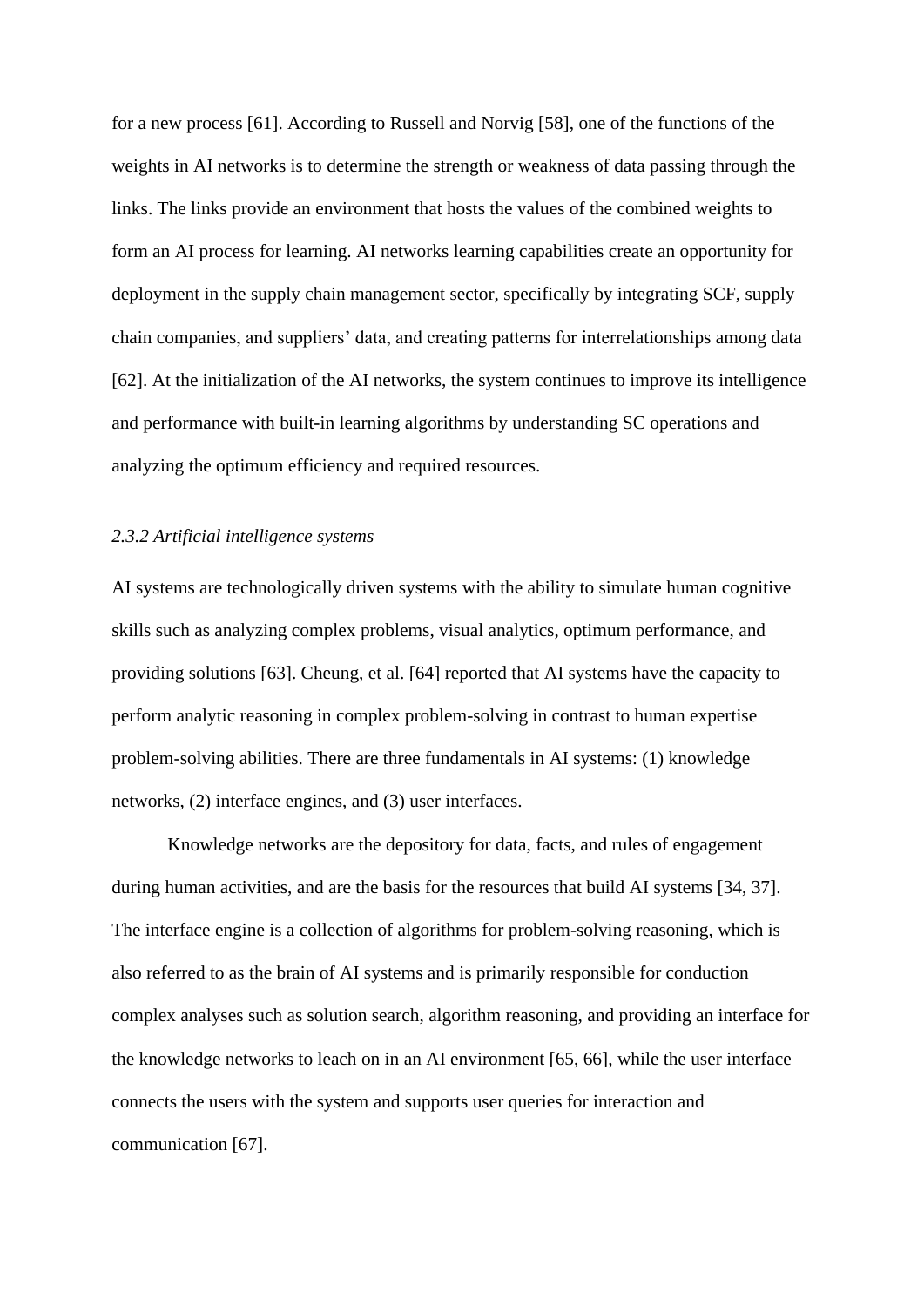Overwhelmingly, AI systems are designed with the concepts and operations for the domain in which they will be implemented. Thus, experts and practitioners who are knowledgeable about the tasks and role of the AI systems and human-system interaction will be practicable in problem solving [53, 68]. In particular, AI systems showed tremendous progress in terms of increasing performance in most sectors [69], such as manufacturing, specifically in the automobile industry. Tesla car manufacturing reached 75 percent automation of the entire production process, where AI systems were implemented and led to higher performance and less waste. The application of AI technologies and systems in supply chain management, specifically the integration of SC operations and financing, is emerging, as evidenced in the successes of AI implementation in logistics and manufacturing.

#### *3. Research Meta-framework*

This study developed a meta-framework based on the discussion of the theoretical background on three key perspectives: SCF, supply chain networks and AI. These perspectives will be combined later in associations to find possible relationships. Table 1 shows how previous studies contributed to this research. To answer the research questions, this study will initially conceptualize the SCF [70], supply chain networks [31], and AI [71] perspectives.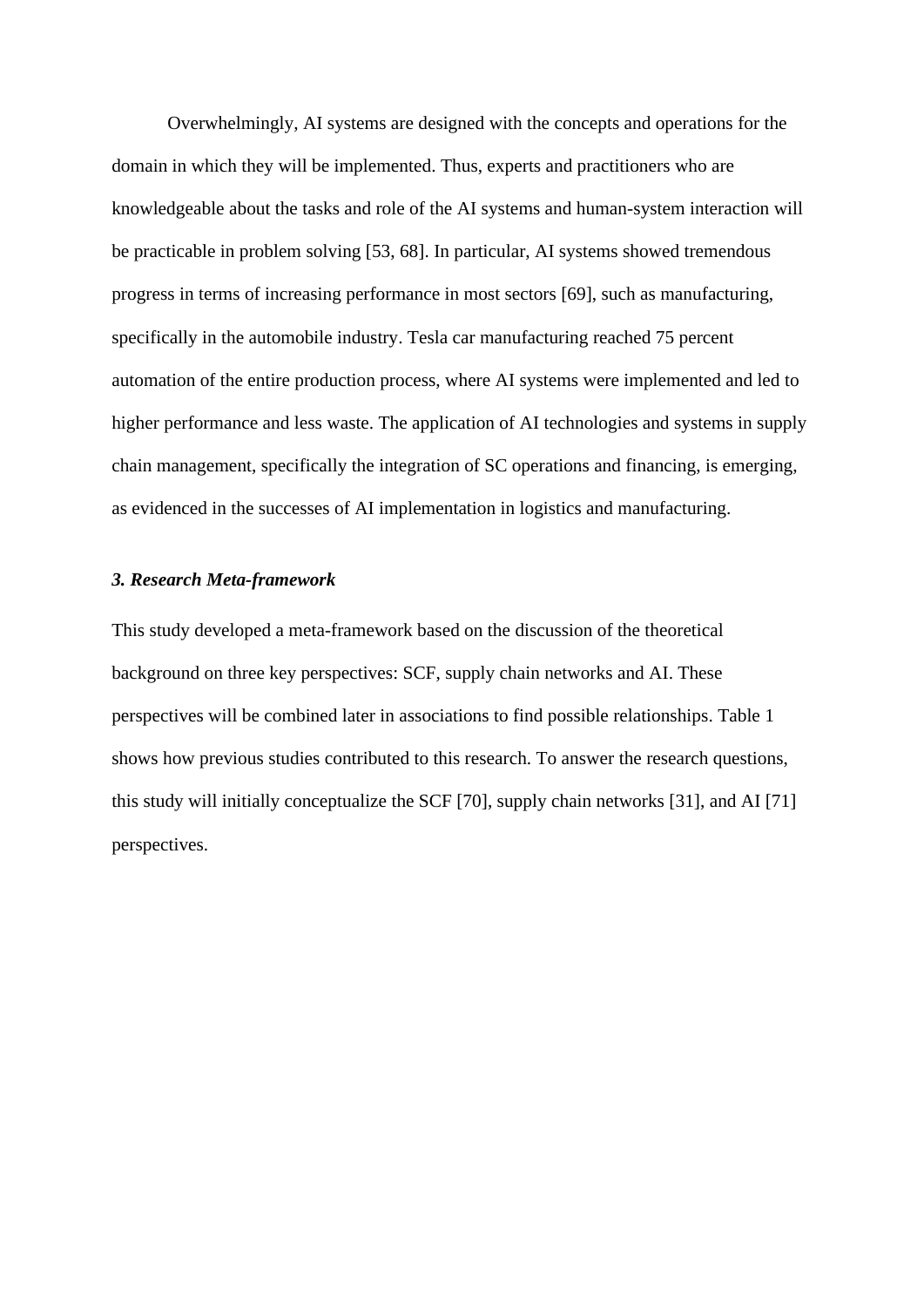| <b>Research Context</b><br>Citations (category<br>order) |                         | Research aims                                                                                                                                                                                           | <b>Benefit to SCF</b>                                                                                                                      | Benefit to supply<br>chain networks                                                                             | Benefit to AI                                                                                                                                                                    |  |
|----------------------------------------------------------|-------------------------|---------------------------------------------------------------------------------------------------------------------------------------------------------------------------------------------------------|--------------------------------------------------------------------------------------------------------------------------------------------|-----------------------------------------------------------------------------------------------------------------|----------------------------------------------------------------------------------------------------------------------------------------------------------------------------------|--|
| [12, 72]                                                 | Supply Chain Finance    | In-depth comprehensive literature<br>review of studies on financial risk<br>management, challenges, and<br>opportunities                                                                                | Building conceptual<br>frameworks and models to<br>enhance the understanding of<br>SC financing.                                           | Finding associations from<br>the SCF literature to<br>support the meta-<br>framework in this research           | Supports investigations of<br>the relationships defined for<br>attributes of SCF and supply<br>chain networks                                                                    |  |
| $[34]$                                                   | Supply Chain Networks   | Understanding the operations of<br>networks, the layers, and SC<br>operations                                                                                                                           | Literature linking conceptual<br>frameworks and models in<br><b>SCF</b>                                                                    | Finding associations from<br>the AI literature to support<br>the meta-framework in this                         | Supports investigations of<br>the relationships defined<br>for attributes in the SCF                                                                                             |  |
| $[52]$                                                   | Artificial Intelligence | Technology strategies, models, and<br>implementations incorporating new<br>supply chain networks and<br>operations                                                                                      | The holistic approach<br>presented compares the<br>traditional SCF processes with<br>modern SCF processes,<br>traditional SCF verification | research<br>Finding associations from the<br>AI literature to support the<br>meta-framework in this<br>research | perspective<br>Supports investigations of<br>the relationships defined<br>for attributes from the SCF<br>and supply chain networks<br>perspectives                               |  |
| [73]                                                     | <b>Fuzzy Set</b>        | A set theoretic technique designed<br>for set theory analysis by creating<br>patterns of attributes defined by<br>numerous features and to generate<br>outcomes on the construction of<br>relationships | Complementarity and<br>equifinality testing by<br>generating consistency and<br>solution coverage                                          | The combination system<br>supports the relationships<br>in the supply chain<br>networks and AI<br>perspectives  | A holistic approach targeting<br>new attributes in three<br>constructs mapped to<br>establish relationships for<br>data collection, theory<br>testing, and producing<br>outcomes |  |

## Table 1. Theoretical Review Summary

Note: Table 1 shows the underpinning literature that contributed to the four-research focus (supply chain finance, supply chain networks, artificial intelligence, and fuzzy set).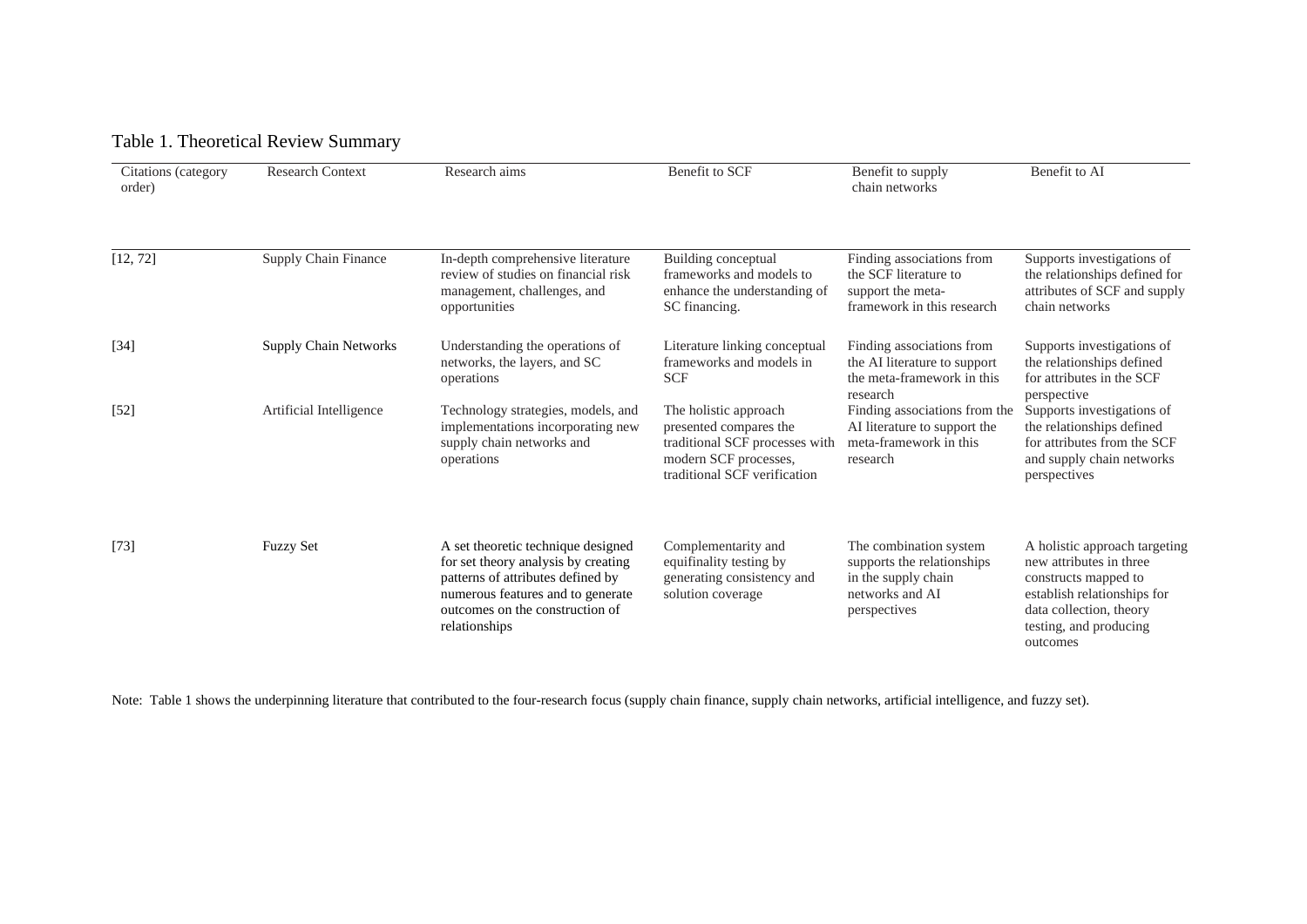#### *3.1 SCF perspective*

While prior studies provided many different descriptions of SCF, as they commonly state that the purpose is to provide cash flows for supply chain companies [12, 13]. Therefore, this study identified three components in this perspective: (1) financial orientation (FO), (2) supply chain orientation (SCO), and (3) cash flows (CF).

The FO of the SCF perspective consists of a set of innovative solutions that financial institutions and brokers can rely on when making decisions when assessing applications by supply chain companies and suppliers, as they are the controlling actor in the SCF decisionmaking process. FO focuses on financing solutions that are important for payables or receivables and that are viable for the benefits of both the financial provider and supply chain companies and partners [74]. Thus, FO is a significant trigger in the SCF perspective, with the main objective of supporting sustainable SC operations.

The SCO component in the SCF perspective manages the records in the inventories such as the optimization of customer and supplier inventories, thus ensuring sustainable working capital to support daily SC operations in ensuring that market demands are met [75]. In addition, supply chain companies and their partners prioritize effective control and monitoring of financing and working capital, as Figure 1 shows. The SCO ensures sustainable availability of working capital or financing at the lowest rate to maintain SC operations.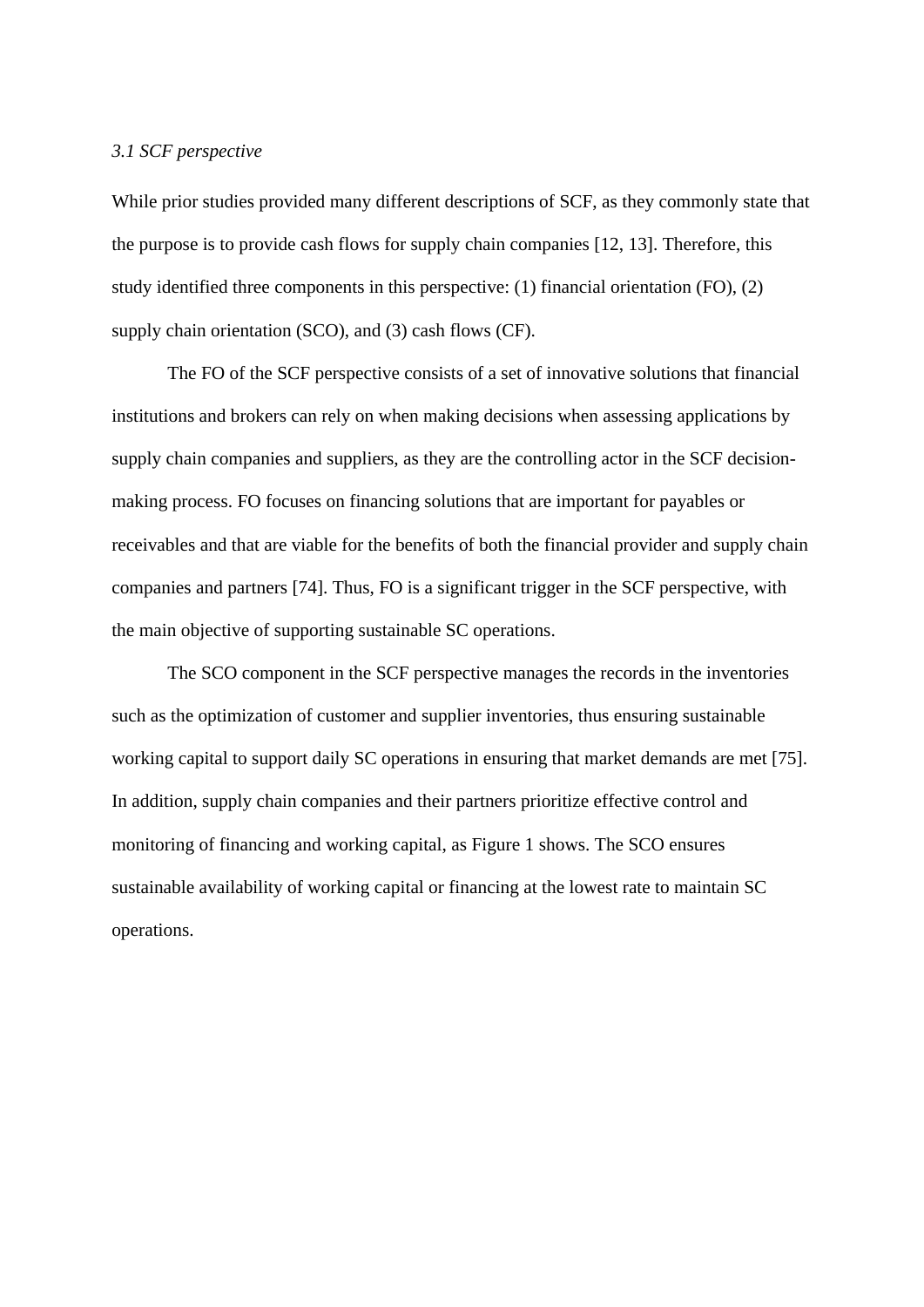

Figure 1. Supply Chain Finance Meta-Framework

Note: Figure 1 is the derived supply chain finance meta-framework indicating components of the three-research focus (supply chain finance, supply chain networks, and artificial intelligence) and components derived.

Cash flow (CF) is a vital resource for daily operations that support the company's activities and keep the business afloat [36]. In addition, CF demonstrates SC operations performance and indicates the direction in which cash is applied, allowing decision-makers to implement sustainable CF for SC operations, as this is an important factor when seeking financing from financial institutions or brokers.

#### *3.2 Supply chain networks and AI perspectives*

As Figure 1 shows, the supply chain networks, and AI perspectives combine to design sustainable networks consisting of strategic entities that integrate the SC associations of the members to create supply chain networks built on AI. There are three components associated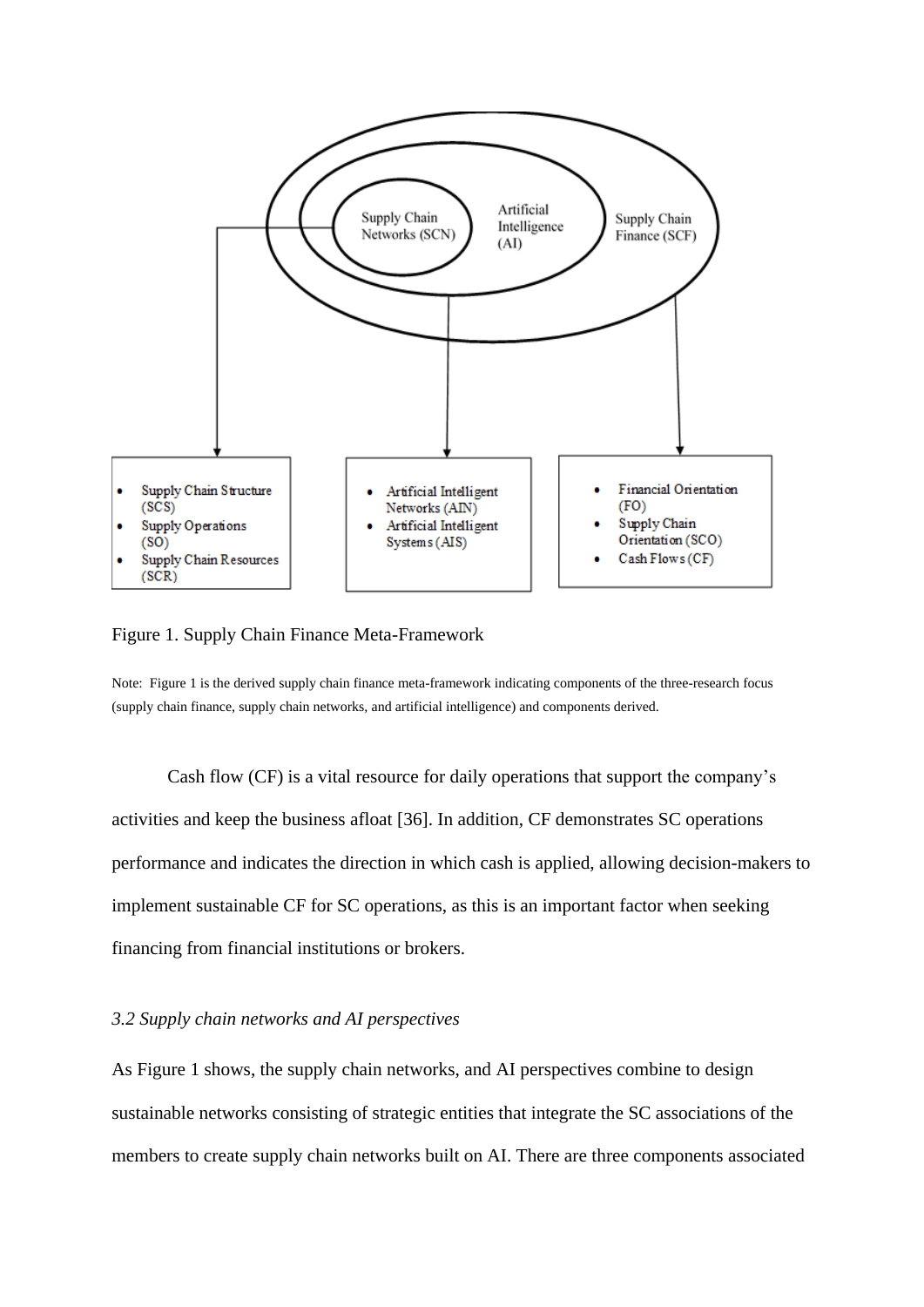with the supply chain networks perspective and two components associated with the AI perspective. According to Martinez, et al. [8], traditional supply chain networks are studied with a focus on understanding the existing connections to SC operations, leading to the strategic development of possible blockchain integration through existing channels. With this understanding, this study proposes an advanced supply chain networks implementation driven by AI technologies. It is already known that supply chain networks support innovative technology in supply chain management areas such as SC operations. However, there are emerging opportunities to develop sustainable supply chain networks for SC financing driven by AI technologies. Figure 1 shows that the AI-related components are embedded in the existing supply chain networks, indicating that existing information flows in the network are seamlessly transferred to AI knowledge networks for intelligence analysis.

#### **4. Research Method**

#### *4.1 Research design and data collection*

Following the design method [15], this study used a longitudinal survey with online participants to test the relationships and associations in the proposed meta-framework. A cross-sectional online survey was conducted in 2019, we selected active participants through research conferences, supply chain specific events, and use online platforms such as LinkedIn to engage in the survey exercise. This survey is for members, employees, and managers in supply chain organizations across the globe. Participants were also drawn from supply chain associated organizations such as technology for operations management. The questionnaire was developed through the research gaps identified from SCF, supply chain networks, and AI literature, the associations identified in Figure 1 transformed into sections of the survey.

Consequently, we distributed the survey to 3,185 active targeted participants and received 432 surveys that included both partial and completed participations. This accounts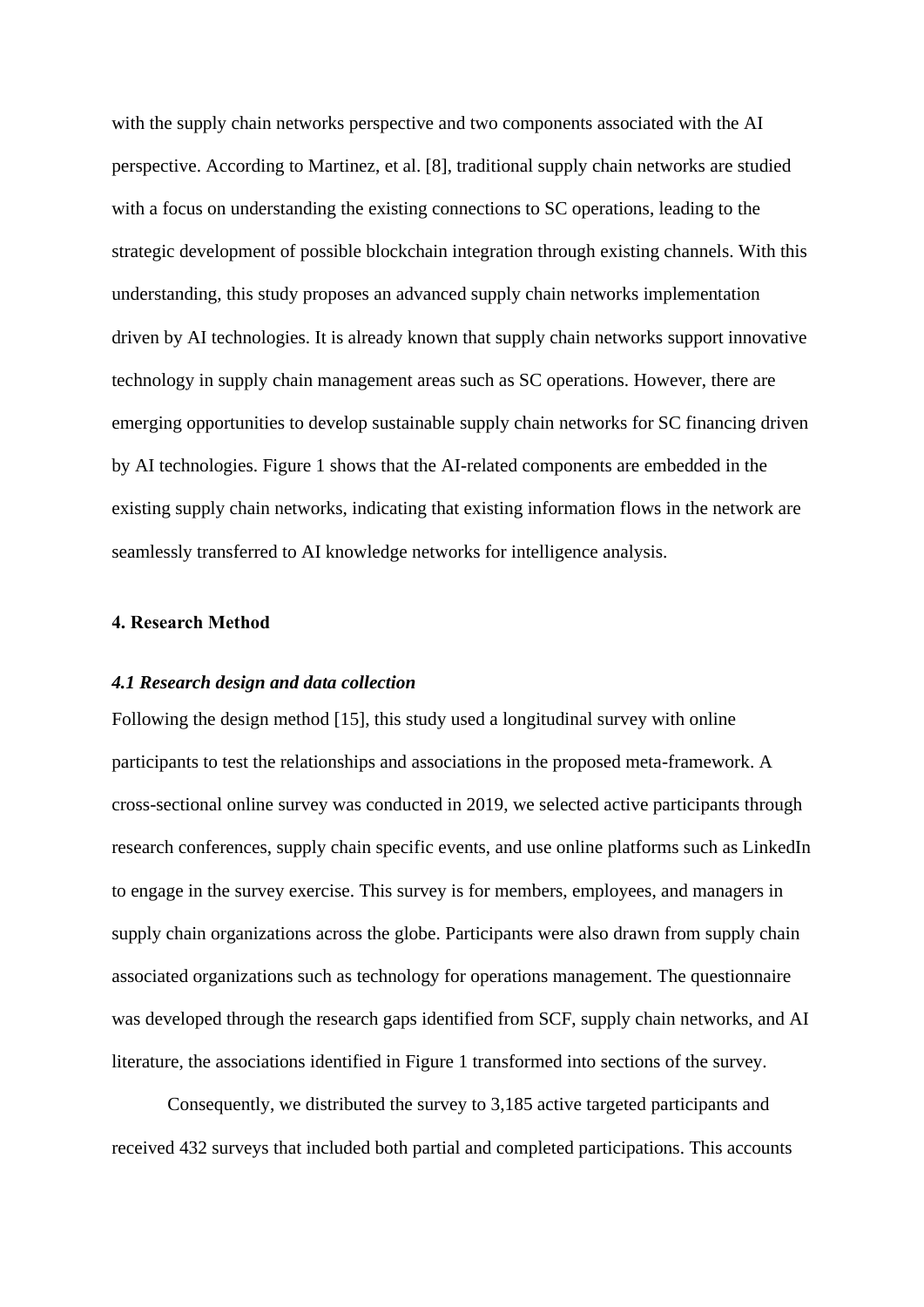for a response rate of 13%, a study response rate that is consistent with extant research [76]. Since this study is unable to select partially completed surveys for analysis, our final sample number thus only consists of 205 completed surveys.

This study sample size consists of participants from across the globe, with North America accounting for 29% of the total survey which makes up for the largest share in terms of participant size. Experience with SCF platforms shows that 28% of the participants engage more than 5 times daily on the SCF platforms while 22.7% account for participants with 5 to 6 years working the SCF platforms. The research design was developed using this method, and the online survey was conducted using stratified sampling and the participants were proficient professionals in SC operations consistent with SC financing and have experience working with AI technologies. The participants were divided into specific demographic groups. As Table 2 shows, the expert profiles consist of gender, age, work locations, SCF/supply chain networks/AI usage, and SCF/supply chain networks/AI experience.

|                        | No.            | Percent |                           | No.                           | Percent |
|------------------------|----------------|---------|---------------------------|-------------------------------|---------|
| <b>Sex</b>             |                |         | <b>SCF Platform Usage</b> |                               |         |
| Male                   | 149            | 72.3    | Once a week               | $\mathfrak{D}_{\mathfrak{p}}$ | 1.0     |
| Female                 | 57             | 27.7    | 2–4 times a week          |                               | 2.1     |
|                        |                |         | 5-6 times a week          | 11                            | 5.2     |
| Age                    |                |         | Once a day                | 33                            | 15.8    |
| $18 - 24$              | 15             | 7.2     | $2-3$ times a day         | 47                            | 22.9    |
| $25 - 34$              | 33             | 15.9    | $4-5$ times a day         | 51                            | 24.6    |
| $35 - 44$              | 53             | 25.5    | More than 5 times a day   | 59                            | 28.4    |
| $45 - 54$              | 63             | 30.8    |                           |                               |         |
| $55 - 64$              | 39             | 19.1    | SCF Platform experience   |                               |         |
| 65 or above            | 3              | 1.5     | Less than a year<br>15    |                               | 7.6     |
|                        |                |         | $1-2$ year(s)             | 22                            | 10.5    |
| Location               |                |         | $3-4$ years               | 37                            | 18.2    |
| Africa                 | 26             | 12.5    | 5–6 years                 | 47                            | 22.7    |
| Asia                   | 36             | 17.5    | $7-8$ years               | 46                            | 22.3    |
| Australia plus Oceania | 26             | 12.7    | $9 - 10$ years            | 22                            | 10.6    |
| Europe                 | 53             | 25.8    | More than 10 years        | 17                            | 8.1     |
| North America          | 61             | 29.4    |                           |                               |         |
| South America          | $\overline{4}$ | 2.1     |                           |                               |         |

Table 2. Expert Profiles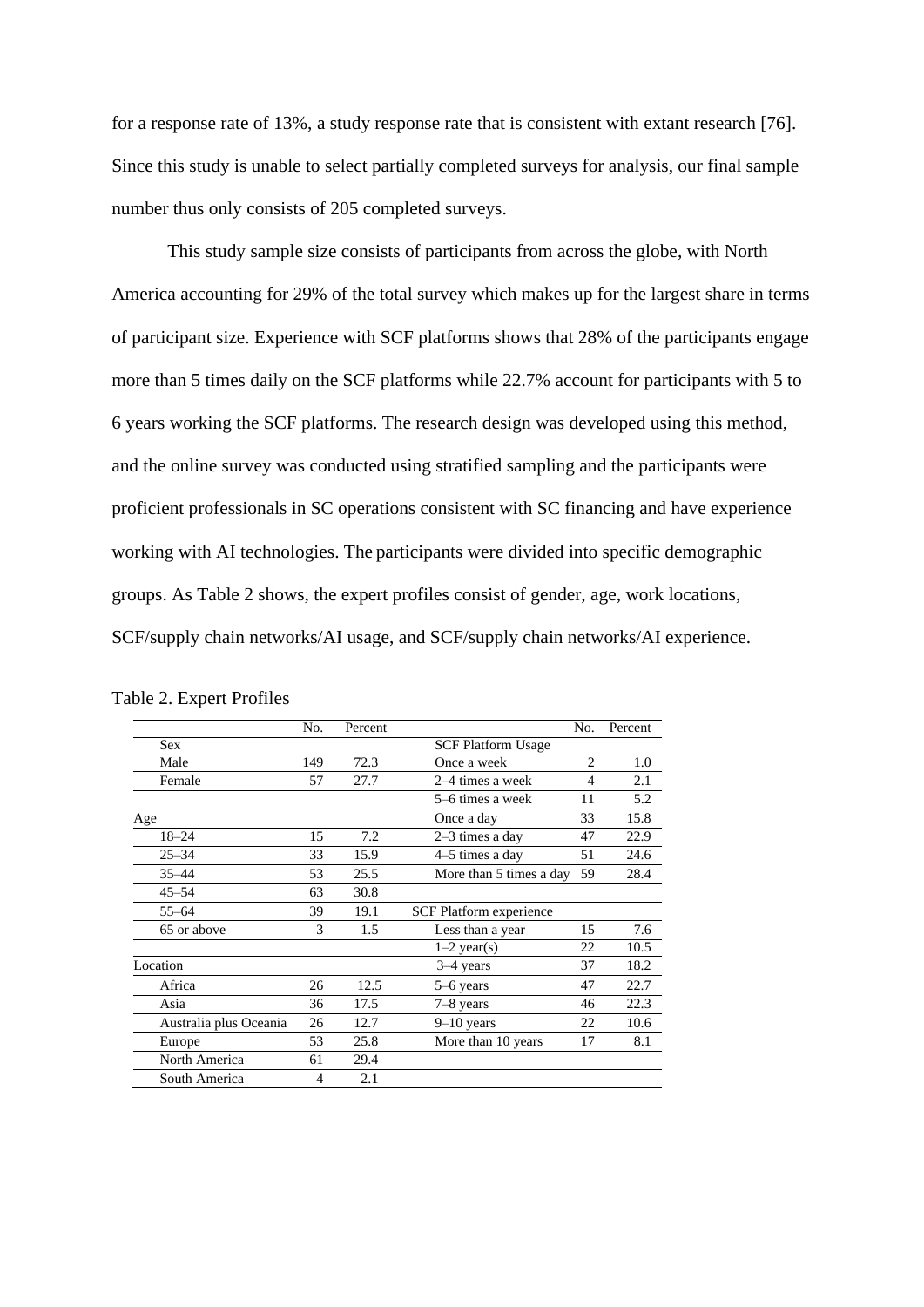Note: Table 2 shows the breakdown of the participants in the carried out underpinning literature that contribute to the study. The participants were sourced across the globe to ensure that the data analysis generates results that represent a world perspective.

#### *4.2 Data variables*

We obtained both dependent and independent variables using a multiple item, ranging from 1 symbolizes "strongly disagree" to 5 representing "strongly agree" on the five-point Likerttype scales. The use of five-point Likert-type scales ensures that the survey responses conform to statistical variability, due to difficulties in proof objective data relationship outcomes as shown in past studies [77, 78]. therefore, as prior studies created a composite scale to capture relational and scalable dimensions of supply relationship, this study follows a similar approach on the scale return to represent what we intend to measure.

#### *4.2 Non-response bias*

Non-response is a frequently applied technique for assessing the bias in a research method, this study suggests that the participants that responded to the survey in the first month were at a 75% rate while 25% responses were completed later in the study variables. One-way nonresponse bias, performed at the entry-level suggests that there are no significant differences between the data gathered from an earlier stage and later responses, only that 1 in 26 which is 1.73% of the study variable. Concluding that non-response bias exists at the beginning of the time of participation is due to chance.

#### *4.2 Common method variance*

To minimize the impact of common method bias linked with reporting data sourced from one point such as survey, taking precautions in gathering the data, we followed guided procedures as suggested by [79]. the initial step taken in this study is to foremost ensure that most of the participants have experience working in the supply chain industries and are familiar with the technological platforms used in the sector. Most of the participants that responded to the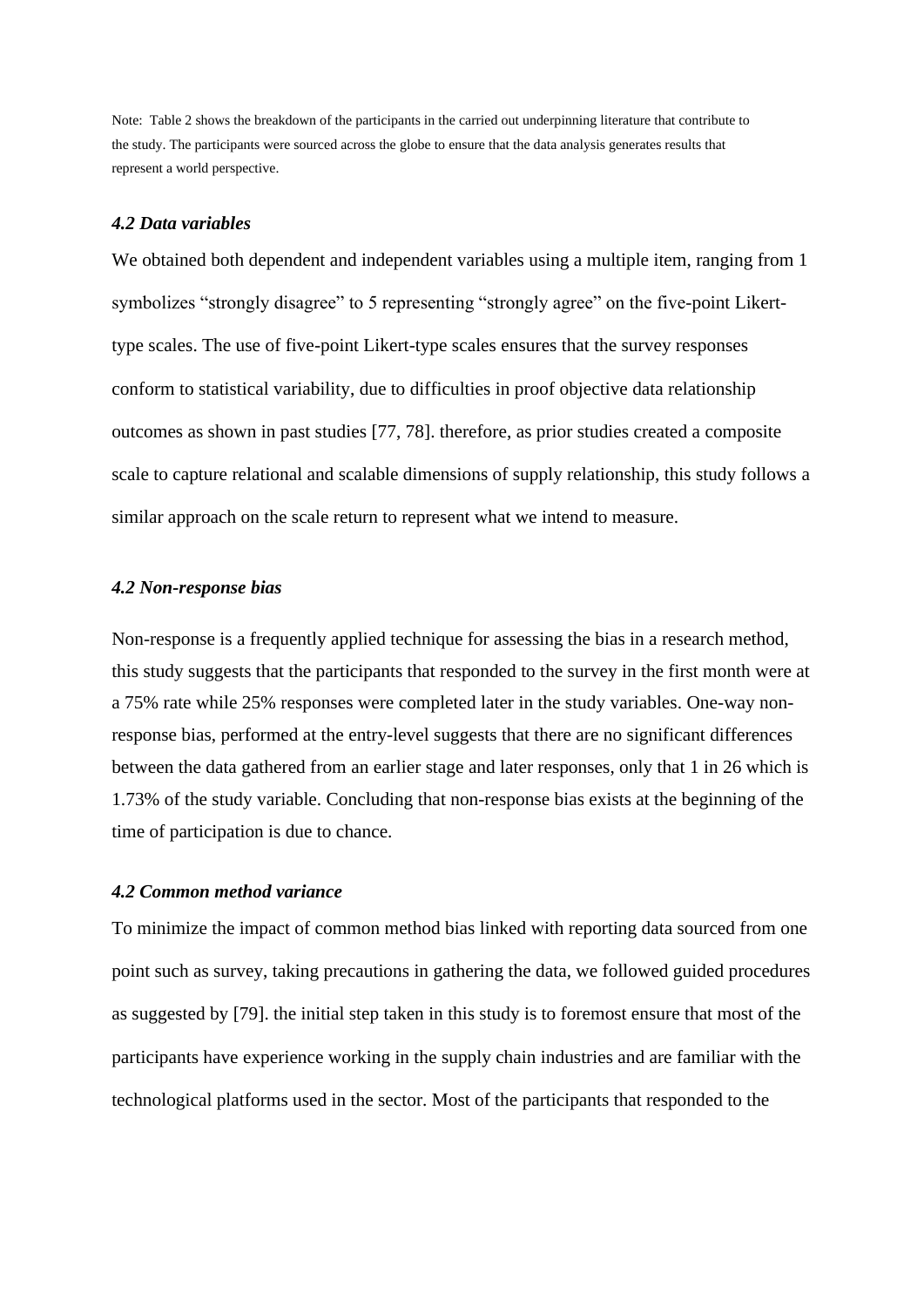survey have at least 3 years of work experience in the supply chain industries with sufficient managerial roles and knowledge about the increasing use of technology in the sector. Participants in the survey were reassured of the diligence ethical process in keeping their data anonymous. The inclusion of additional independent variables tends to reduce common method variance, the questions were organized in a strategic method to include intersperse entities.

#### *4.2 Analytical technique*

According to Oyemomi, et al. [80], Chen, et al. [81], a fuzzy set is a set-theoretic approach that evaluates theories, frameworks, and models with a deductive strategy driven by a positivist paradigm. Fuzzy sets are not a new technique for pure sciences and engineering but are an emerging method in the management and social sciences, as researchers without a science and engineering background encounter problems, such as approximate reasoning. However, the introduction of hybrid analytic techniques with fuzzy set logic that support fuzzy analyses in management and social sciences addressed these initial problems [82]. This study adopted relationship and association testing, as suggested in earlier work to test for Boolean expressions in the fuzzy set-theoretic approach for the four intersections in Figure 2.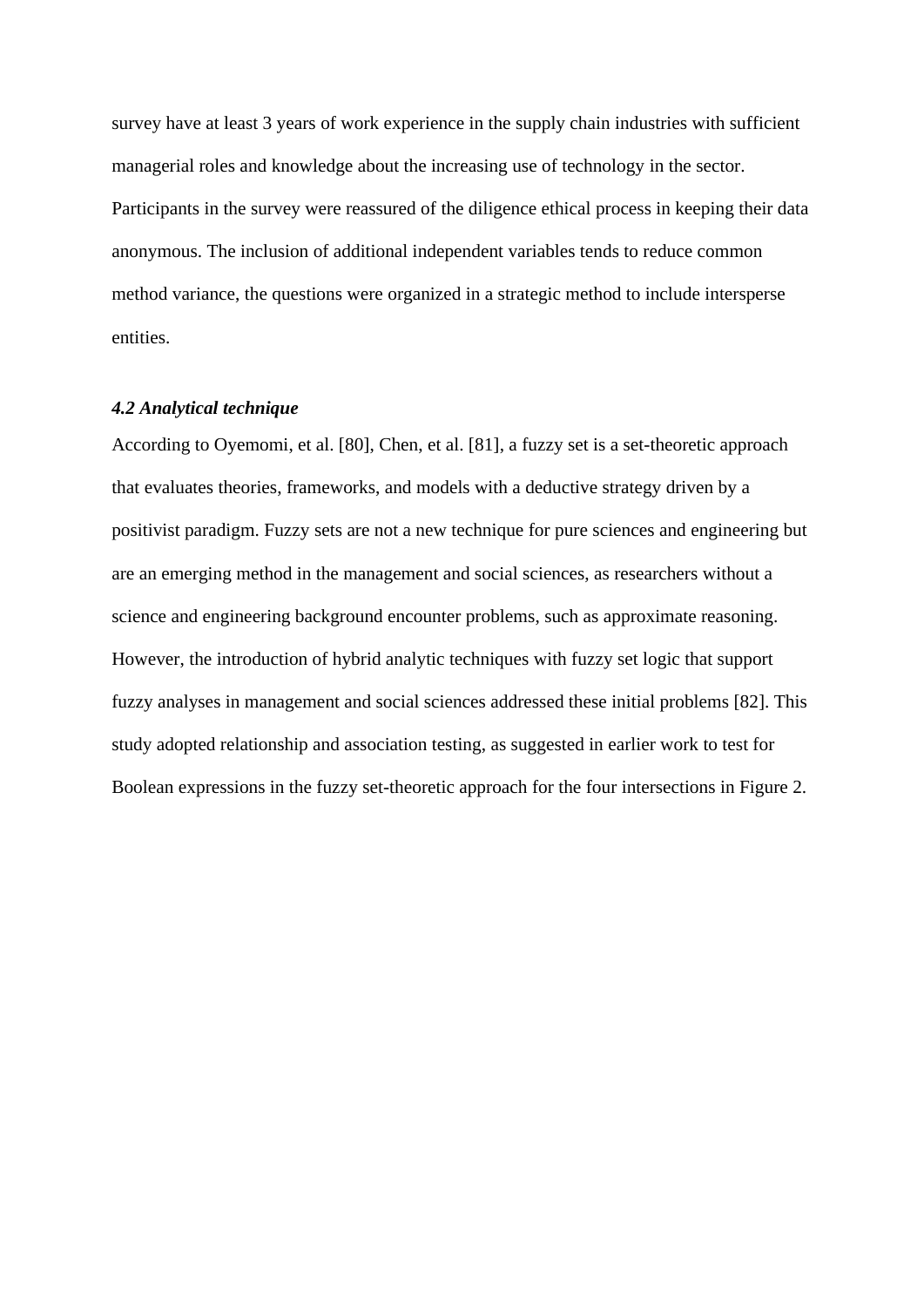

### Figure 2. Integrated Meta-Framework

| Note: $Q1 =$ Association One   | $SCF =$ Supply Chain Finance     | $SCN =$ Supply Chain Networks                                                   |
|--------------------------------|----------------------------------|---------------------------------------------------------------------------------|
| $Q2$ = Association Two         | $FO = Financial$ Orientation     | $SCS =$ Supply Chain Structure                                                  |
| $O3$ = Association Three       | $SCO =$ Supply Chain Orientation | $SO =$ Supply Operations                                                        |
| $Q4 =$ Association Four        | $CF = Cash$ Flows                | $SCR =$ Supply Chain Resources                                                  |
| $AI = Artificial Intelligence$ |                                  | $AI = Artificial Intelligence Systems$ $AIN = Artificial Intelligence Networks$ |

financial orientation (FO), (2) supply chain orientation (SCO), and (3) cash flows (CF).

This study proposes an eight-step process flowchart (see Figure 3). It consists of four loop relationships (represented in a double-line diamond) and three straw-in-the-wind relationships (represented in a single-line diamond) and shows the subsequent relationships used to discuss the outcomes from the analysis [76, 83, 84]. The flowchart is described as follows:

(1) A loop relationship for an expression that a solution pathway is reliable shows whether the consistency of the sufficiency analysis is greater than 0.7 of the solution pathways as defined in this study for the consistency threshold analysis. Any relationship that falls below the set threshold is eliminated from further analysis testing as this means that that relationship does not meet the acceptable reliability. A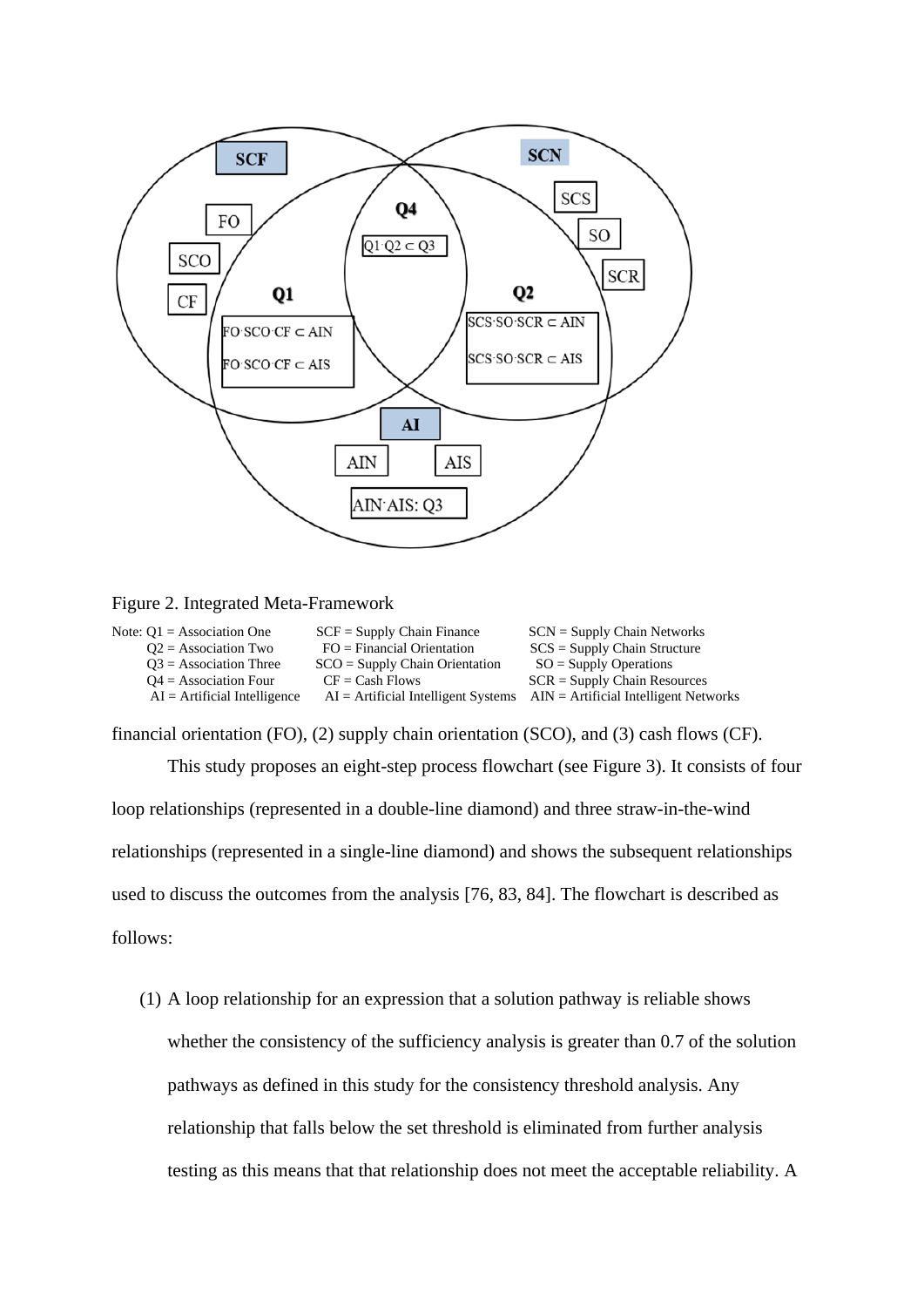loop relationship for an expression with an accepted solution pathway shows whether the consistency of Q1 is greater than 0.7, suggesting that any relationship that falls below the acceptance criteria in the solution pathway must be rejected and there should be no further analysis.

- (2) A double-line diamond relationship for an expression that is strongly supported shows whether the consistency of Q2, Q3, and Q4 is less than or equal to 0.7, suggesting that any relationship that passes the acceptance criteria does not have significant contradictory proofs.
- (3) A single-line diamond relationship for an expression that is not supported by itself, though would benefit subsequent relationships, can be described by the consistency of Q3 of less than or equal to 0.7. Furthermore, Q3 represents the type I consistency error, which usually has a lower acceptance threshold.
- (4) A loop relationship for an expression for which a solution pathway is weakly supported shows whether the consistency for the sufficiency analysis result that Q1 is greater than Q3 in the solution pathways as defined for the consistency threshold analysis. Any relationship that falls below the set threshold is eliminated from further analysis testing, as the relationship does not meet the acceptable reliability.
- (5) A double-line diamond relationship for a supported expression shows whether the consistency of Q4 is less than or equal to 0.7, suggesting that any relationship that passes the acceptance criteria does not have a significant error reported during the analysis and supports the classification.
- (6) A loop relationship for an expression for which a solution pathway is not weakly supported shows whether the consistency of Q2 is greater than 0.7, suggesting that any relationship that falls below the acceptance criteria in the solution pathway can be improved and there is weak support for the classification.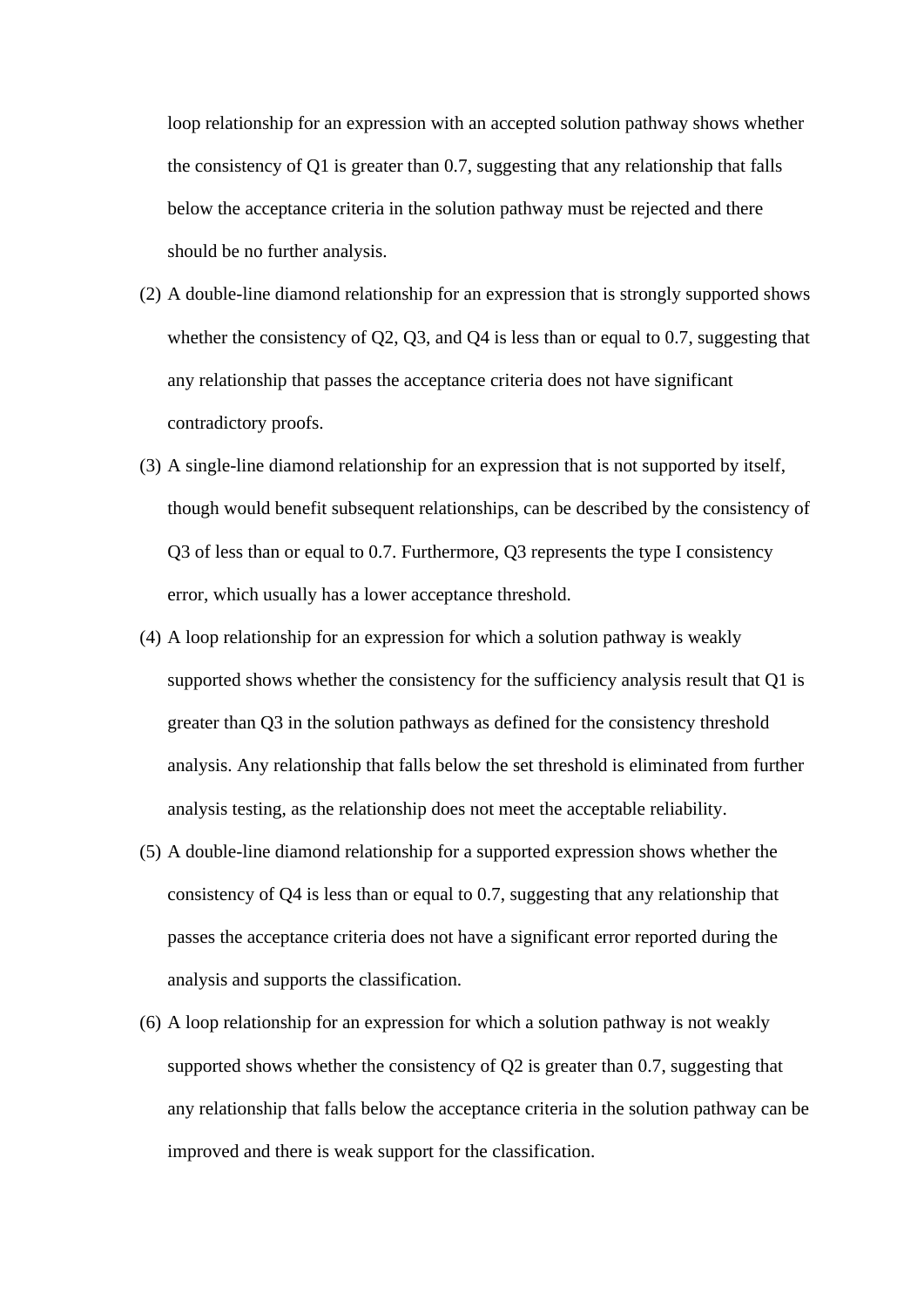(7) A double-line diamond relationship for a supported expression shows whether the consistency of Q2 is greater than or equal to Q4, suggesting that any relationship that passes the acceptance criteria and partially supports the condition for Q2 and Q4 represents the type II consistency error, and it is usually equal to or higher than the acceptance threshold.



## Figure 3. Flow Chart: fsQCA Analysis

Note: where cut-off consistency greater than 0.7 proceed to next stage consistency threshold, where preceding coverage greater than later, there is weak support.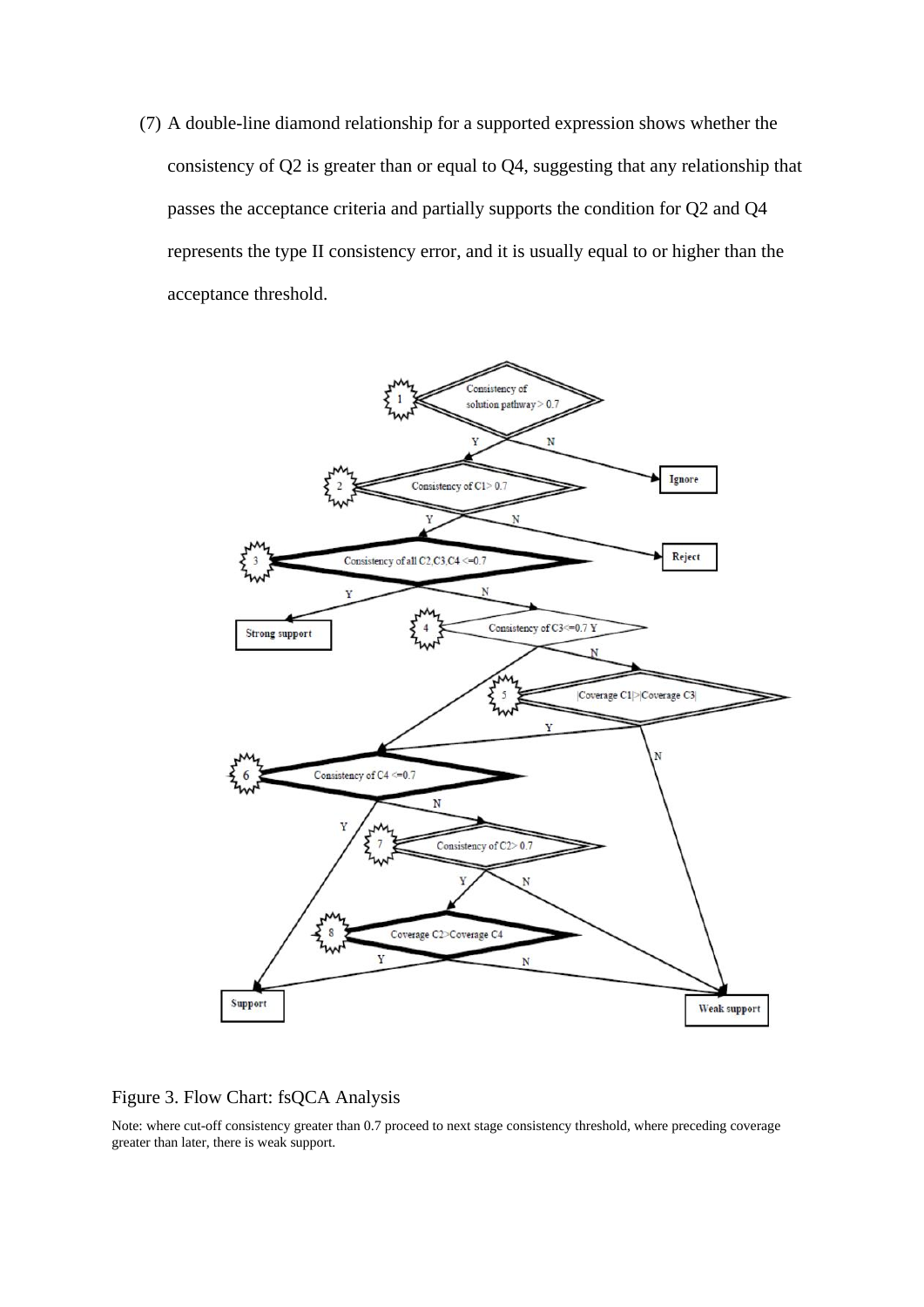#### **4.3 Data Analysis and Results**

According to [83], complementarity and equifinality are two underlying features in the fuzzy set theoretic approach. It displays patterns of attributes and different results depending on the structure of the perspectives. The attributes in the perspectives are concerned with the present or absent conditions and the associations formed during conceptualization, rather than isolating the attributes from the perspectives. Furthermore, complementarity does exist if there is proof that causal factors show a match in their attributes and the results indicate a higher level, while equifinality exists if at least two unidentical pathways known as causal factors show the same level of results [85].

The results in Table 3 for the different perspectives indicate the part of the relationships that show empirical evidence for rejection and support. The results demonstrate that the relationships are more likely to yield rejection than support from this analysis. The solution pathway shows in the results, confirming the relationships. Consequently, supporting prior findings [86, 87], Figure 3 illustrates that a higher consistency level value directly results in a higher reliability of the relationship. The three combinations of attributes in the sufficiency analysis shows that the input efficiency either fails or passes the set consistency threshold requirement (consistency and coverage are 0.72 and 0.44, respectively).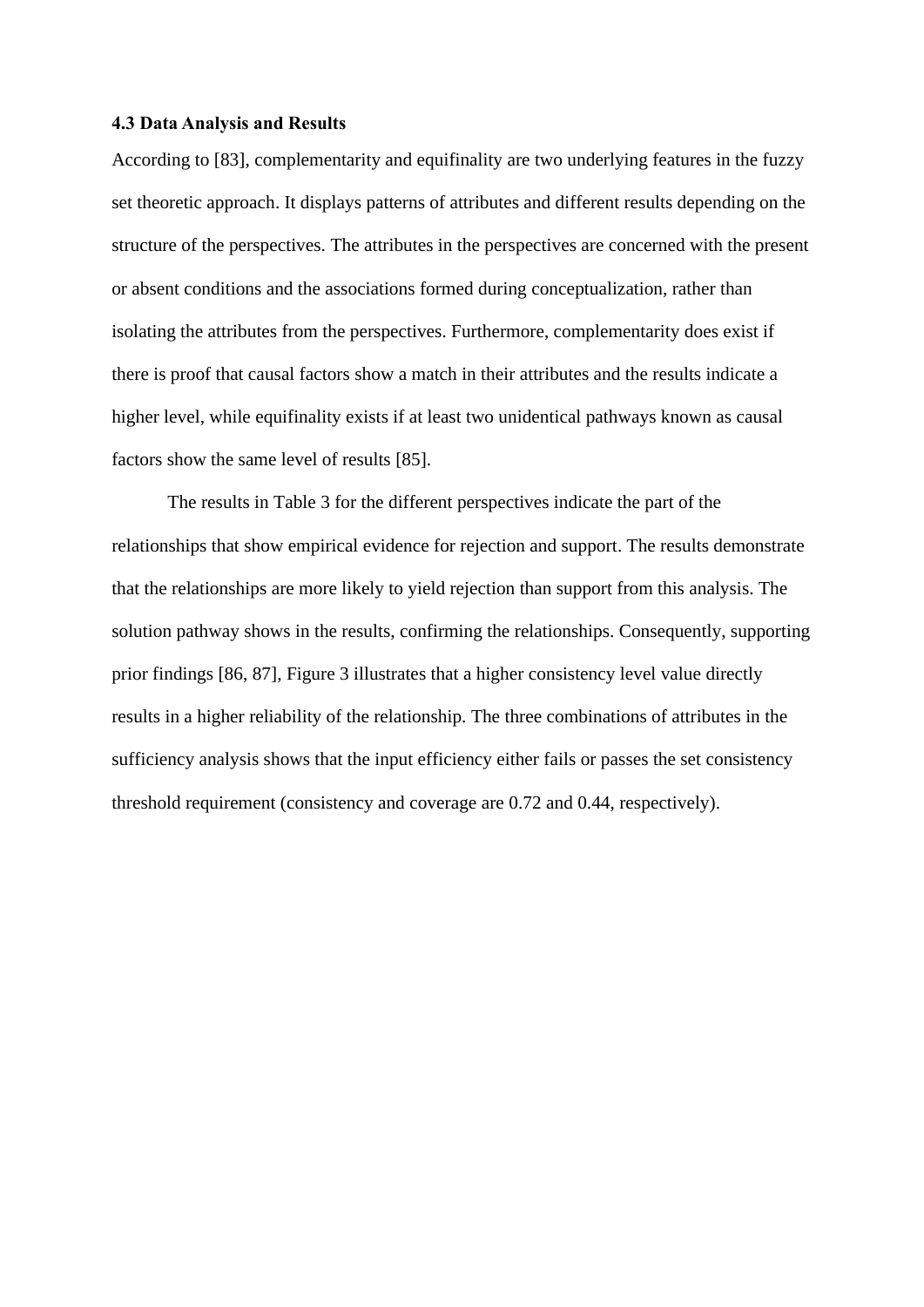|                                                           | <b>01: FO SCO CF/AIN</b>                                        |          |                |          |                | <b>O1:</b><br><b>FO SCO CF/AIS</b> |          |  |
|-----------------------------------------------------------|-----------------------------------------------------------------|----------|----------------|----------|----------------|------------------------------------|----------|--|
| Condition                                                 | S <sub>3</sub><br>S <sub>1</sub><br>S <sub>2</sub><br><b>S4</b> |          |                |          | S <sub>5</sub> | S <sub>1</sub>                     | S2       |  |
|                                                           |                                                                 |          |                |          |                |                                    |          |  |
| Consistency                                               | 0.698892                                                        | 0.692181 | 0.740252       | 0.733449 | 0.785004       | 0.970090                           | 0.712693 |  |
| Raw coverage                                              | 0.236909                                                        | 0.566492 | 0.164245       | 0.167030 | 0.091458       | 0.027005                           | 0.445208 |  |
| Unique coverage                                           | 0.048374                                                        | 0.336715 | 0.002648       | 0.005320 | 0.031859       | 0.010598                           | 0.428800 |  |
| Solution consistency                                      |                                                                 |          | 0.686555       |          |                | 0.716547                           |          |  |
| Solution coverage                                         |                                                                 | 0.665239 |                |          |                |                                    | 0.455806 |  |
| $Cl: H \cdot S \subset Y$ -Consistency                    | 0.75716                                                         | 0.812902 | 0.827317       | 0.827317 | 0.988559       | 0.991696                           | 0.916804 |  |
| $Cl: H \cdot S \subset Y$ -Raw coverage                   | 0.085357                                                        | 0.067400 | 0.034448       | 0.034448 | 0.008089       | 0.006429                           | 0.054261 |  |
| $C2: \neg H \cdot S \subset Y$ -Consistency               | 0.689295                                                        | 0.692412 | 0.739000       | 0.731484 | 0.786105       | 0.959823                           | 0.711222 |  |
| $C2: \neg H \cdot S \subset Y$ -Raw coverage              | 0.191634                                                        | 0.565667 | 0.163395       | 0.166122 | 0.092622       | 0.027701                           | 0.435212 |  |
| $C3: H \rightarrow S \subset \rightarrow Y$ - Consistency | 0.600079                                                        | 0.466213 | 0.466213       | 0.466213 | 0.466213       | 0.548037                           | 0.577609 |  |
| $C3: H \rightarrow S \subseteq Y$ -Raw coverage           | 0.058389                                                        | 0.074411 | 0.074411       | 0.074411 | 0.074411       | 0.076858                           | 0.074661 |  |
| C4: ~ $H \sim S \subset Y$ -Consistency                   | 0.535569                                                        | 0.476600 | 0.532806       | 0.534341 | 0.512781       | 0.446069                           | 0.388852 |  |
| $C4: \neg H \rightarrow S \subset Y$ -Raw coverage        | 0.841081                                                        | 0.505483 | 0.860575       | 0.859848 | 0.864034       | 0.910765                           | 0.582426 |  |
| Solution pathway result                                   | Ignore                                                          | Ignore   | Support        | Support  | Support        | Support                            | Support  |  |
| Combined solution unique<br>pathway<br>Coverage of result |                                                                 |          |                | 0.039827 |                | 0.439398                           |          |  |
| Overall pathway result                                    |                                                                 |          | <b>Support</b> |          |                | <b>Support</b>                     |          |  |
|                                                           |                                                                 |          |                |          |                |                                    |          |  |

## Table 3. Results for Q1: Artificial Intelligence and Supply Chain Finance

Note:  $\overline{S1} =$  Solution One

S2 = Solution Two

 $S3 =$  Solution Three

S4 = Solution Four

 $S_5$  = Solution Five

In Table 4, the relationships indicate support that the analysis generates attributes in the perspectives above the combined solution pathways than in Table 4. As shown, the type II error of a false negative is one form of contradiction between the relationships and results which is ignored, as defined in Figure 3. These findings indicate the least likely attributes in the perspectives show that the existing relationships hold, supporting the higher consistency level of the associations and stronger support for further relationships. Hence, this analysis can introduce additional causal conditions of similar attributes not yet shown in the current relationships by tracking back to the relationship mapping data, thus finding common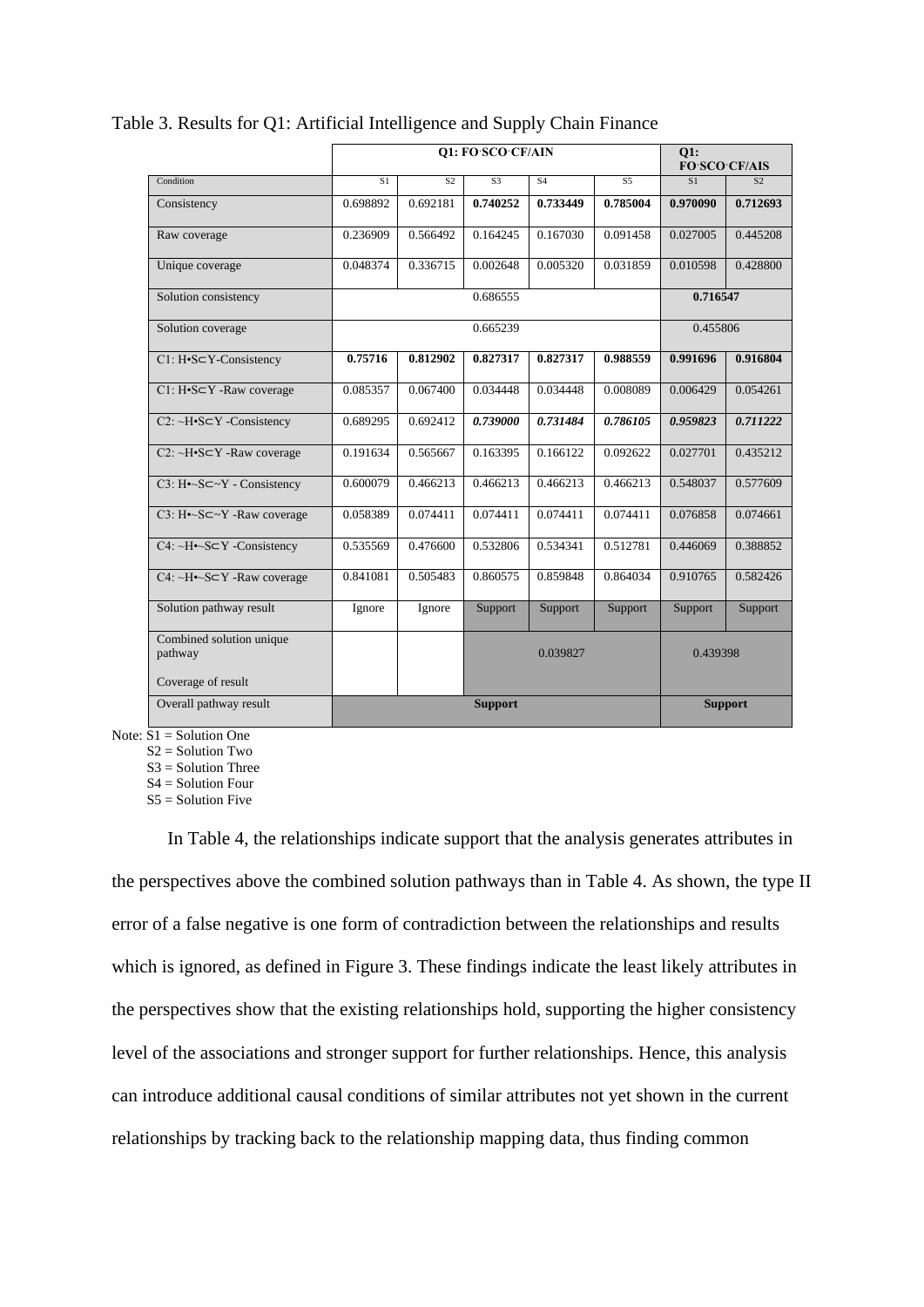attributes in the existing perspectives that may explain the undefined variance from the existing relationships.

|                                                                     |                       | Q2: SCS SO SCR/AIN |                | Q2: SCS SO SCRAIS |                |  |  |
|---------------------------------------------------------------------|-----------------------|--------------------|----------------|-------------------|----------------|--|--|
| Condition                                                           | S <sub>1</sub>        | S <sub>2</sub>     | S <sub>1</sub> | S <sub>2</sub>    | S <sub>3</sub> |  |  |
| Consistency                                                         | 0.737169              | 0.710147           | 0.764703       | 0.776655          | 0.790485       |  |  |
| Raw coverage                                                        | 0.085003              | 0.100142           | 0.115943       | 0.123956          | 0.073065       |  |  |
| Unique coverage                                                     | 0.049563              | 0.064702           | 0.025406       | 0.033267          | 0.041147       |  |  |
| Solution consistency                                                |                       | 0.736867           |                | 0.821077          |                |  |  |
| Solution coverage                                                   |                       | 0.149705           | 0.191247       |                   |                |  |  |
| T1: H•S⊂Y-Consistency                                               | 0.695337              | 0.707760           | 0.725705       | 0.777665          | 0.693290       |  |  |
| T1: H•S⊂Y -Raw coverage                                             | 0.055628              | 0.098067           | 0.088645       | 0.122538          | 0.041773       |  |  |
| T2: ~H•S⊂Y -Consistency                                             | 0.739448              | 0.646986           | 0.744838       | 0.709019          | 0.792344       |  |  |
| $T2: \neg H \cdot S \subset Y$ -Raw coverage                        | 0.076386              | 0.059097           | 0.082686       | 0.064340          | 0.072480       |  |  |
| T3: $H \sim S \subset \sim Y$ - Consistency                         | 0.631375              | 0.647222           | 0.607701       | 0.623507          | 0.591050       |  |  |
| T3: H•~S⊂~Y -Raw coverage                                           | 0.595426              | 0.591453           | 0.623162       | 0.621822          | 0.630869       |  |  |
| $T4: \neg H \rightarrow S \subset Y$ -Consistency                   | 0.540970              | 0.541457           | 0.625643       | 0.623802          | 0.619940       |  |  |
| T4: ~ $H \sim S \subset Y$ -Raw coverage                            | 0.552580              | 0.572168           | 0.567398       | 0.583724          | 0.560753       |  |  |
| Solution path hypothesis result                                     | Reject                | Strong support     | Support        | Support           | Reject         |  |  |
| Combined solution unique path<br>Coverage of same hypothesis result | 0.049563              | 0.064702           |                | 0.058673          |                |  |  |
| Overall hypothesis result                                           | <b>Strong support</b> |                    | <b>Support</b> |                   |                |  |  |

Table 4. Results for Q2: Artificial Intelligence and Supply Chain Networks

Note:  $S1 =$  Solution One

 $S2 =$  Solution Two

S3 = Solution Three

The results in Table 5 for the combined solution pathway for consistency and coverage indicate support for most attributes in the perspectives, indicating a type I error (or a false positive) in the form of contradicting variances in the relationships. In addition, the higher consistency level of the associations supports higher values to delimit the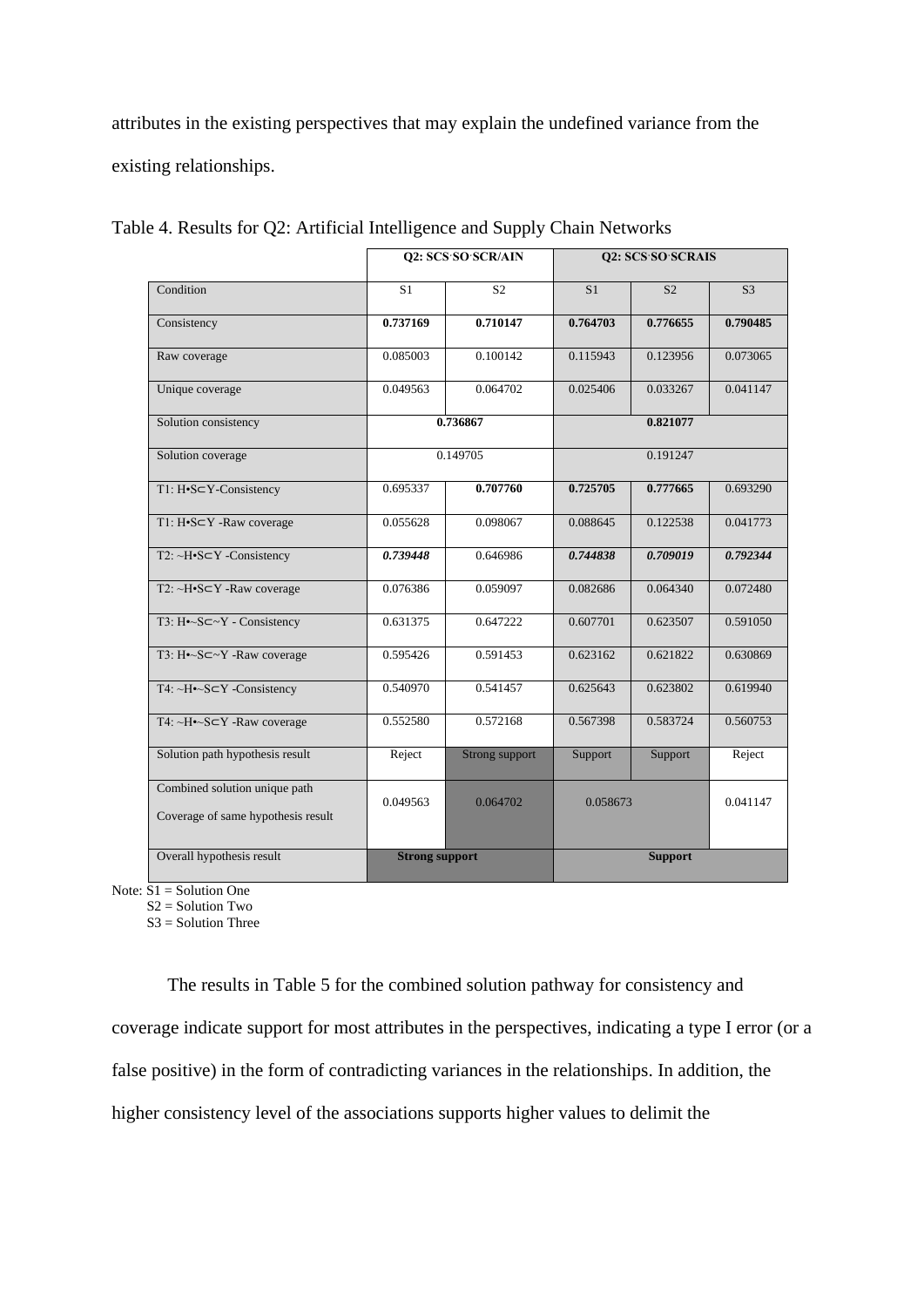relationships. Thus, some unconfirmed attributes indicate a restriction of the current relationships.

|                                                        | Q3: Q1-AIN/AIS | Q3: Q2-AIN/AIS |                |  |
|--------------------------------------------------------|----------------|----------------|----------------|--|
| Condition                                              | S <sub>1</sub> | S <sub>1</sub> | S <sub>2</sub> |  |
| Consistency                                            | 0.710821       | 0.765686       | 0.765449       |  |
| Raw coverage                                           | 0.161335       | 0.271478       | 0.276201       |  |
| Unique coverage                                        | 0.161335       | 0.005228       |                |  |
| Solution consistency                                   | 0.710821       | 0.768799       |                |  |
| Solution coverage                                      | 0.161335       | 0.281429       |                |  |
| C1: H•S⊂Y-Consistency                                  | 0.691323       | 0.759535       | 0.759724       |  |
| C1: H•S⊂Y -Raw coverage                                | 0.087053       | 0.187811       | 0.188006       |  |
| $C2: \neg H \cdot S \subset Y$ -Consistency            | 0.707803       | 0.741407       | 0.742004       |  |
| C2: ~H•S⊂Y -Raw coverage                               | 0.160089       | 0.175810       | 0.180727       |  |
| C3: $H \sim S \subset \sim Y$ - Consistency            | 0.560523       | 0.623238       | 0.623238       |  |
| C3: H•~S⊂~Y -Raw coverage                              | 0.665845       | 0.640238       | 0.640238       |  |
| C4: ~H•~S⊂Y -Consistency                               | 0.597557       | 0.559862       | 0.556151       |  |
| C4: ~ $H \sim S \subset Y$ -Raw coverage               | 0.426468       | 0.417932       | 0.411692       |  |
| Solution pathway result                                | Reject         | Support        | Support        |  |
| Combined solution unique pathway<br>Coverage of result | 0.161335       | 0.015179       |                |  |
| Overall pathway result                                 | Reject         | <b>Support</b> |                |  |

Table 5. Results for Q3: Significant Roles of Artificial Intelligence

Note:  $S1 =$  Solution One

 $S2 =$  Solution Two

The analysis in Table 6 of the combined solution pathway indicates that neither prediction in the relationships nor coverage by attributes definitions for the perspectives are strongly supported in the SCF for the role of AI technologies in supply chain networks. Therefore, alternative variances, as understood by experts and researchers, provide better supporting conditions for the definitions of the relationships in Q4. Five out of the six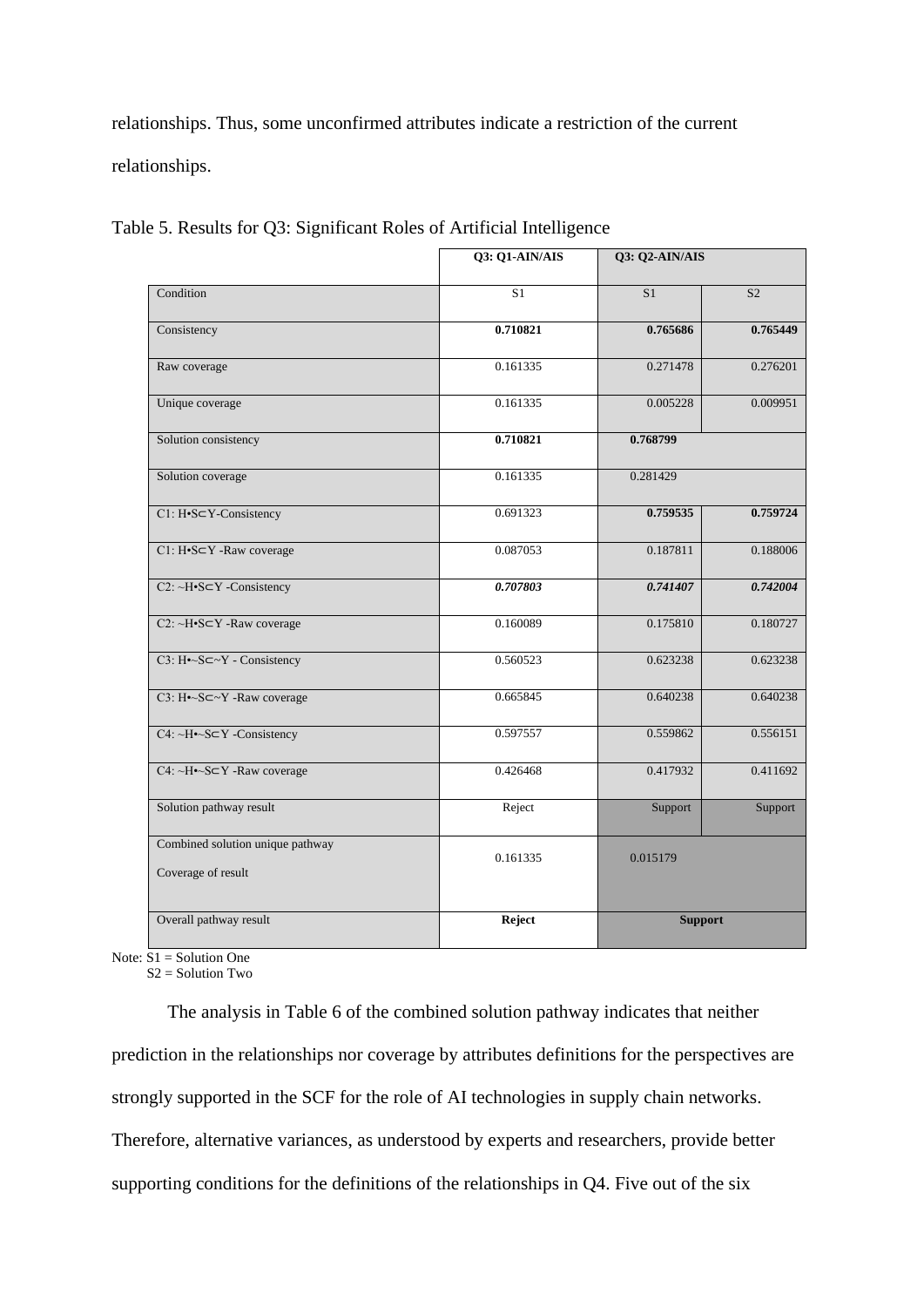pathways are equal to or greater than the defined threshold, indicating that the relationships between the perspectives can benefit from trade-offs. Furthermore, there are similarities in the results for the unique coverage, signaling significantly high efficiency input linked directly with the variance from the causal conditions.

|                                                    | Q4: Q1-Q2/Q3              |                |                |                |                |                   |          |  |
|----------------------------------------------------|---------------------------|----------------|----------------|----------------|----------------|-------------------|----------|--|
| Condition                                          | S <sub>1</sub>            | S <sub>2</sub> | S <sub>3</sub> | S <sub>4</sub> | S <sub>5</sub> | S6                | S7       |  |
| Consistency                                        | 0.79315<br>6              | 0.777088       | 0.775229       | 0.755311       | 0.860643       | 0.762031          | 0.781217 |  |
| Raw coverage                                       | 0.15104<br>9              | 0.134623       | 0.142804       | 0.125786       | 0.130888       | 0.070419          | 0.109356 |  |
| Unique coverage                                    | 0.06287<br>5              | 0.066940       | 0.047280       | 0.029209       | 0.048338       | 0.017503          | 0.013124 |  |
| Solution consistency                               | 0.760072                  |                |                |                |                |                   |          |  |
| Solution coverage                                  |                           |                |                | 0.430462       |                |                   |          |  |
| C1: H•S⊂Y-Consistency                              | 0.78560<br>2              | 0.805686       | 0.775045       | 0.825182       | 0.862248       | 0.757407          | 0.780279 |  |
| $Cl: H \cdot S \subset Y$ -Raw coverage            | 0.08418                   | 0.080744       | 0.141481       | 0.098665       | 0.130956       | 0.069269          | 0.107682 |  |
| $C2: \neg H \cdot S \subset Y$ -Consistency        | 0.80809<br>0              | 0.785524       | 0.855294       | 0.754137       | 0.837106       | 0.695468          | 0.852027 |  |
| $C2: \neg H \cdot S \subset Y$ -Raw coverage       | 0.14677<br>6              | 0.127047       | 0.083998       | 0.124586       | 0.063875       | 0.050274          | 0.076678 |  |
| C3: $H \sim S \subset \sim Y$ - Consistency        | 0.51714<br>$\mathfrak{D}$ | 0.518360       | 0.534262       | 0.516897       | 0.548324       | 0.526356          | 0.524705 |  |
| $C3: H \rightarrow S \subseteq Y$ -Raw coverage    | 0.56409<br>2              | 0.563832       | 0.540307       | 0.568478       | 0.559569       | 0.568297          | 0.550638 |  |
| $C4: \sim H \sim S \subset Y$ -Consistency         | 0.57340<br>5              | 0.571344       | 0.545416       | 0.549898       | 0.545416       | 0.545416          | 0.545416 |  |
| $C4: \neg H \rightarrow S \subset Y$ -Raw coverage | 0.47123<br>5              | 0.475278       | 0.493535       | 0.472495       | 0.493535       | 0.493535          | 0.493535 |  |
| Solution pathway result                            | Support                   | Support        | Support        | Support        | Support        | Strong<br>support | Support  |  |
| Combined solution unique<br>pathway                |                           |                | 0.267766       |                |                | 0.017503          |          |  |
| Coverage of result                                 |                           |                |                |                |                |                   |          |  |
| Overall pathway result                             | <b>Support</b>            |                |                |                |                |                   |          |  |

Table 6. Results for Q4: Consistency in Supply Chain Financing

Note:  $\overline{S1}$  = Solution One

- S2 = Solution Two
- S3 = Solution Three
- S4 = Solution Four
- $S5 =$  Solution Five
- $S6 =$  Solution Six
- S7 = Solution Seven

To fully understand the Q4 outcomes, it is important to discuss the outcomes from

Q1, Q2, and Q3 simultaneously. Q1 and Q2 alone are not adequate to support high input

efficiency, indicating that AI will fade-out without a correlation with supply chain networks.

Therefore, the combination of the two perspectives is highly significant to the relationships to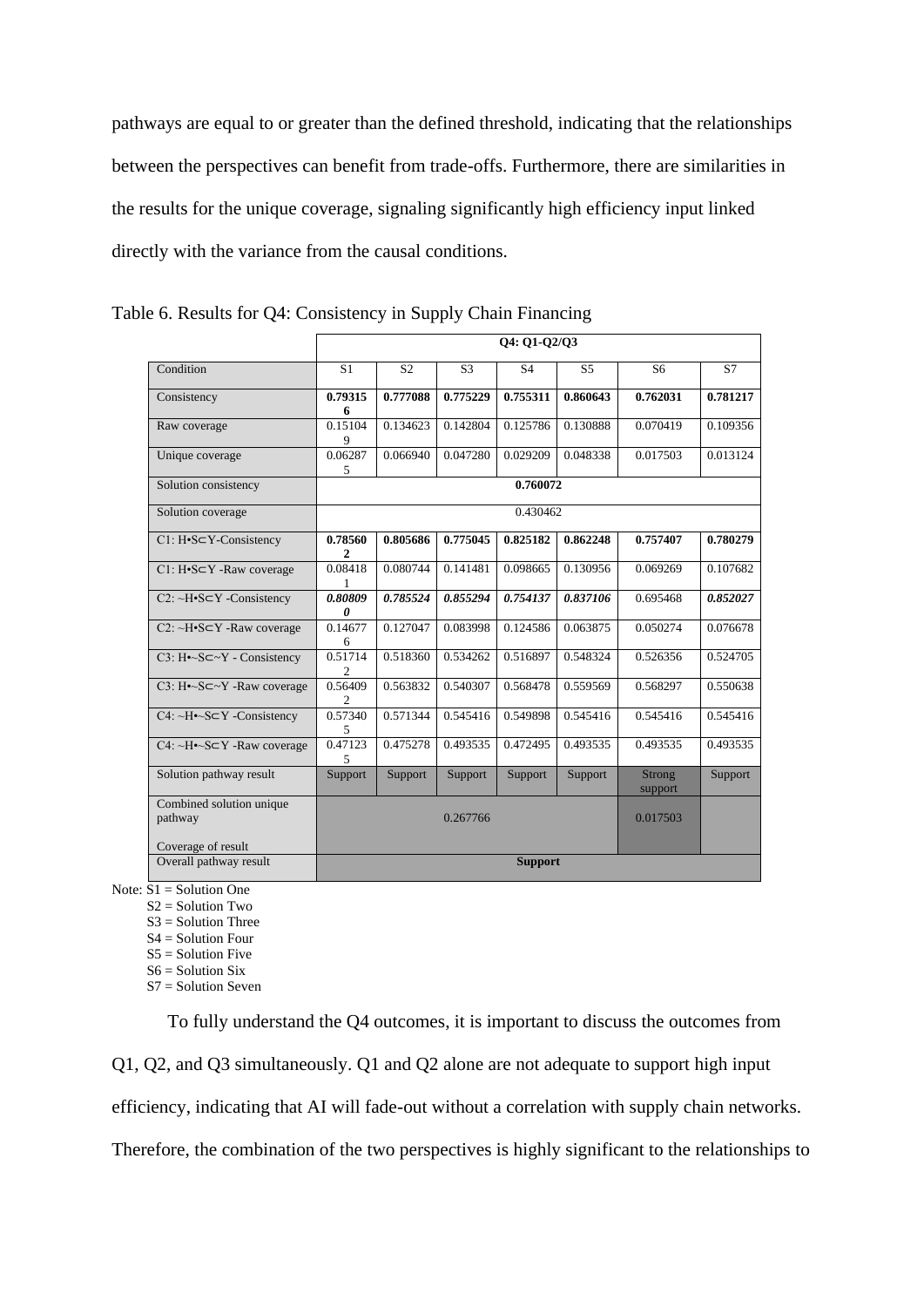create high input efficiency. However, Q3, which considers all attributes in the AI perspectives, rejects the associated attributes from Q1, but shows weak support for A2, indicating that the conditions are peripheral or are conditions with less supporting variance. This explains the weak support in the attributes of their relationships. Q4 outcomes show that this study considers the relationships of the attributes of the relations between Q1 and Q2, as the roles of Q3 have explanatory control over the outcomes from redefining the impact of both associations.

This study developed a meta-framework for the role of AI in building sustainable SC financing using supply chain networks that are currently operating in SC activities by exploring novel findings that individually or in combination established links to build on for the three perspectives. An online survey was carried out with a stratified sample to test the meta-framework, and the data were used to further categorize the relationships among the perspectives. The empirical analysis shows important results that further the understanding of these associations.

The findings show that Table 3. results for O1: FO SCO CF/AIN/AIS where the relationships of both artificial intelligence and supply chain finance constructs in the solution pathway result are supported. Cheung, et al. [64], highlight the significant role of AI in aiding innovative organizational operability and providing sustainable competitive advantages. As findings in Table 4. results for Q2: SCSˑSOˑSCR/AIN/AIS demonstrate support for constructs associations. More specifically, a section of Table 4. Q2: SCSˑSOˑSCR/AIN (S2) indicates that there is strong support for implementing artificial intelligence networks with existing supply chain networks. AI technologies were implemented, there has been significant improvement to the operations and processes, complex tasks are simplified using AI algorithms.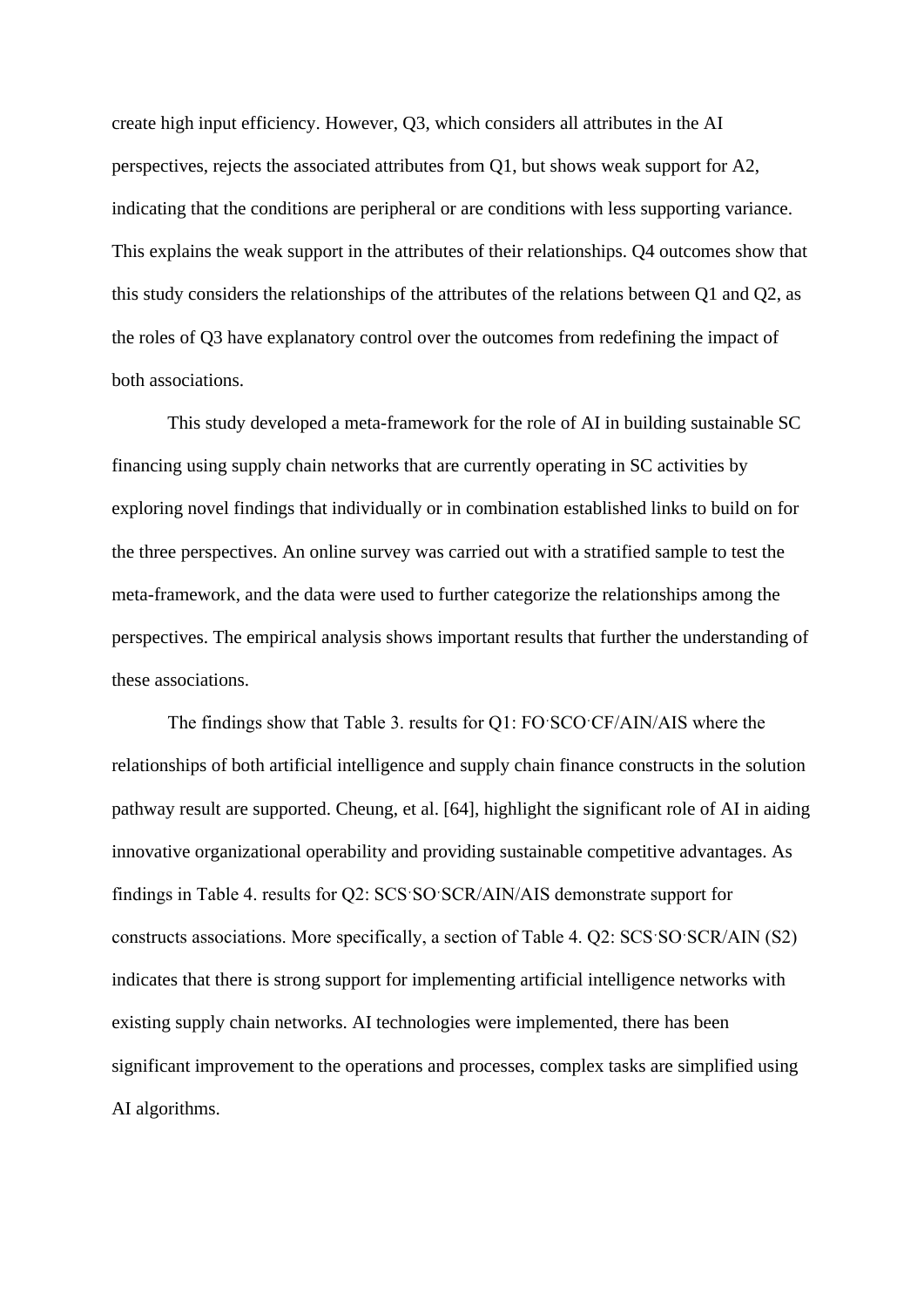#### **5. Discussion**

The findings in this study demonstrate the important role of AI as shown in the associations of the construct with SCF and supply chain networks, the introduction of AI in practice as a tacit control of the supply chain networks as a resource for secure access to financial resources, and unavoidably includes other resources that benefit the SC. Consequently, AI puts together supply chain networks with SCF criteria set by the financial institutions and brokers, suggesting two themes. First, ensure that the dependence controls are balanced and that access to resources is mutually beneficial to all parties by consistent monitoring of performance. Second, network system homogeneities, structure and operations become a unified network that identifies resources usage and efficiency.

The purpose of this study was to find out the role of AI as a technology tool for stimulating SC financing through existing supply chain networks. Explicitly, we carried out a complimentary analysis to explore the role of an AI-enabled SCN in facilitating sustainable supply chain financing for supply chain companies. Three perspectives: supply chain finance, supply chain networks, and artificial intelligence were developed following the development of SCF meta-framework, four intersections:  $Q1$  = association one,  $Q2$  = association two,  $Q3$  $=$  association three, and Q4  $=$  association four between the three perspectives were further developed.

The outcomes gathered after analysis of validated data from questionnaire show that AI-enabled SCN is important in minimizing the issue of financing which limited assets available in supply networks. Consequently, the complementarity of the three perspectives; SCF, SCN, and AI technology further enhanced into four intersections relationship mapping by constructing entities association from each perspective as shown in Figure 2. The results from Table 3, suggest that the testing of the relationship of AI and SCF perspectives and their entities financial orientation, supply chain orientation, and cash flows of SCF and artificial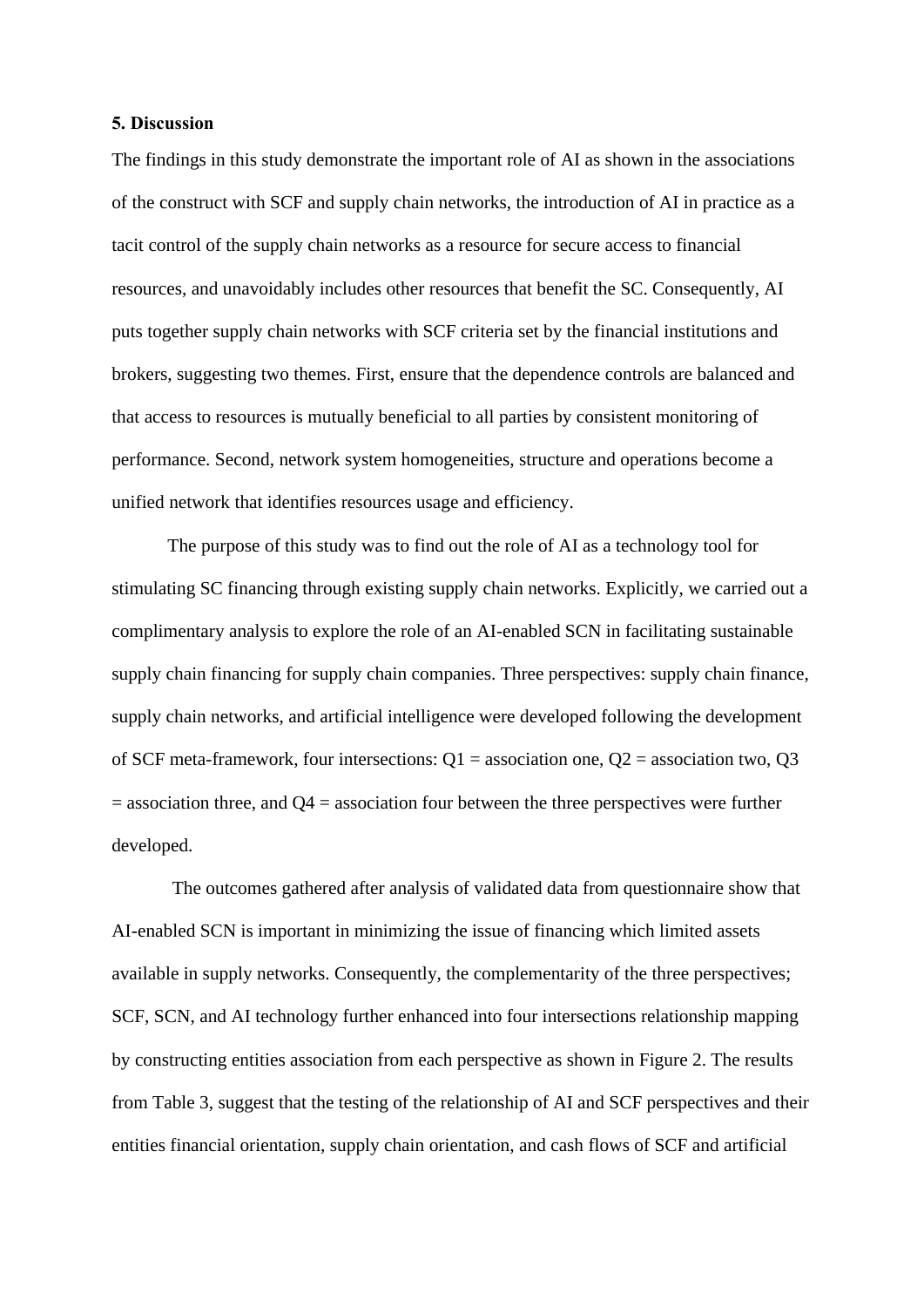intelligence networks and artificial intelligent systems of AI are supported. Furthermore, the outcomes in Table 3 concur with the fuzzy set relationship mapping which discussed the consistency and coverage requirement in Figure 3, suggesting that the implementation of AI technology to supply chain financing provides vital information on how the distribution of financial services can influence performance in supply chain. This result demonstrates consistent with the findings of [15] which discussed the significant role of AI in financing the food and drink industry. Hence, the relationship between AI and SCF perspectives illustrates support in the implementation of AI-enabled solutions to the financial services available in supply chain.

In Table 4, the result for artificial intelligence and supply chain networks for their entities artificial intelligent networks, artificially intelligent systems, supply chain structure, supply chain resources and supply operations show strong support for the relationship as the consistency and coverage suggest that the association significantly influence the financial services for supply chain. The positive complimentary association further support AI and SCN perspectives relationship mapping, with constructs' consistency and coverage meeting the set requirement in Figure 3. Furthermore, there is support for the results Table 5 significant roles of artificial intelligence and Table 6 consistency in supply chain financing, except for the relationship mapping in Table 4 for AI perspective entities artificial intelligent networks and artificial intelligent systems which shows a rejected relationship. The condition S1 is rejected as it is the only association that is tested with only one condition.

The findings strengthen the importance of the application of AI-enabled SCN to support supply chain financial services. In practice, AI-enabled SCN advances the understanding of challenges in financial services for supply chain, suggesting the exploration of the assets available through the supply chain [2, 15, 88, 89]. Other opportunities that are available with the supply chain networks include partnership in financial services, suppliers,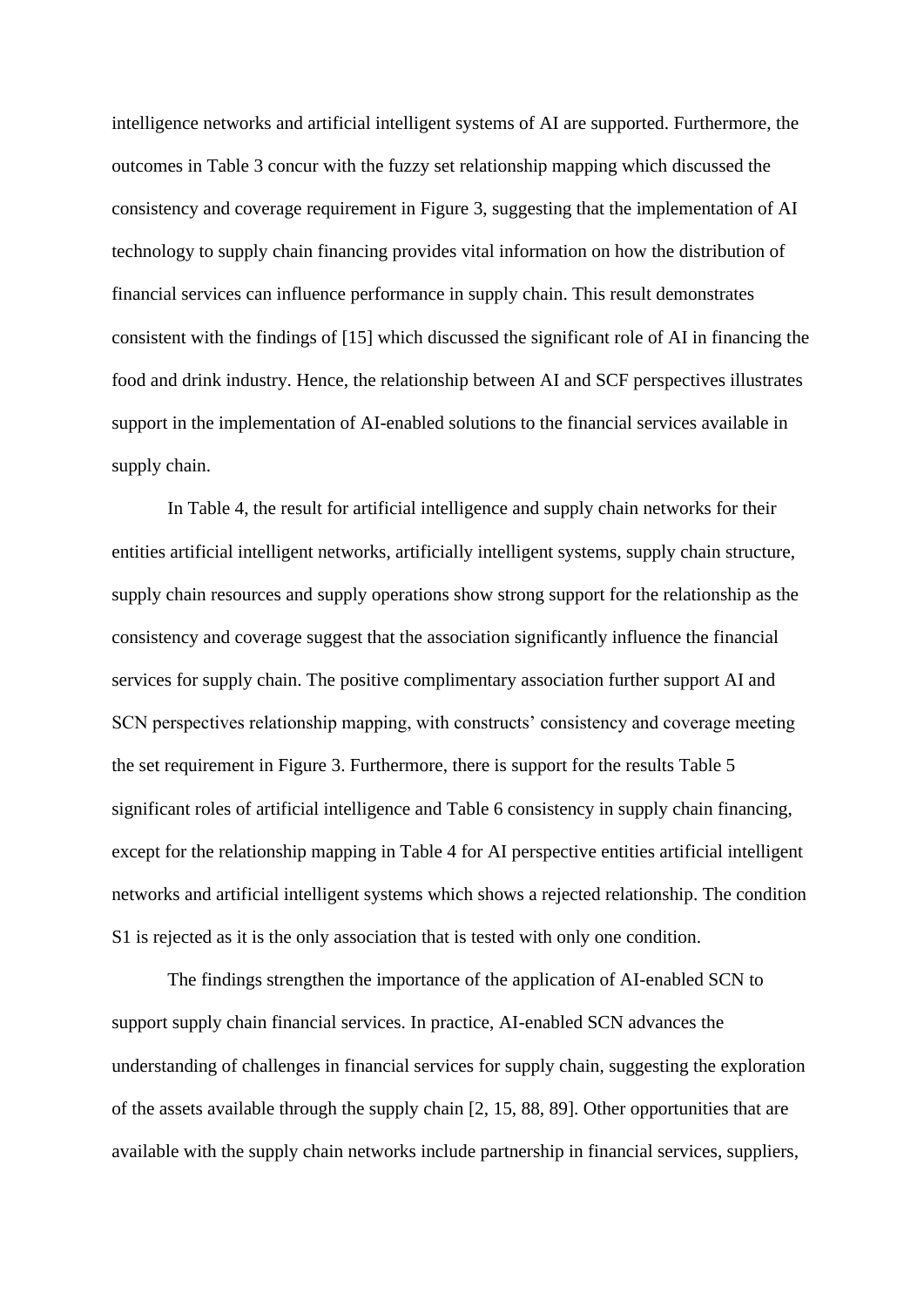financial service institutions, and supply chain industry benefits from AI driven financial services integrated into the network systems in the supply chain.

#### *6.1 Implications for Research*

This study proposed complementarity of SCF, supply chain networks, and AI technologies to understand the explanatory influence by linking theoretical views that did not consider these connections previously. This study used the perspective of complex causality to analyze the data and generate empirical findings. This paper provided a new understanding of the proposed complementarity by contributing a holistic evaluation of all attributes of the three perspectives, building relationships, and presenting findings that identify the significance of each association in an effort to build sustainable SC financing using AI-driven supply chain networks. Therefore, this research builds on existing studies [9, 90] that call for further work on SCF and supply chain networks, while contributing to the role of AI by exploring the conditions under different scenarios and complementarity values. The online survey data supports the solution coverage across attribute dimensions by analyzing complementarity efficiency using defined threshold requirements. This study answers the call for enquiries into how supply chain networks (the environment) and supply chain companies can strategically allocate all resources for cascading SC financing. Most importantly, the fuzzy set theory technique accounts for complex causality to yield novel empirical findings.

This paper contributes to the SCF, supply chain networks, and AI literature by developing a meta-framework that examines the integration of AI technology in existing supply chain networks, which can provide alternative SC financing by relying on the available resources and enabling financial institutions and brokers to partner with supply chain companies and suppliers through AI-enabled networks.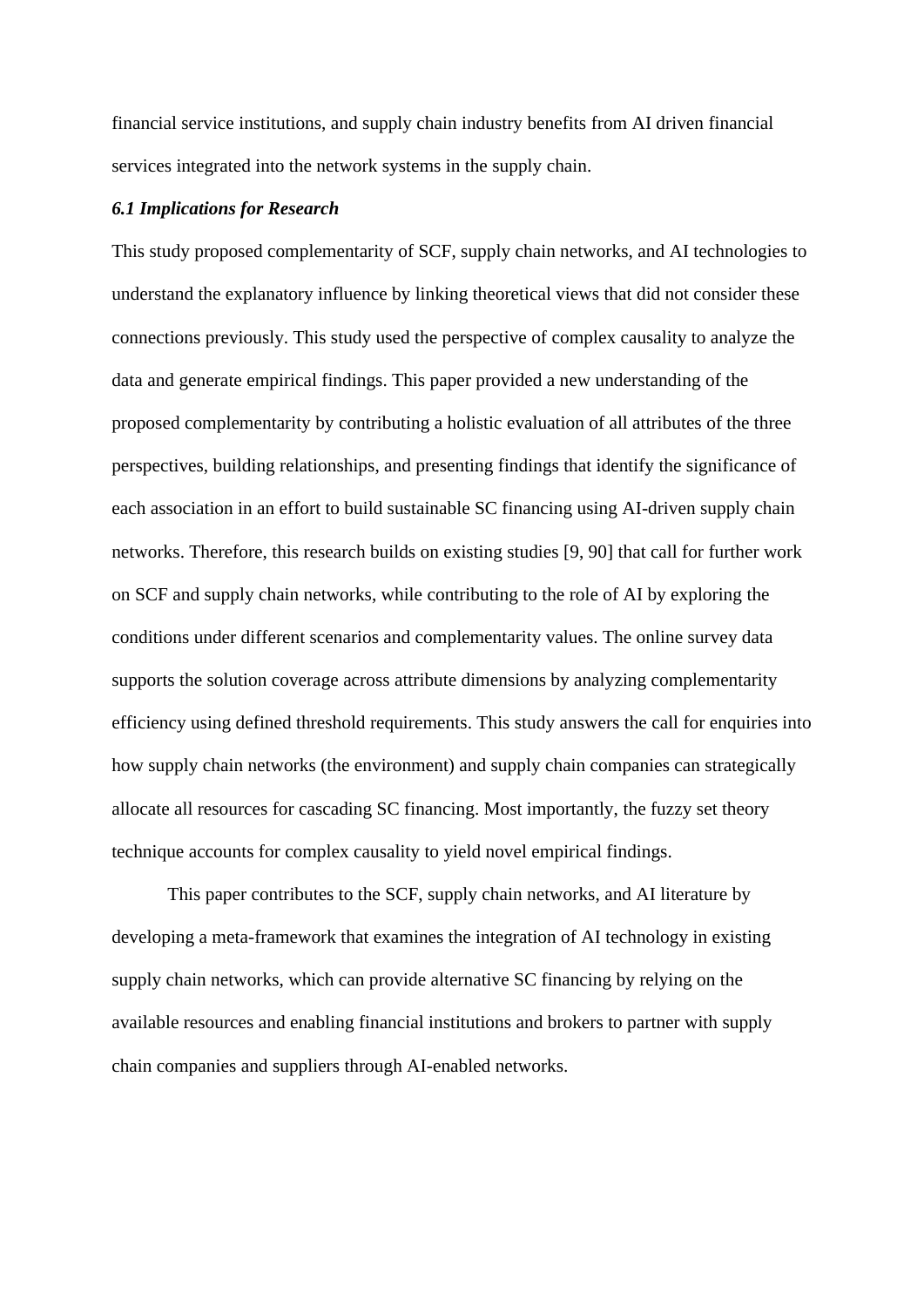#### *6.2 Implications for Practice*

The comprehensive theoretical review and in-depth empirical analysis of the complex casualty on the role of AI in building sustainable supply chain networks for SC financing in this study allow supply chain companies and suppliers to consider their organizational strategies in their effort to create cascading networks and implement compatible sustainable solutions. As proposed in the relationships, the attributes from each perspective combinations demonstrate support for solution pathways in the outcomes, supply chain companies prioritizing innovative resources to ensure that AI-driven supply chain networks are sustainable assets for SC financing, as untapped potential resources are hiding with the layers in the networks in which SC operations are embedded.

supply chain companies have long been searching for alternative sources of financing that consider current assets such as operations and networks in SCF. With an innovative deployment of AI, financial institutions and brokers can support SC operations through AI technology, providing financial services based on transitions through AI-enabled networks. Therefore, financial risks are reduced, and AI-enabled networks can filter through complex and risk-exposed operations within SCs. The results reported here are important for financial opportunities for both short- and long-term sustainability on SC.

#### *6.3 Limitations and future research directions*

Given the research aims and scope, this study has limitations that offer opportunities for future research. This study identified and analyzed SCF, supply chain networks, and AI technologies, focusing on sustainable SC financing through supply chain networks, though does not address other perspectives, such as supply chain companies' policies, political strategies, and negotiation strategies. Similarly, the sample during the data collection process targeted supply chain management experts and researchers, specifically those focusing on supply chain networks and financing, who engage most frequently in SC innovations by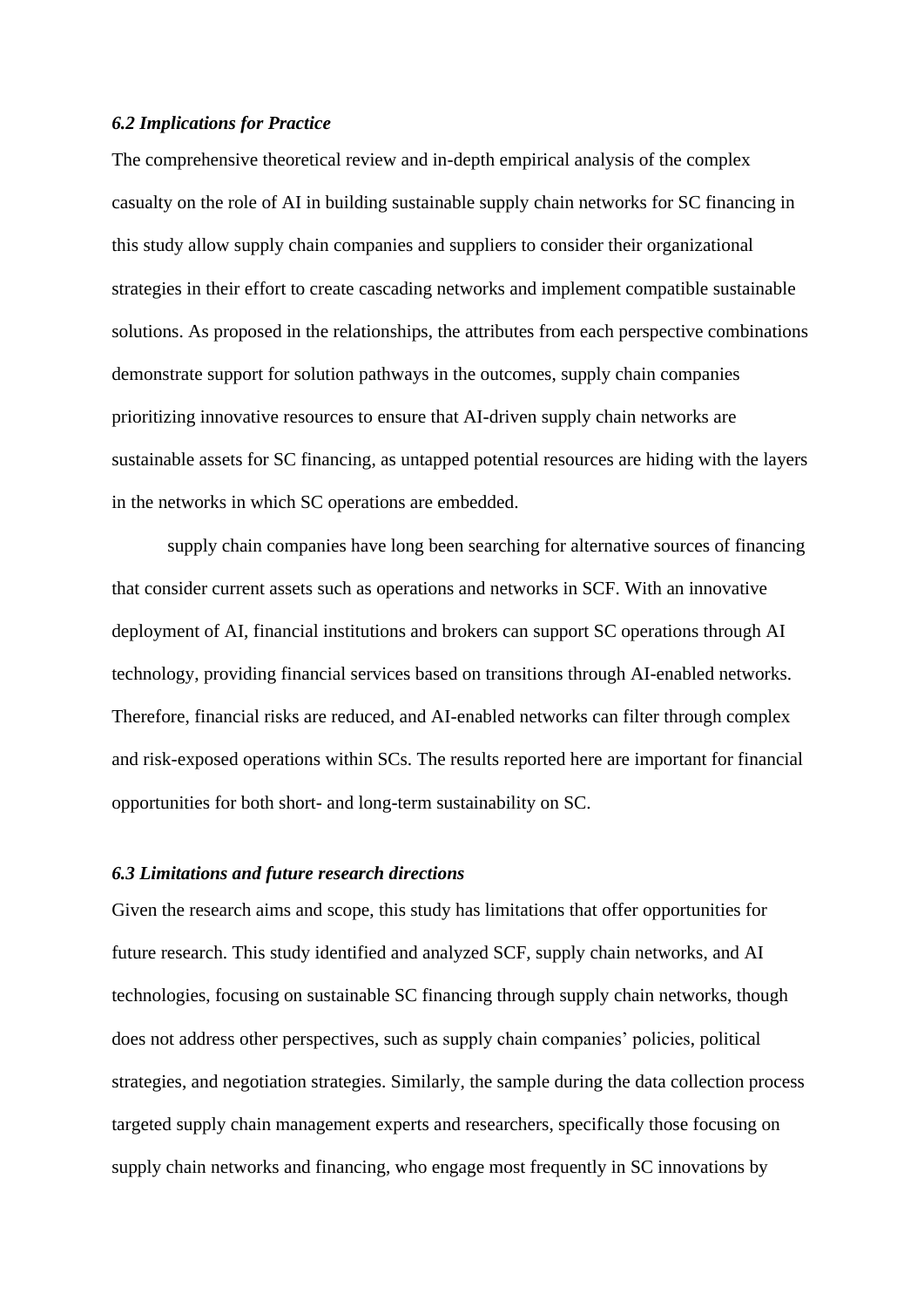demography. However, financial analysts may be of relevance for future research. Given that previous research focuses on SCF risk management and financial challenges, to understand risks and issues in SC financing, the influence of AI as a possible sustainable solution to risks around SC financing will permit future research to proceed with new data sets. In the same line, this study did not consider the financial impact of implementing AI technologies, which is another interesting area for future research.

This cross-sectional research aimed to provide an in-depth understanding of the relationships among the three perspectives, using a balanced sample to mitigate gaps in previous studies by analyzing data in terms of diverse demography rather than from selected regions. However, since some studies consider results from a single location, future research can compare the complementarity, consistency, and coverage of single versus multiple locations, which will directly enrich the understanding of the findings presented here.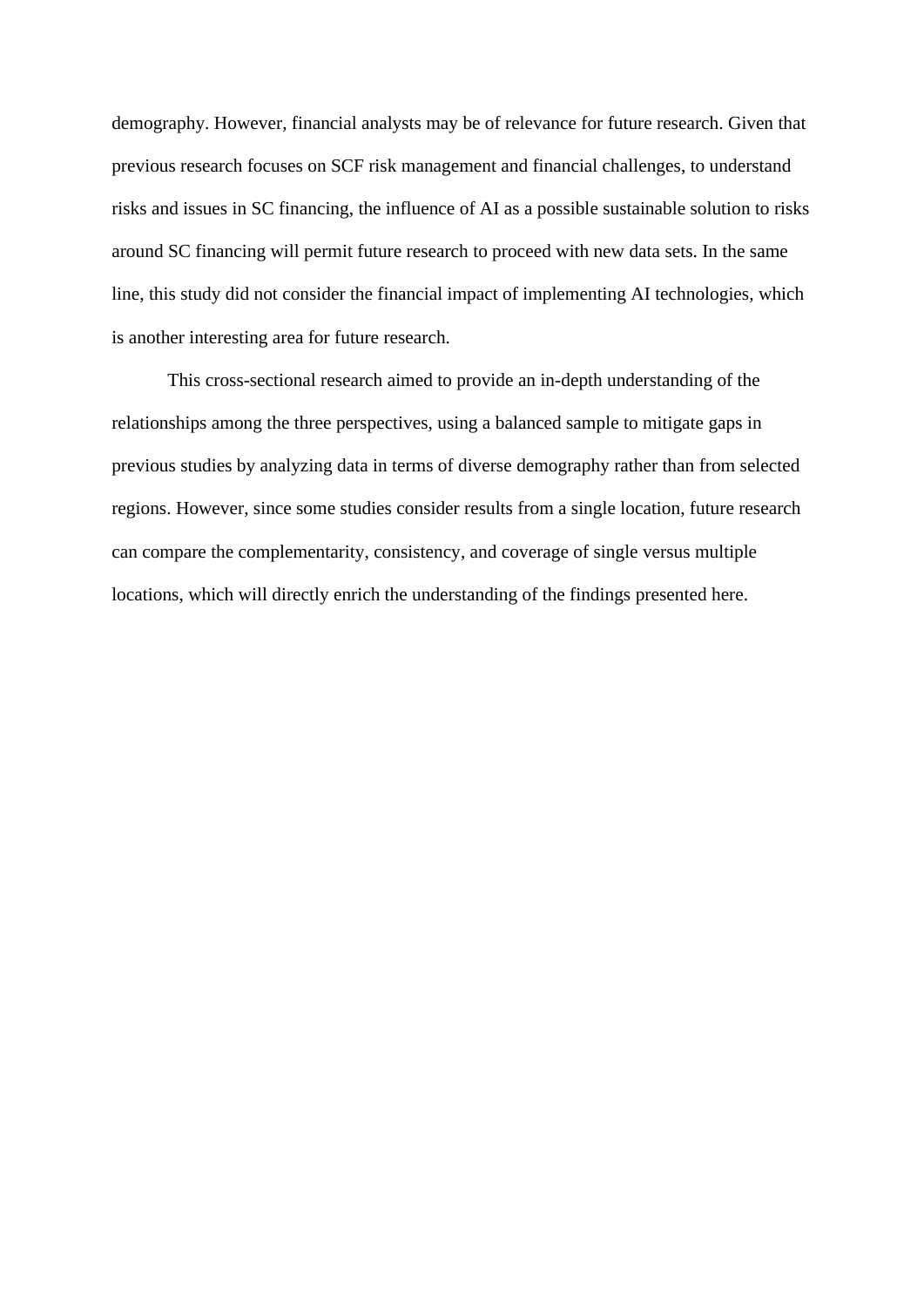## References

- [1] S. A. Robbins, "AI and the path to envelopment: knowledge as a first step towards the responsible regulation and use of AI-powered machines," *AI&Society: the journal of human-centered systems and machine intelligence,* pp. urn:issn:0951-5666, 2019.
- [2] A. Moretto, L. Grassi, F. Caniato, M. Giorgino, and S. Ronchi, "Supply chain finance: From traditional to supply chain credit rating," *Journal of Purchasing and Supply Management,* vol. 25, no. 2, pp. 197-217, 2019/03/01/ 2019, doi: https://doi.org/10.1016/j.pursup.2018.06.004.
- [3] X. Pu, L. Chong Alain Yee, Z. Cai, K. Lim Ming, and H. Tan Kim, "Leveraging open-standard interorganizational information systems for process adaptability and alignment: An empirical analysis," *International Journal of Operations & Production Management,* vol. 39, no. 6/7/8, pp. 962-992, 2019, doi: 10.1108/IJOPM-12-2018-0747.
- [4] C. Wang, X. Fan, and Z. Yin, "Financing online retailers: Bank vs. electronic business platform, equilibrium, and coordinating strategy," *European Journal of Operational Research,* vol. 276, no. 1, pp. 343-356, 2019/07/01/ 2019, doi: https://doi.org/10.1016/j.ejor.2019.01.009.
- [5] L. M. Gelsomino, R. de Boer, M. Steeman, and A. Perego, "An optimisation strategy for concurrent Supply Chain Finance schemes," *Journal of Purchasing and Supply Management,* vol. 25, no. 2, pp. 185-196, 2019/03/01/ 2019, doi: https://doi.org/10.1016/j.pursup.2018.07.004.
- [6] M. Du, Q. Chen, J. Xiao, H. Yang, and X. Ma, "Supply Chain Finance Innovation Using Blockchain," *Ieee T Eng Manage,* vol. 67, no. 4, pp. 1045-1058, 2020, doi: 10.1109/TEM.2020.2971858.
- [7] S. F. Wamba and S. Akter, "Understanding supply chain analytics capabilities and agility for data-rich environments," *International Journal of Operations & Production Management,* vol. 39, no. 6/7/8, pp. 887-912, 2019, doi: 10.1108/ijopm-01-2019- 0025.
- [8] V. Martinez, M. Zhao, C. Blujdea, X. Han, A. Neely, and P. Albores, "Blockchaindriven customer order management," *International Journal of Operations & Production Management,* vol. 39, no. 6/7/8, pp. 993-1022, 2019, doi: 10.1108/IJOPM-01-2019-0100.
- [9] T. Tunca and W. Zhu, "Buyer Intermediation in Supplier Finance," *Manage Sci,* vol. 64, no. 12, p. 5631, 2018, doi: 10.1287/mnsc.2017.2863.
- [10] M.-L. Tseng, K.-J. Wu, J. Hu, and C.-H. Wang, "Decision-making model for sustainable supply chain finance under uncertainties," *International Journal of Production Economics,* vol. 205, pp. 30-36, 2018/11/01/ 2018, doi: https://doi.org/10.1016/j.ijpe.2018.08.024.
- [11] S. C. Sperber, "The Top Managers' Impact on Opening the Organizational Culture to Innovation," (in English), *Int J Innov Manag,* vol. 21, no. 02, Feb 2017, doi: 10.1142/s1363919617500141.
- [12] M. Gelsomino Luca, R. Mangiaracina, A. Perego, and A. Tumino, "Supply chain finance: a literature review," *International Journal of Physical Distribution & amp*; *Logistics Management,* vol. 46, no. 4, 2016, doi: 10.1108/IJPDLM-08-2014-0173.
- [13] X. Xu, X. Chen, F. Jia, S. Brown, Y. Gong, and Y. Xu, "Supply chain finance: A systematic literature review and bibliometric analysis," *International Journal of Production Economics,* vol. 204, pp. 160-173, 2018, doi: 10.1016/j.ijpe.2018.08.003.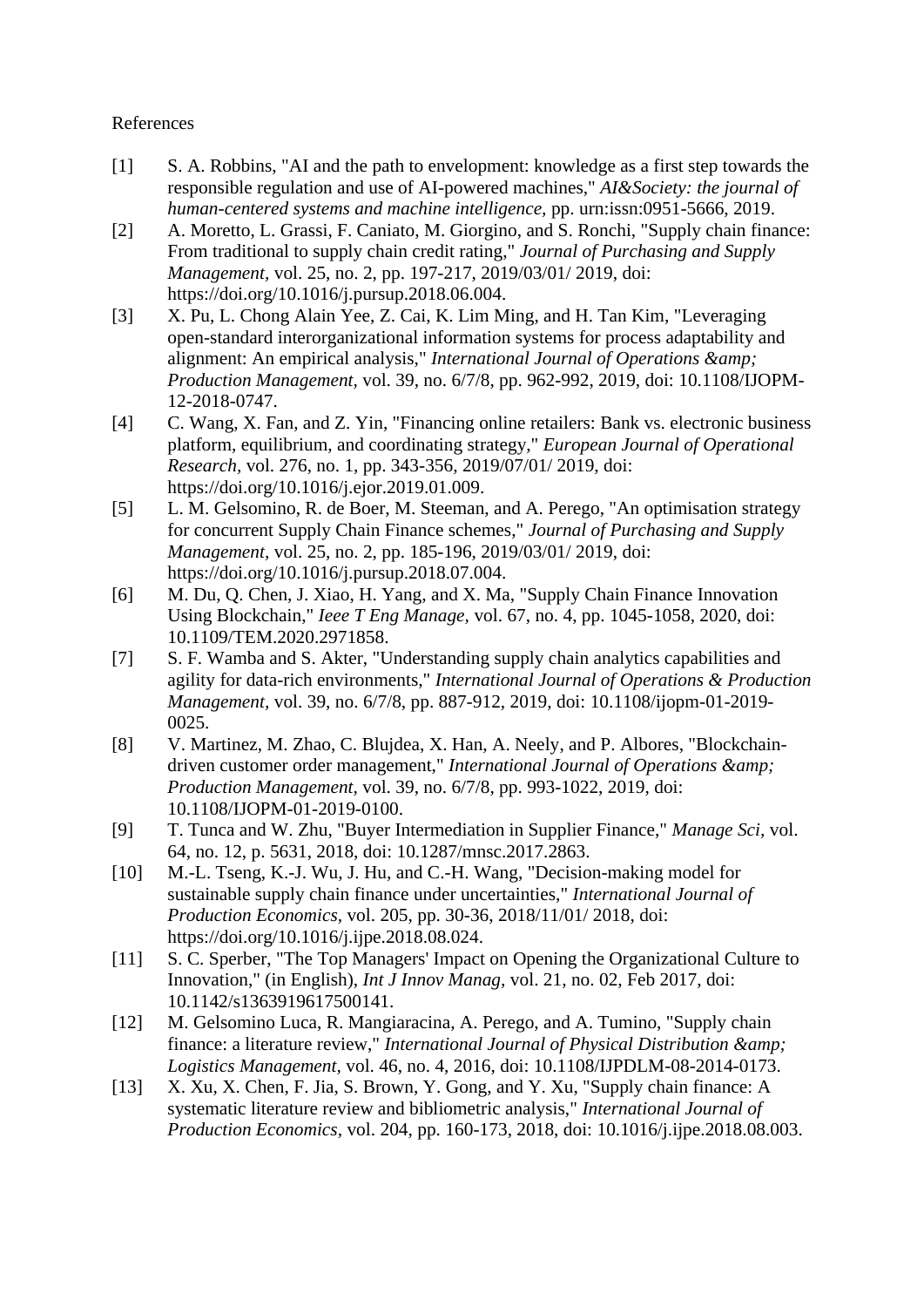- [14] S. Marn-Ling, S. Chen-Chi, C. Kuo Lane, and L. Huei, "Security Modeling on the Supply Chain Networks," *Journal of Systemics, Cybernetics and Informatics,* vol. 5, no. 5, pp. 53-58, 2007.
- [15] F. Olan, S. Liu, J. Suklan, U. Jayawickrama, and E. O. Arakpogun, "The role of Artificial Intelligence networks in sustainable supply chain finance for food and drink industry," *International Journal of Production Research,* pp. 1-16, 2021, doi: 10.1080/00207543.2021.1915510.
- [16] B. Xing, W.-J. Gao, K. Battle, T. Marwala, and F. V. Nelwamondo, "Artificial Intelligence in Reverse Supply Chain Management: The State of the Art," *Webist 2009: Proceedings of the Fifth International Conference on Web Information Systems and Technologies,* 2010.
- [17] P. A. Hennelly, J. S. Srai, G. Graham, and S. Fosso Wamba, "Rethinking supply chains in the age of digitalization," *Production Planning & Control,* vol. 31, no. 2-3, pp. 93-95, 2020/02/17 2020, doi: 10.1080/09537287.2019.1631469.
- [18] K. S. Lam Hugo, "Doing good across organizational boundaries: Sustainable supply chain practices and firms' financial risk," *International Journal of Operations & Production Management,* vol. 38, no. 12, pp. 2389-2412, 2018, doi: 10.1108/IJOPM-02-2018-0056.
- [19] H.-C. Pfohl and M. Gomm, "Supply chain finance: optimizing financial flows in supply chains," *Logistics Research,* vol. 1, no. 3, pp. 149-161, 2009/12/01 2009, doi: 10.1007/s12159-009-0020-y.
- [20] F. Caniato, L. M. Gelsomino, A. Perego, and S. Ronchi, "Does finance solve the supply chain financing problem?," *Supply Chain Management: An International Journal,* vol. 21, no. 5, pp. 534-549, 2016, doi: 10.1108/SCM-11-2015-0436.
- [21] M. Ben-Daya, E. Hassini, and Z. Bahroun, "Internet of things and supply chain management: a literature review," *International Journal of Production Research,* vol. 57, no. 15-16, pp. 4719-4742, 2019/08/29 2019, doi: 10.1080/00207543.2017.1402140.
- [22] C. Bals, "Toward a supply chain finance (SCF) ecosystem Proposing a framework and agenda for future research," *Journal of Purchasing and Supply Management,* vol. 25, no. 2, 2019, doi: 10.1016/j.pursup.2018.07.005.
- [23] M. M. Hasan and A. Cheung, "Organization capital and firm life cycle," *J Corp Financ,* vol. 48, pp. 556-578, 2018, doi: 10.1016/j.jcorpfin.2017.12.003.
- [24] S. Carnovale, D. S. Rogers, and S. Yeniyurt, "Broadening the perspective of supply chain finance: The performance impacts of network power and cohesion," *Journal of Purchasing and Supply Management,* vol. 25, no. 2, pp. 134-145, 2019/03/01/ 2019, doi: https://doi.org/10.1016/j.pursup.2018.07.007.
- [25] D. Lekkakos Spyridon and A. Serrano, "Supply chain finance for small and medium sized enterprises: the case of reverse factoring," *International Journal of Physical Distribution & Logistics Management,* vol. 46, no. 4, 2016, doi: 10.1108/IJPDLM-07-2014-0165.
- [26] N. Osadchiy, V. Gaur, and S. Seshadri, "Systematic Risk in Supply Chain Networks," *Manage Sci,* vol. 62, no. 6, pp. 1755-1777, 2015, doi: 10.1287/mnsc.2015.2187.
- [27] L. Zhao and A. Huchzermeier, "Managing supplier financial distress with advance payment discount and purchase order financing," *Omega,* vol. 88, pp. 77-90, 2019/10/01/ 2019, doi: https://doi.org/10.1016/j.omega.2018.10.019.
- [28] L. Zhao and A. Huchzermeier, "Operations–finance interface models: A literature review and framework," *European Journal of Operational Research,* vol. 244, no. 3, pp. 905-917, 2015.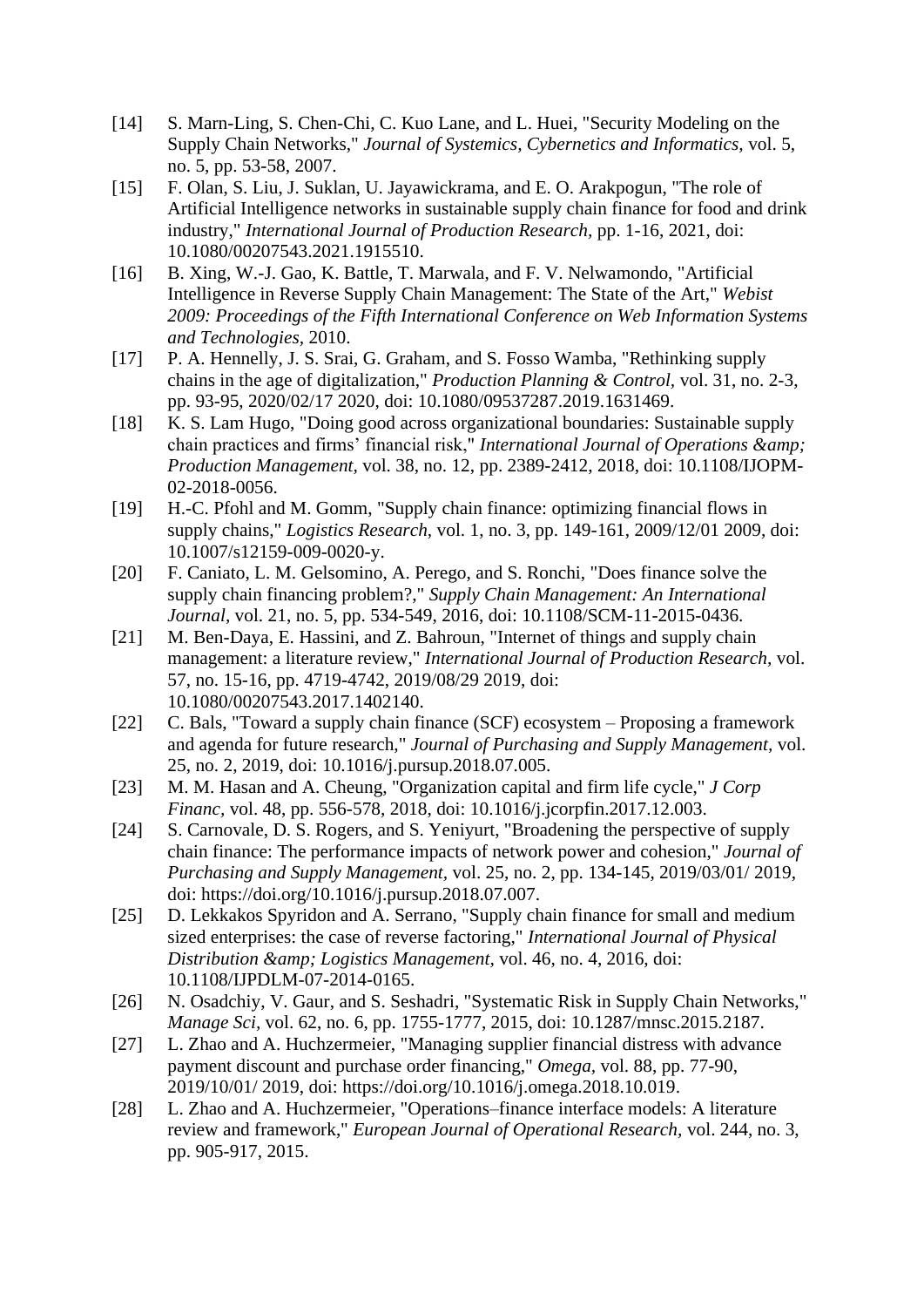- [29] Y. Zhu, L. Zhou, C. Xie, G.-J. Wang, and T. V. Nguyen, "Forecasting SMEs' credit risk in supply chain finance with an enhanced hybrid ensemble machine learning approach," *International Journal of Production Economics,* vol. 211, pp. 22-33, 2019, doi: 10.1016/j.ijpe.2019.01.032.
- [30] K. J. Mizgier, S. M. Wagner, and M. P. Jüttner, "Disentangling diversification in supply chain networks," *International Journal of Production Economics,* vol. 162, pp. 115-124, 2015, doi: 10.1016/j.ijpe.2015.01.007.
- [31] R. C. Basole, M. A. Bellamy, H. Park, and C. d'Aspremont, "Visualization of Innovation in Global Supply Chain Networks," *Decision Sci,* vol. 48, no. 2, pp. 288- 306, 2017, doi: 10.1111/deci.12213.
- [32] A. D'Ignazio and E. Giovannetti, "Continental differences in the clusters of integration: Empirical evidence from the digital commodities global supply chain networks," *International Journal of Production Economics,* vol. 147, p. 486, 2014.
- [33] G. Yu, F. Li, and Y. Yang, "Robust supply chain networks design and ambiguous risk preferences," *International Journal of Production Research,* vol. 55, no. 4, pp. 1168- 1182, 2017/02/16 2017, doi: 10.1080/00207543.2016.1232499.
- [34] C. Wang and Q. Hu, "Knowledge sharing in supply chain networks: Effects of collaborative innovation activities and capability on innovation performance," *Technovation,* 2017, doi: 10.1016/j.technovation.2017.12.002.
- [35] J. Xu, Q. Liu, and R. Wang, "A class of multi-objective supply chain networks optimal model under random fuzzy environment and its application to the industry of Chinese liquor," *Information Sciences,* vol. 178, no. 8, pp. 2022-2043, 2008, doi: 10.1016/j.ins.2007.11.025.
- [36] L. Ruiying, D. Qiang, J. Chong, and K. Rui, "A New Resilience Measure for Supply Chain Networks," *Sustainability-Basel,* vol. 9, no. 1, p. 144, 2017, doi: 10.3390/su9010144.
- [37] H. Song, Q. Lu, K. Yu, and C. Qian, "How do knowledge spillover and access in supply chain network enhance SMEs' credit quality?," *Industrial Management & Data Systems,* vol. 119, no. 2, pp. 274-291, 2019, doi: 10.1108/IMDS-01-2018-0049.
- [38] Y. Ouyang and X. Li, "The bullwhip effect in supply chain networks," *European Journal of Operational Research,* vol. 201, no. 3, pp. 799-810, 2010, doi: 10.1016/j.ejor.2009.03.051.
- [39] A. Nair, C. Blome, T. Y. Choi, and G. Lee, "Re-visiting collaborative behavior in supply networks – structural embeddedness and the influence of contextual changes and sanctions," *Journal of Purchasing and Supply Management,* vol. 24, no. 2, pp. 135-150, 2018/03/01/ 2018, doi: https://doi.org/10.1016/j.pursup.2017.11.006.
- [40] P. Plapper, C. Oberhausen, and M. Minoufekr, "Application of value stream management to enhance product and information flows in supply chain networks – Based on the example of web-based automotive retail business," *Manag Prod Eng Rev,* vol. 9, no. 2, pp. 13-19, 2018, doi: 10.24425/119521.
- [41] D. J. Robb and E. A. Silver, "Erratum: Inventory management under date-terms supplier trade credit with stochastic demand and leadtime," *J Oper Res Soc,* vol. 57, no. 6, pp. 755-755, 2006/06/01 2006, doi: 10.1057/palgrave.jors.2602154.
- [42] H. Pyo and S. Lee, "Are there spillover effects of large firms' growth in supply chain networks? Evidence from the Korean economy," *Appl Econ Lett,* vol. 25, no. 17, pp. 1208-1211, 2018, doi: 10.1080/13504851.2017.1412065.
- [43] J. Pfeffer and G. R. Salancik, *The external control of organizations: A resource dependence perspective*. Stanford University Press, 2003.
- [44] O. D. Palsule-Desai, D. Tirupati, and P. Chandra, "Stability issues in supply chain networks: Implications for coordination mechanisms," *International Journal of*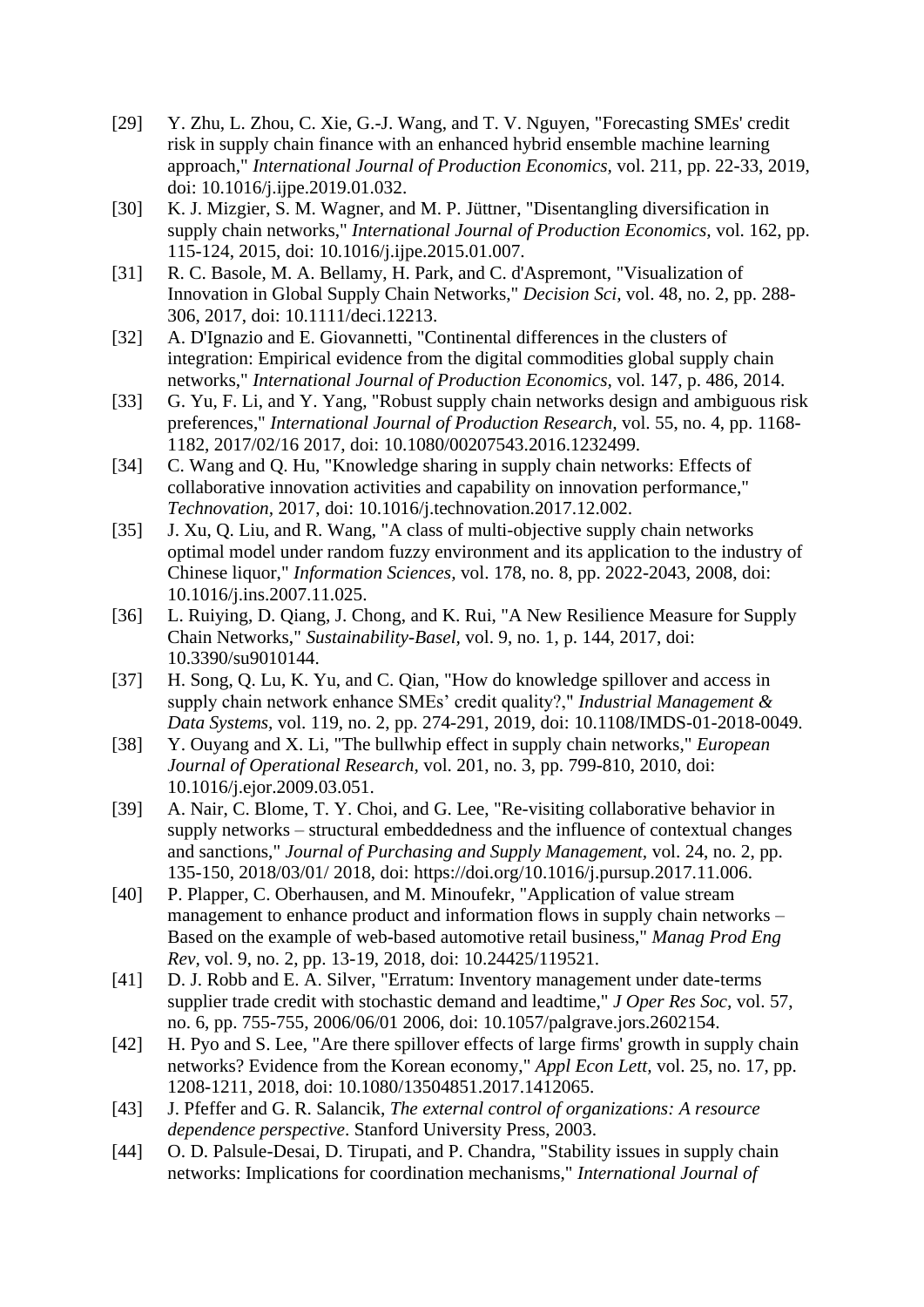*Production Economics,* vol. 142, no. 1, pp. 179-193, 2013, doi: 10.1016/j.ijpe.2012.11.003.

- [45] Y. Wu, M. Dong, T. Fan, and S. Liu, "Performance evaluation of supply chain networks with assembly structure under system disruptions," *Computers and Operations Research,* vol. 39, no. 12, pp. 3229-3243, 2012, doi: 10.1016/j.cor.2012.04.006.
- [46] K. E. Thuermer, "Machine learning is coming: artificial intelligence capabilities will help food companies make up-to-the-minute decisions that can reduce supply chain disruptions.(SECTOR REPORTS: SOFTWARE & TECHNOLOGY)," *Food Logistics,* no. 182, p. 68, 2016.
- [47] G. Baryannis, S. Validi, S. Dani, and G. Antoniou, "Supply chain risk management and artificial intelligence: state of the art and future research directions," *International Journal of Production Research,* vol. 57, no. 7, pp. 2179-2202, 2019/04/03 2019, doi: 10.1080/00207543.2018.1530476.
- [48] W. I. Bullers, S. Y. Nof, and A. B. Whinston, "Artificial Intelligence in Manufacturing Planning and Control," *A I I E Transactions,* vol. 12, no. 4, pp. 351- 363, 1980/12/01 1980, doi: 10.1080/05695558008974527.
- [49] A. Gunasekaran and E. W. T. Ngai, "Expert systems and artificial intelligence in the 21st century logistics and supply chain management," *Expert Systems With Applications,* vol. 41, no. 1, pp. 1-4, 2014, doi: 10.1016/j.eswa.2013.09.006.
- [50] H. Min, "Artificial intelligence in supply chain management: theory and applications," *International Journal of Logistics Research and Applications,* vol. 13, no. 1, pp. 13-39, 2010, doi: 10.1080/13675560902736537.
- [51] F. J. Martínez-López and J. Casillas, "Artificial intelligence-based systems applied in industrial marketing: An historical overview, current and future insights," *Industrial Marketing Management,* vol. 42, no. 4, pp. 489-495, 2013, doi: 10.1016/j.indmarman.2013.03.001.
- [52] M.-H. Huang and R. T. Rust, "Artificial Intelligence in Service," *J Serv Res-Us,* vol. 21, no. 2, pp. 155-172, 2018, doi: 10.1177/1094670517752459.
- [53] M. Klumpp, "Automation and artificial intelligence in business logistics systems: human reactions and collaboration requirements," *International Journal of Logistics Research and Applications,* vol. 21, no. 3, pp. 224-242, 2018/05/04 2018, doi: 10.1080/13675567.2017.1384451.
- [54] J. Fan, L. Fang, J. Wu, Y. Guo, and Q. Dai, "From Brain Science to Artificial Intelligence," *Engineering,* vol. 6, no. 3, pp. 248-252, 2020/03/01/ 2020, doi: https://doi.org/10.1016/j.eng.2019.11.012.
- [55] P. Radanliev *et al.*, "Artificial intelligence and machine learning in dynamic cyber risk analytics at the edge," *SN Applied Sciences,* vol. 2, no. 11, p. 1773, 2020/10/06 2020, doi: 10.1007/s42452-020-03559-4.
- [56] P. Radanliev, D. De Roure, M. Van Kleek, O. Santos, and U. Ani, "Artificial intelligence in cyber physical systems," *AI & SOCIETY,* 2020/08/27 2020, doi: 10.1007/s00146-020-01049-0.
- [57] W. S. McCulloch and W. Pitts, "A logical calculus of the ideas immanent in nervous activity," *The bulletin of mathematical biophysics,* vol. 5, no. 4, pp. 115-133, 1943.
- [58] S. Russell and P. Norvig, "Learning in neural and belief networks," *Artificial Intelligence: A Modern Approach. Upper Saddle River, NJ: Prentice–Hall, 1995.*
- [59] J. H. Park and S. C. Park, "Agent-based merchandise management in business-tobusiness electronic commerce," *Decision Support Systems,* vol. 35, no. 3, pp. 311- 333, 2003.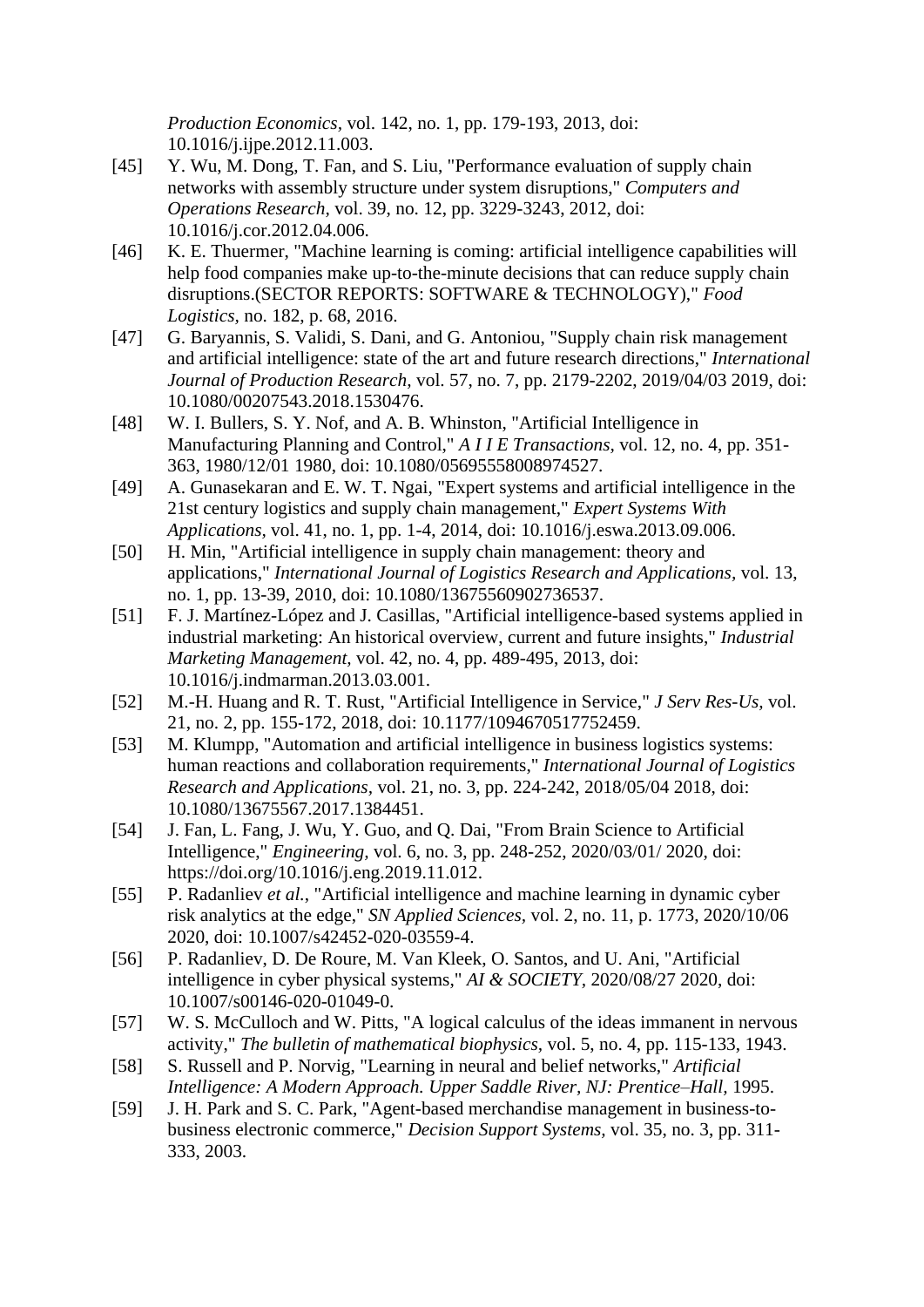- [60] Z. Pawlak, "Rough set approach to knowledge-based decision support," *European journal of operational research,* vol. 99, no. 1, pp. 48-57, 1997.
- [61] N. M. Sadeh, D. W. Hildum, D. Kjenstad, and A. Tseng, "MASCOT: an agent-based architecture for dynamic supply chain creation and coordination in the internet economy," *Production Planning & Control,* vol. 12, no. 3, pp. 212-223, 2001.
- [62] G. Satapathy, S. R. Kumara, and L. M. Moore, "Distributed intelligent architecture for logistics (DIAL)," *Expert Systems with Applications,* vol. 14, no. 4, pp. 409-424, 1998.
- [63] G. F. Luger, *Artificial intelligence: structures and strategies for complex problem solving*. Pearson education, 2005.
- [64] C. F. Cheung, W. M. Wang, V. Lo, and W. B. Lee, "An agent-oriented and knowledge‐based system for strategic e‐procurement," *Expert Syst,* vol. 21, no. 1, pp. 11-21, 2004.
- [65] J. Liebowitz, *Strategic intelligence : business intelligence, competitive intelligence, and knowledge management*. Boca Raton, Fla.: Boca Raton, Fla. : Auerbach, 2006.
- [66] J. Liebowitz, "Facilitating innovation through knowledge sharing: A look at the US Naval Surface Warfare Center-Carderock Division," (in English), *J Comput Inform Syst,* vol. 42, no. 5, pp. 1-6, 2002. [Online]. Available: <Go to ISI>://WOS:000177859500001.
- [67] P. Humphreys, R. McIvor, and G. Huang, "An expert system for evaluating the make or buy decision," *Comput Ind Eng,* vol. 42, no. 2-4, pp. 567-585, 2002.
- [68] F. Olan, J. Suklan, E. O. Arakpogun, and A. Robson, "Advancing Consumer Behavior: The Role of Artificial Intelligence Technologies and Knowledge Sharing," *Ieee T Eng Manage,* pp. 1-13, 2021, doi: 10.1109/TEM.2021.3083536.
- [69] E. Mekov, M. Miravitlles, and R. Petkov, "Artificial intelligence and machine learning in respiratory medicine," *Expert Review of Respiratory Medicine,* pp. 1-6, 2020, doi: 10.1080/17476348.2020.1743181.
- [70] F. Jia, C. Blome, H. Sun, Y. Yang, and B. Zhi, "Towards an integrated conceptual framework of supply chain finance: An information processing perspective," *International Journal of Production Economics,* vol. 219, pp. 18-30, 2020/01/01/ 2020, doi: https://doi.org/10.1016/j.ijpe.2019.05.013.
- [71] R. Foresti, S. Rossi, M. Magnani, C. Guarino Lo Bianco, and N. Delmonte, "Smart Society and Artificial Intelligence: Big Data Scheduling and the Global Standard Method Applied to Smart Maintenance," *Engineering,* 2020/01/29/ 2020, doi: https://doi.org/10.1016/j.eng.2019.11.014.
- [72] F. Caniato, M. Henke, and G. A. Zsidisin, "Supply chain finance: Historical foundations, current research, future developments," *Journal of Purchasing and Supply Management,* vol. 25, no. 2, pp. 99-104, 2019/03/01/ 2019, doi: https://doi.org/10.1016/j.pursup.2019.02.002.
- [73] O. Oyemomi, S. Liu, I. Neaga, and A. Alkhuraiji, "How knowledge sharing and business process contribute to organizational performance: Using the fsQCA approach," *Journal of Business Research,* vol. 69, no. 11, pp. 5222-5227, 2016.
- [74] B. Coulibaly, H. Sapriza, and A. Zlate, "Financial frictions, trade credit, and the 2008–09 global financial crisis," *International Review of Economics & Finance,* vol. 26, pp. 25-38, 2013/04/01/ 2013, doi: https://doi.org/10.1016/j.iref.2012.08.006.
- [75] K. J. Mizgier, S. M. Wagner, and J. A. Holyst, "Modeling defaults of companies in multi-stage supply chain networks," *International Journal of Production Economics,*  vol. 135, no. 1, pp. 14-23, 2012, doi: 10.1016/j.ijpe.2010.09.022.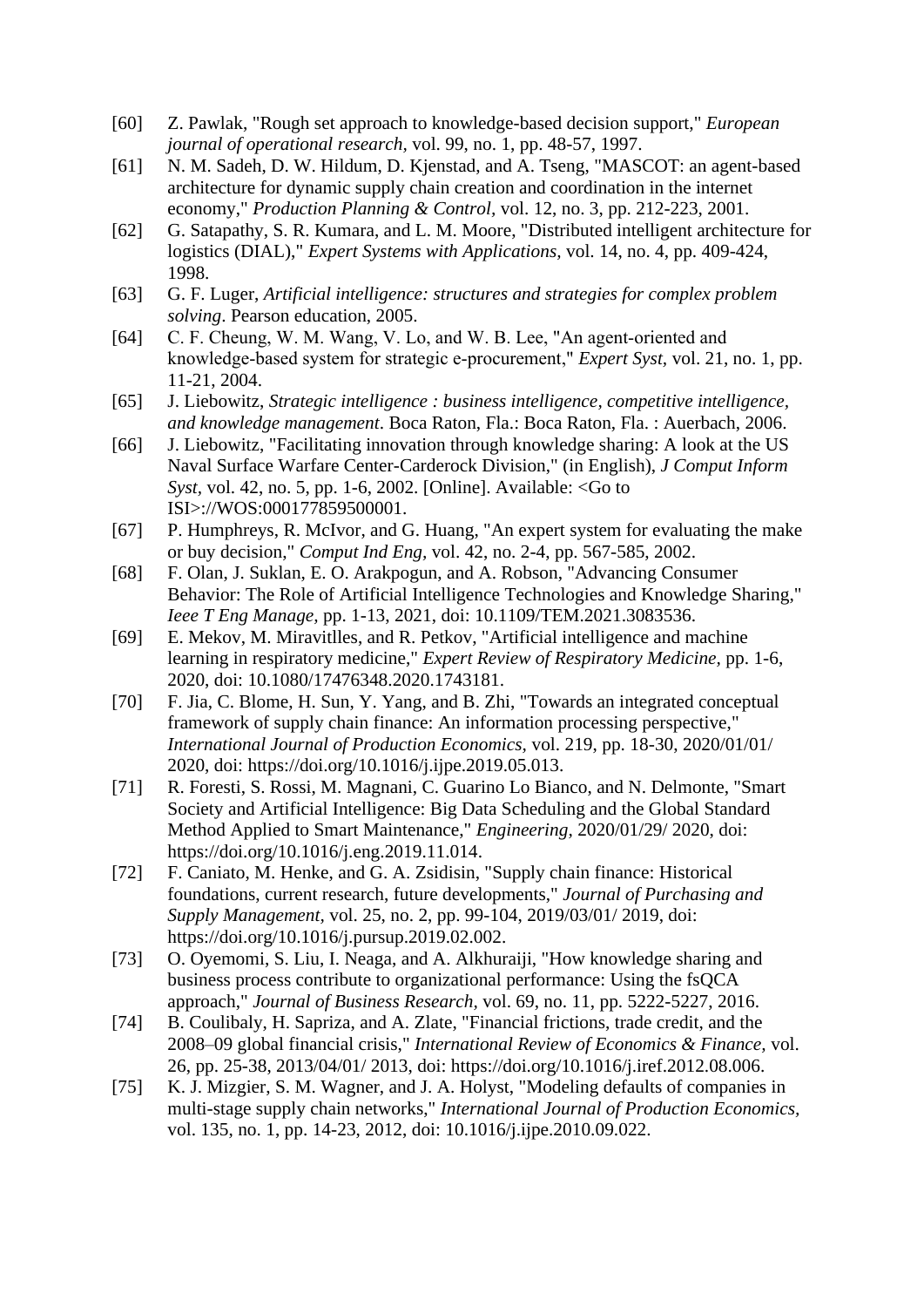- [76] O. Oyemomi, S. Liu, I. Neaga, H. Chen, and F. Nakpodia, "How cultural impact on knowledge sharing contributes to organizational performance: Using the fsQCA approach," *Journal of Business Research,* vol. 94, pp. 313-319, 2019.
- [77] M. Kotabe, X. Martin, and H. Domoto, "Gaining from vertical partnerships: knowledge transfer, relationship duration, and supplier performance improvement in the US and Japanese automotive industries," *Strategic management journal,* vol. 24, no. 4, pp. 293-316, 2003.
- [78] H. Shin, D. A. Collier, and D. D. Wilson, "Supply management orientation and supplier/buyer performance," *J Oper Manag,* vol. 18, no. 3, pp. 317-333, 2000.
- [79] L. Kave, "Common method biases in behavioral research: A critical review of the literature and recommended remedies," *J Appl Psychol,* vol. 88, no. 5, pp. 879-903, 2003.
- [80] O. Oyemomi, S. Liu, and I. Neaga, "The contribution of knowledge sharing to organizational performance and decision making: A literature review," *Decision support systems iv-information and knowledge management in decision processes,* pp. 1-12, 2014.
- [81] H. Chen, S. Liu, F. Oderanti, and O. Oyemomi, "Exploring the relationships between knowledge networks/mobilisation and lean performance in agri-food supply chain context: a fuzzy-set qualitative comparative analysis."
- [82] J. A. Morente-Molinera, R. Wikstrom, E. Herrera-Viedma, and C. Carlsson, "A linguistic mobile Decision Support System based on fuzzy ontology to facilitate knowledge mobilization," (in English), *Decision Support Systems,* vol. 81, pp. 66-75, Jan 2016, doi: 10.1016/j.dss.2015.09.001.
- [83] C. Ragin, "New Directions in the Logic of Social Inquiry," *Polit Res Quart,* vol. 66, no. 1, pp. 171-174, 2013.
- [84] C. C. Ragin, "Qualitative comparative analysis using fuzzy sets (fsQCA)," *Configurational comparative methods: Qualitative comparative analysis (QCA) and related techniques,* vol. 51, pp. 87-121, 2009.
- [85] C. C. Ragin and P. Pennings, "Fuzzy Sets and Social Research," *Sociological Methods & Research,* vol. 33, no. 4, pp. 423-430, 2005, doi: 10.1177/0049124105274499.
- [86] A. K. Schmitt, A. Grawe, and A. G. Woodside, "Illustrating the Power of fsQCA in Explaining Paradoxical Consumer Environmental Orientations," *Psychol Market,* vol. 34, no. 3, pp. 323-334, 2017, doi: 10.1002/mar.20991.
- [87] A. G. Woodside, "Moving beyond multiple regression analysis to algorithms: Calling for adoption of a paradigm shift from symmetric to asymmetric thinking in data analysis and crafting theory," *Journal of Business Research,* vol. 66, no. 4, 2013, doi: 10.1016/j.jbusres.2012.12.021.
- [88] S. F. Wamba and M. M. Queiroz, "Blockchain in the operations and supply chain management: Benefits, challenges and future research opportunities," *International Journal of Information Management,* vol. 52, no. 2, p. 102064, 2020/06/01/ 2020, doi: 10.1016/j.ijinfomgt.2019.102064.
- [89] J. Zhan, S. Li, and X. Chen, "The impact of financing mechanism on supply chain sustainability and efficiency," *J Clean Prod,* vol. 205, pp. 407-418, 2018/12/20/ 2018, doi: https://doi.org/10.1016/j.jclepro.2018.08.347.
- [90] D. A. Wuttke, C. Blome, K. Foerstl, and M. Henke, "Managing the Innovation Adoption of Supply Chain Finance—Empirical Evidence From Six European Case Studies," *J Bus Logist,* vol. 34, no. 2, pp. 148-166, 2013, doi: 10.1111/jbl.12016.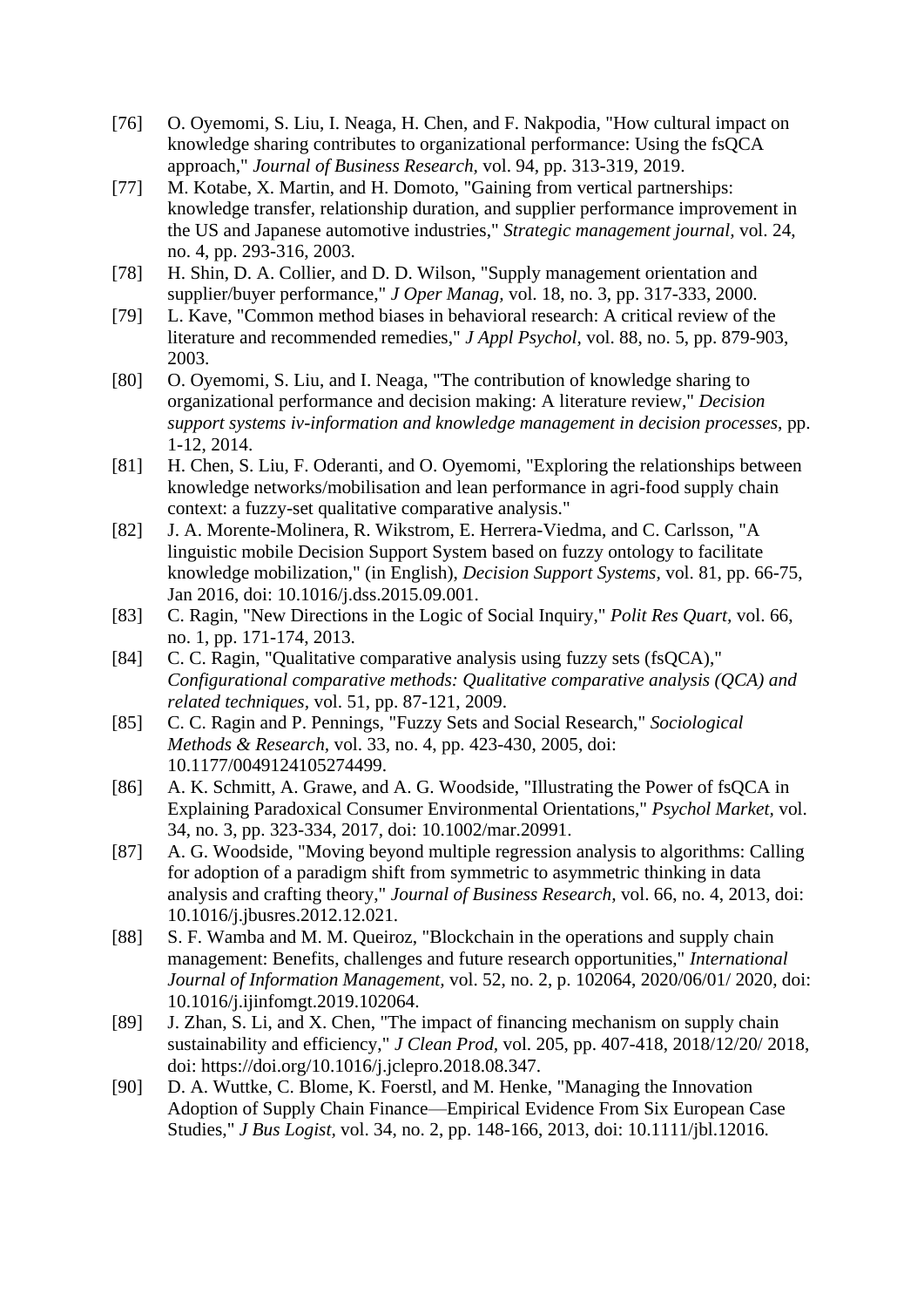**Sustainable Supply Chain Finance and Supply Networks: The role of Artificial Intelligence** 

#### **Author information:**



**Femi Olan**, PhD is a Senior Lecturer in Business Information Management at Northumbria University, UK. He obtained his PhD degree from Plymouth University, UK. He has teaching and industry experience in the field of information systems. His research interests focus on knowledge sharing, organisational factors, and performance

management in organisations. He has collaborated on numerous research projects for, among others, development agencies. He has authored numerous articles in peer-reviewed journals and books.



**Emmanuel Ogiemwonyi Arakpogun**, PhD is a Senior Lecturer in International Business Management at Newcastle Business School. His research interests lie at the nexus of the liberalisation of the telecommunications market and universal access policies as a combined

strategy for closing the digital divides in emerging economies. He is a reviewer for Information Technology and People.



**Uchitha Jayawickrama**, PhD is a Lecturer in Information Systems (which is equivalent to Assistant Professor) at the Information Management Group, School of Business and Economics, Loughborough University, UK. He obtained his PhD degree from Plymouth University,

UK. He has research, teaching, and industry experience in the field of information systems, particularly in the areas of enterprise systems, cloud ERP, business process automation, knowledge management, knowledge management systems, digitisation (digital innovation & productivity), business intelligence, data analytics, and business process re-engineering. He